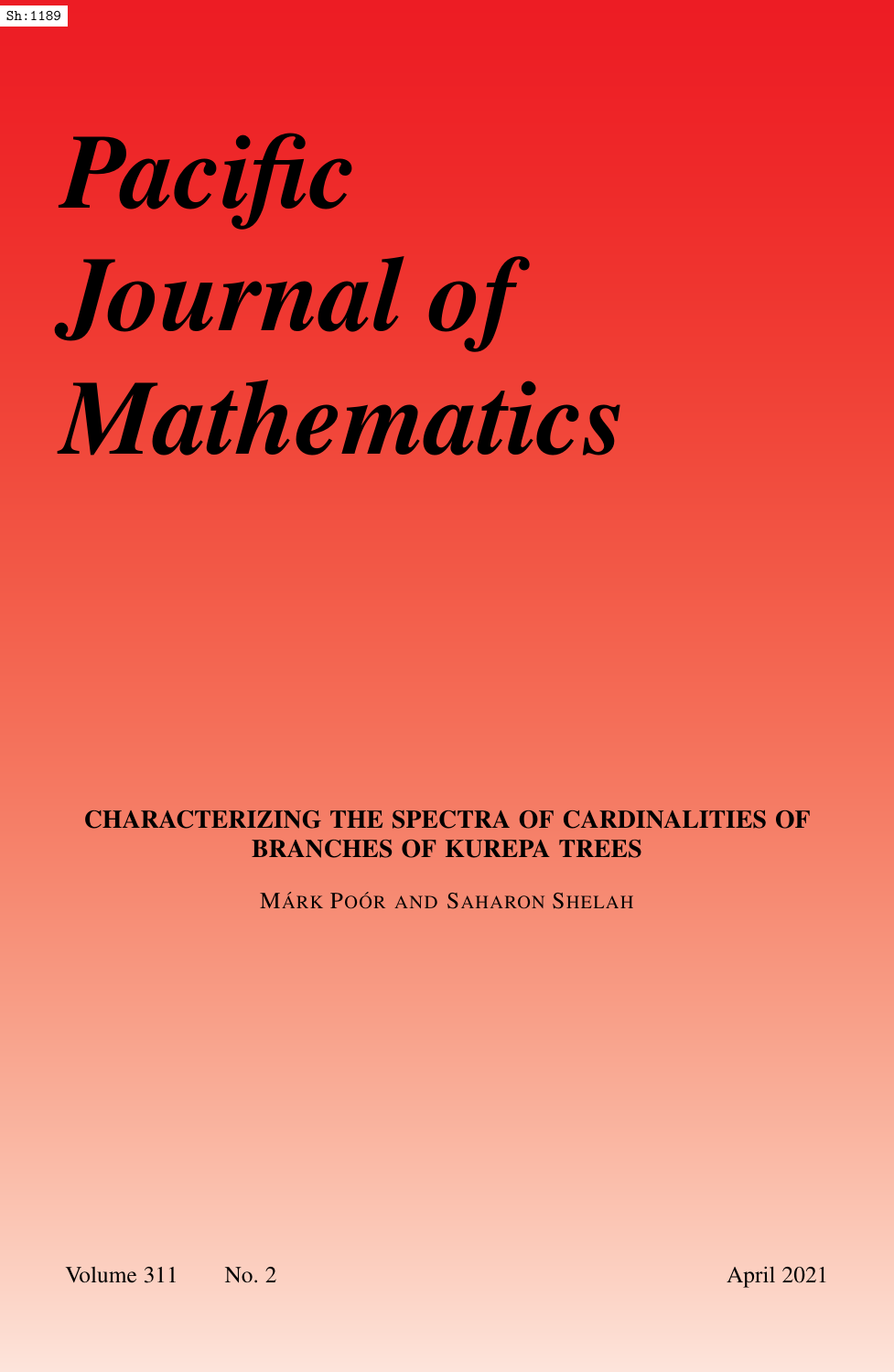### <span id="page-1-0"></span>CHARACTERIZING THE SPECTRA OF CARDINALITIES OF BRANCHES OF KUREPA TREES

MÁRK POÓR AND SAHARON SHELAH

We give a complete characterization of the sets of cardinals that in a suitable forcing extension can be the Kurepa spectrum, that is, the set of cardinalities of branches of Kurepa trees. This answers a question of Poór.

#### 1. Introduction

A tree is a Kurepa tree if it is of height  $\omega_1$ , each of its levels is countable, and it has more than  $\omega_1$ -many cofinal (that is of order type  $\omega_1$ ) branches. In this paper we study the possible values of the branch spectrum of Kurepa trees, i.e., the set

Sp<sub> $\omega_1$ </sub> = { $\lambda$  : there exists a Kurepa tree *T* such that  $|\mathcal{B}(T)| = \lambda$ }  $\subseteq [\omega_2, 2^{\omega_1}]$ 

(where  $\mathcal{B}(T)$  stands for the set of cofinal branches of  $T$ ).

The spectrum is related to the model theoretical spectrum of maximal models of  $\mathcal{L}_{\omega_1,\omega}$ -sentences [\[Sinapova and Souldatos 2020\]](#page-31-0). Also canonical topological and combinatorial structures are associated with branches of Kurepa trees possessing a remarkably wide range of nonreflecting properties [\[Koszmider 2005\]](#page-30-0). For higher Kurepa trees (of weakly compact height) the consistency strength of certain types of the branch spectrum was studied in [\[Hayut and Müller 2019\]](#page-30-1).

It was first shown by Silver [\[1971\]](#page-31-1) that the Kurepa hypothesis (i.e., the existence of a Kurepa tree) is independent (also see [\[Kunen 1983,](#page-30-2) Chapter VIII, §3]). Moreover the nonexistence of Kurepa trees is equiconsistent with the existence of an inaccessible cardinal [\[Kunen 1983,](#page-30-2) Chapter VII, Example B8].

Questions about the possible values of the spectrum were addressed by Jin and Shelah [\[1992\]](#page-31-2). They proved (assuming an inaccessible cardinal) that consistently there are only Kurepa trees with  $\omega_3$ -many cofinal branches while  $2^{\omega_1} = \omega_4$ .

Poór was supported by the National Research, Development and Innovation Office — NKFIH, grant nos. 124749, 129211. Shelah was partially supported by the European Research Council (ERC) grant 338821, and by the Israel Science Foundation grant 1838/19. Paper 1189 on Shelah's list. Supported by the ÚNKP-19-3 New National Excellence Program of the Ministry of Human Capacities. Poór is the corresponding author.

*MSC2010:* primary 03E35; secondary 03E05, 03E45.

*Keywords:* Kurepa tree, constructible universe, cardinal spectra.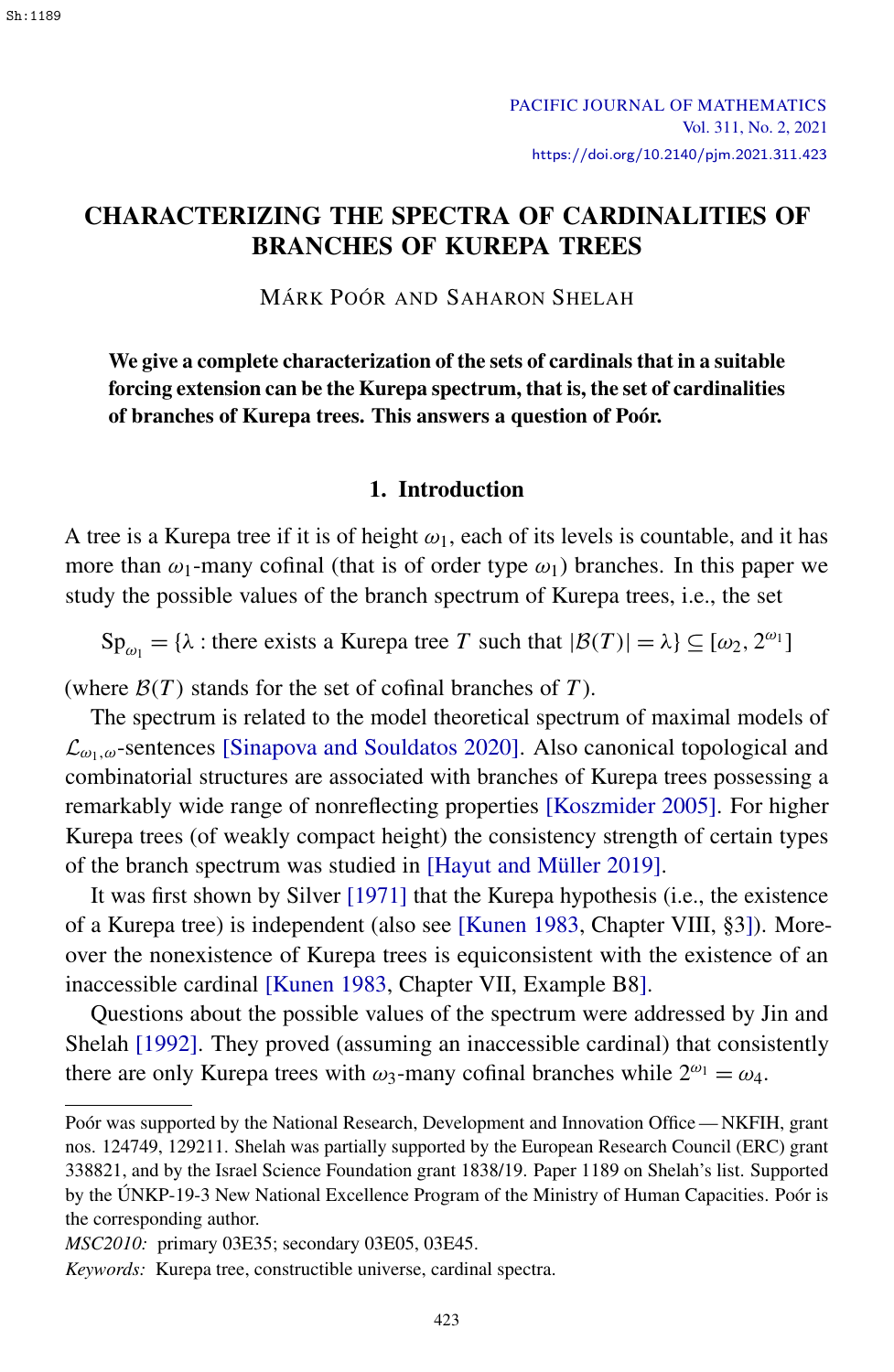Building on ideas of Jin and Shelah, Poór [\[2017\]](#page-30-3) provided a sufficient condition for a set to be equal to  $Sp_{\omega_1}$  in a forcing extension. Formally, it was shown that if *GCH* holds, and 0,  $1 \notin S$  is a set of ordinals such that *S* satisfies either Case A:

- (i) 2 ∈ *S*,
- <span id="page-2-0"></span>(ii)  $\{\sup C : C \in [S]^{\leq \omega_1}\} \subseteq S$ ,
- (iii) (for all  $\alpha \in S$ ) : ( $\omega \leq cf(\alpha) < \omega_2$ )  $\rightarrow (\alpha + 1 \in S)$ ,

or Case B:

- (i) there exists an inaccessible  $\kappa$ ,
- <span id="page-2-1"></span>(ii)  $\{\sup C : C \in [S]^{< \kappa}\} \subseteq S$ ,
- (iii) (for all  $\alpha \in S$ ) : ( $\omega \leq cf(\alpha) < \kappa$ )  $\rightarrow (\alpha + 1 \in S)$ ,

then in a forcing extension we have  $\{\alpha : \aleph_{\alpha} \in \text{Sp}_{\omega_1}\}=S$  (cardinals are only collapsed in Case B, from  $(\omega_1, \kappa)$ ). It can be easily seen that if  $cf(\mu) = \omega$  and  $(Sp_{\omega_1} \cap \mu)$  is cofinal in  $\mu$ , then there exists a Kurepa tree with  $\mu$ -many branches, as the union of countably many Kurepa trees is a Kurepa tree, and it is not difficult to see that the same holds if  $cf(\mu) = \omega_1$ , therefore Case [A\(ii\)](#page-2-0) and Case [B\(ii\)](#page-2-1) are in fact necessary. However, it remained a question whether the last clauses can be dropped.

In this paper as the main result we prove that assuming  $CH + (2^{\omega_1} = \omega_2)$ conditions (i), (ii) (in both cases) are in fact sufficient by forcing a model of  $\{\alpha : \aleph_{\alpha} \in \mathrm{Sp}_{\omega_1}\} = S$ . Also, we can arbitrarily prescribe  $2^{\omega_1}$  to be any cardinal  $\lambda \ge \sup(Sp_{\omega_1})$  if in Case A the equality  $\lambda^{<\omega_2} = \lambda$  holds, or in Case B  $\lambda^{<\kappa} = \lambda$ holds too.

Moreover, when we do not want Kurepa trees with  $\omega_2$ -many cofinal branches, we prove that the inaccessible is necessary by verifying that if  $\omega_2$  is a successor in *L*, then there exists a Kurepa tree with only  $\omega_2$ -many cofinal branches in *V*. It was known that these assumptions imply that there exists a Kurepa tree even in *L*[*A*] for some  $A \subseteq \omega_1$  [\[Kunen 1983,](#page-30-2) Chapter VII, Example B8] (possibly having more than  $\omega_2$ -many cofinal branches in *V*). Our proof not only utilizes countable elementary submodels of initial segments of *L*[*A*], but the nodes of the tree are such elementary submodels, and each cofinal branch uniquely corresponds to an initial segment of *L*[*A*].

#### 2. Preliminaries and notations

Under ordinals we always mean Neumann ordinals. For a fixed cardinal  $\chi$  we will use the notation  $\mathcal{H}(\chi)$  for the collection of sets of hereditary size less than  $\chi$ , i.e.,

$$
\mathcal{H}(\chi) = \{x : |\operatorname{trcl}(x)| < \chi\},
$$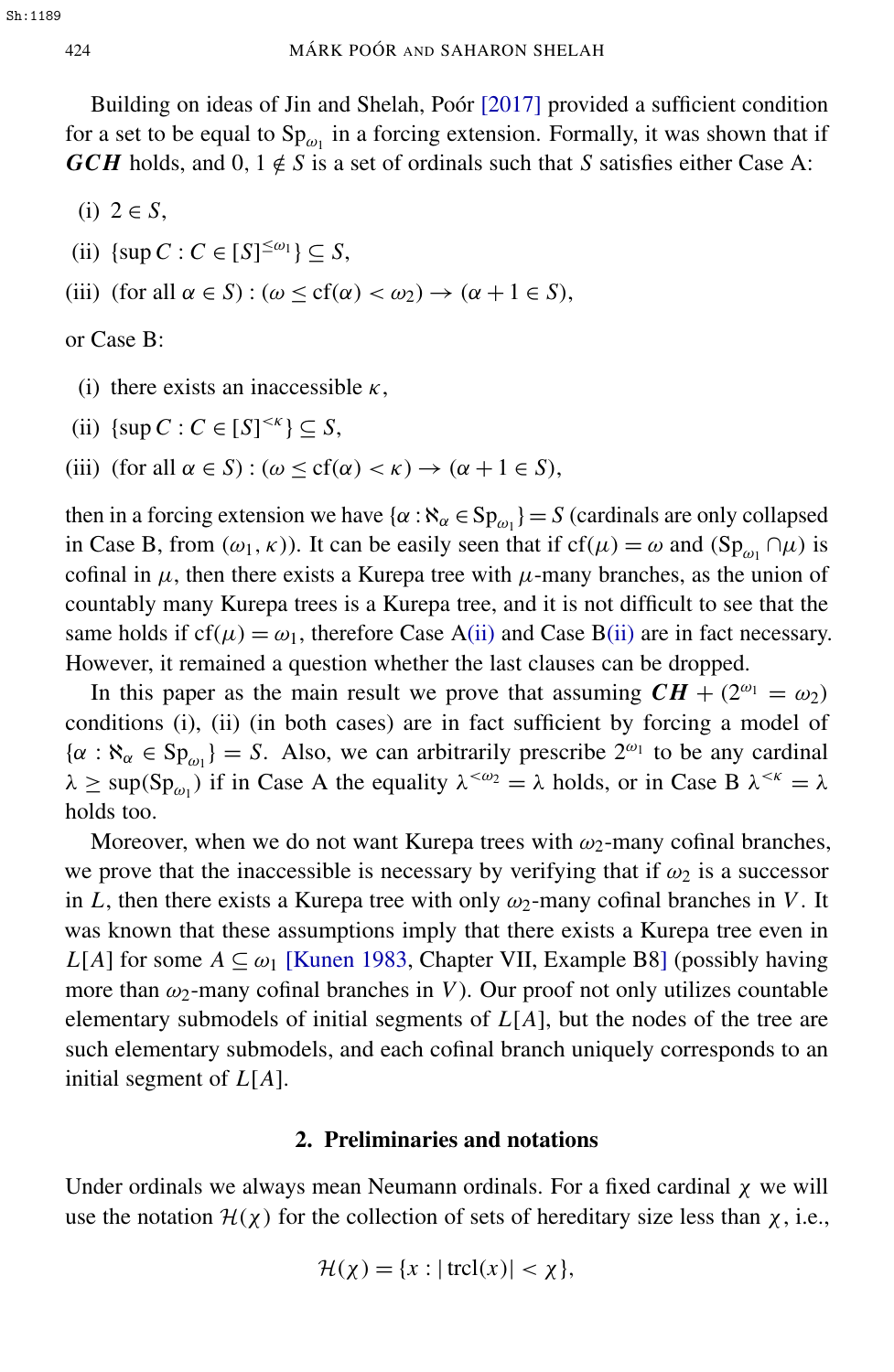where trcl( $x$ ) stands for the transitive closure of  $x$ . In terms of forcing we will use the notations of [\[Kunen 2011\]](#page-30-4), e.g.,  $p \leq q$  means that *p* is the stronger. If it is clear from the context and won't make any confusion we will identify the set *x* in the ground model with its canonical name  $\check{x}$ . For a set *A* the symbol  $\mathcal{P}(A)$ denotes the powerset of *A*, and  $[A]^{\lambda}$  stands for  $\{X \in \mathcal{P}(A) : |X| = \lambda\}$ . For a function  $s = \{(\beta, s(\beta)) : \beta \in \text{dom}(s)\}\$ we will also use the following notation and refer to *s* as

 $\langle s_\beta : \beta \in \text{dom}(s) \rangle$ .

Under a sequence we mean a function defined on a set of ordinals. For sequences *s*, *t* the relation  $s = t \restriction \text{dom}(s)$  (or equivalently  $s \subseteq t$ ) will be also denoted by  $s \triangleleft t$ . **Definition 2.1.** A tree  $\langle T, \prec_T \rangle$  is a partially ordered set (poset) in which for each  $x \in T$  the set

$$
T_{\prec x} = \{ y \in T : y \prec_T x \}
$$

is well ordered by  $\prec_T$ .

**Definition 2.2.** The height of *x* in the tree *T* is the order type of  $T_{\prec x}$ 

$$
ht(x) = otp(T_{\prec x}).
$$

**Definition 2.3.** For each ordinal  $\alpha$  the restriction of *T* to  $\alpha$  is

<span id="page-3-1"></span>
$$
T_{<\alpha} = \{t \in T : \text{ht}(t) < \alpha\}.
$$

**Definition 2.4.** The height of the tree *T* (in symbols  $ht(T)$ ) is the least  $\beta$  such that

there does not exist  $t \in T$ : ht $(t) = \beta$ .

We will need the following lemma [\[Kunen 1983,](#page-30-2) Chapter II, Theorem 1.6.] which we will refer to as the  $\Delta$ -system lemma.

**Lemma 2.5.** Let  $\kappa$  *be an infinite cardinal, let*  $\theta > \kappa$  *be regular, and satisfy for all*  $\alpha < \theta$  ( $|\alpha^{\leq \kappa}| < \theta$ ). Assume that  $|\mathcal{A}| \geq \theta$ , and for all  $x \in \mathcal{A}$  ( $|x| < \kappa$ ). Then there is  $a \mathcal{D} \subseteq \mathcal{A}$ , *such that*  $|\mathcal{D}| = \theta$ , *and*  $\mathcal{D}$  *forms a*  $\Delta$ -*system*, *i.e.*, *there is a kernel set y such that*

for all 
$$
x \neq x' \in \mathcal{D}: x \cap x' = y
$$
.

#### <span id="page-3-0"></span>3. The forcing

Now we can state our main theorem.

**Theorem 3.1.** Let  $S_{\bullet}$  be a set of infinite cardinals such that  $\omega, \omega_1 \notin S_{\bullet}$ . Assume *CH*, *and that either Case* 1:

- (i)  $\omega_2 \in S_{\bullet}$ ,
- (ii)  $2^{\omega_1} = \omega_2$ ,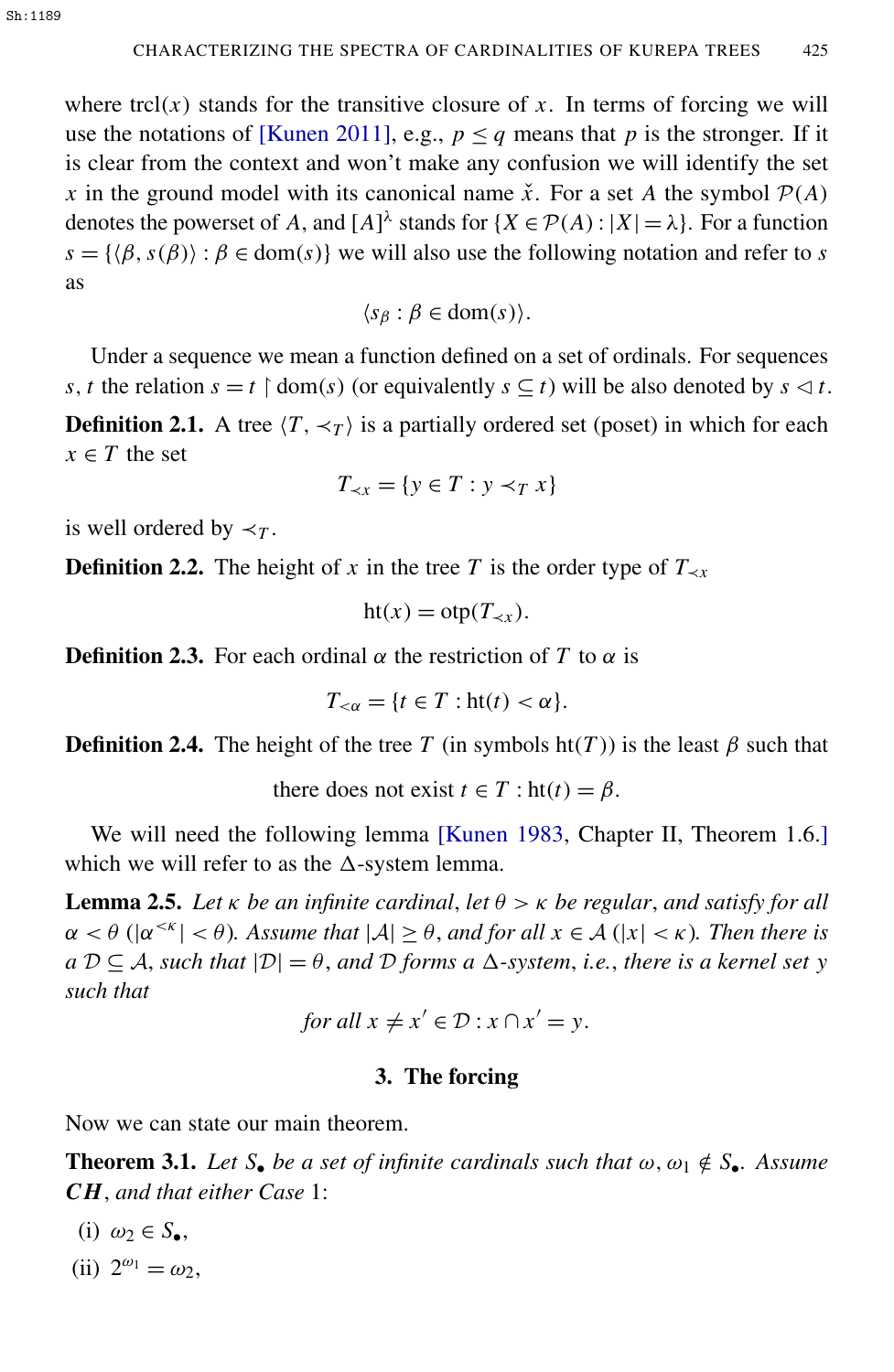<span id="page-4-4"></span>(iii)  $\{\sup C : C \in [S_{\bullet}]^{<\omega_2}\} \subseteq S_{\bullet}$ ,

*or Case* 2:

- (i) *there exists an inaccessible*  $\kappa$  *such that*  $S_{\bullet} \cap (\omega_1, \kappa) = \emptyset$ ,
- <span id="page-4-5"></span>(ii)  $\{\sup C : C \in [S_{\bullet}]^{\leq \kappa}\} \subseteq S_{\bullet}.$

*Then there exists a forcing extension*  $V^{\mathbb{P}}$  *such that* 

<span id="page-4-0"></span> $V^{\mathbb{P}} \models S_{\bullet} = \text{Sp}_{\omega_1}$ , *where*  $\mathbb P$  *only collapses cardinals in*  $(\omega_1, \kappa)$  *in Case* 2.

The key will be [Lemma 3.27.](#page-9-0) After [Lemma 3.30](#page-16-0) we will put together the pieces in a short argument. Before these we need some preparation.

**Definition 3.2.** In Case 1 (i.e.,  $\omega_2 \in S$ ) define the cardinal  $\kappa$  to be  $\omega_2$ .

**Corollary 3.3.** *No cardinal*  $\mu \notin (\omega_1, \kappa)$  *is collapsed.* 

<span id="page-4-3"></span>Theorem 3.4. *Suppose that all conditions from [Theorem 3.1](#page-3-0) hold*, *and* κ *is defined in [Definition 3.2.](#page-4-0)* Assume further that  $\lambda$  *is a cardinal which is an upper bound of*  $S_{\bullet}$ *such that*  $\lambda^{< \kappa} = \lambda$  (*thus* cf( $\lambda$ )  $\geq \kappa$ ). Then there exists a forcing extension  $V^{\mathbb{P}}$  with

 $V^{\mathbb{P}} \models (S_{\bullet} = {\mu : \text{there exists a Kurepa tree } T \text{ such that } |\mathcal{B}(T)| = \mu}) \wedge (2^{\omega_1} = \lambda).$ 

**Definition 3.5.** Let  $S_{\bullet}^{+} = S_{\bullet} \cup \{\kappa, \lambda\}.$ 

<span id="page-4-2"></span>**Definition 3.6.** For a cardinal  $\theta \in S_{\bullet}$  let  $\mathbb{Q}_{\theta}$  be the following notion of forcing. The triplet  $p = \langle T_p, u_p, \overline{\eta}_p \rangle$  is an element of  $\mathbb{Q}_{\theta}$  if and only if

- <span id="page-4-1"></span>(a)  $T_p$  is a countable tree of height  $\delta$  for some  $\delta < \omega_1$  on the underlying set  $\omega \cdot \delta$ , where the  $\beta$ -th level is  $[\omega \cdot \beta, \omega \cdot (\beta + 1))$ , i.e.,  $T_{p, \leq \beta} \setminus T_{p, \leq \beta} = [\omega \cdot \beta, \omega \cdot (\beta + 1))$ for each  $\beta < \delta$ ,
- (b) for each  $t \in T_p$  and  $\beta < \delta$  there exists  $t' \in T_p \setminus T_{p, < \beta}$  such that  $t \prec_{T_p} t'$ ,
- (c)  $u_p \in [\theta]^{\leq \omega}$ ,
- (d)  $\bar{\eta}_p = \langle \eta_{p,\alpha} : \alpha \in u_p \rangle$ , where  $\eta_{p,\alpha} \subseteq T_p$  is a branch in  $T_{p,\leq \gamma}$  for some  $\gamma \in$  ${\beta + 1 : \beta < \delta = ht(T_p)}$  (we do it for a technical reason, we also could have stored only the maximal element instead of a chain with a maximal element).

Then  $\mathbb{Q}_{\theta}$  is a poset with the obvious order, i.e.,  $q \leq p$ , if  $T_q$  is an end-extension of *T*<sub>*p*</sub>, formally *T*<sub>*q*, <ht(*T*<sub>*p*</sub>) = *T*<sub>*p*</sub>, and for each  $\alpha \in u_p$  the inclusion  $\eta_{p,\alpha} \subseteq \eta_{q,\alpha}$  holds.</sub>

Let  $\mathcal{I}_{\theta}$ ,  $\bar{\eta}_{\theta}$  be the names for the generic tree and sequence, i.e., denoting the generic filter by  $G_{\theta}$ 

$$
1_{\mathbb{Q}_{\theta}} \Vdash \mathcal{I}_{\theta} = \bigcup \{ T_{p} : p \in G_{\theta} \} \quad \text{and} \quad 1_{\mathbb{Q}_{\theta}} \Vdash \bar{\eta}_{\theta} = \left\langle \mathcal{I}_{\theta,\alpha} = \bigcup \{ \eta_{p,\alpha} : p \in G_{\theta} \} : \alpha \in \theta \right\rangle.
$$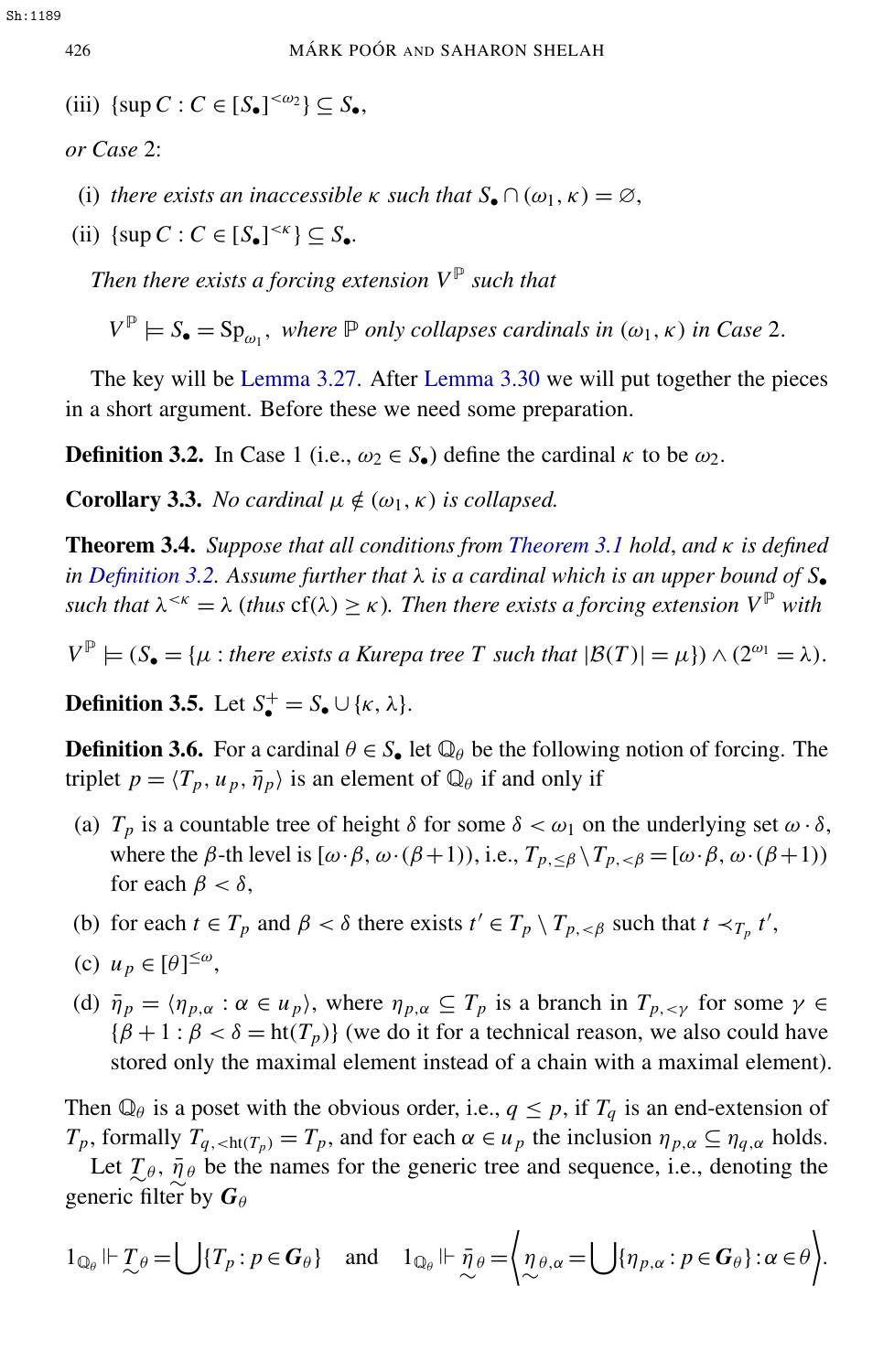**Definition 3.7.** For a cardinal  $\theta \in S_{\bullet}$  let  $\mathbb{Q}_{\theta}^{*} \subseteq \mathbb{Q}_{\theta}$  be the following subposet:

 $p \in \mathbb{Q}_{\theta}^*$  $\phi$ <sup>\*</sup> if and only if ht(*T<sub>p</sub>*) is a successor, and

(for all  $\alpha \in u_p$ ) :  $\eta_{p,\alpha}$  is a branch through  $T_p$ .

**Definition 3.8.** If  $\lambda \notin S_{\bullet}$  then let  $\mathbb{Q}_{\lambda}$  be the countable supported product of  $\langle \leq^{\omega_1} 2, \leq \rangle$ of length  $\lambda$ , i.e.,

$$
\mathbb{Q}_{\lambda} = \{ p = \langle \eta_{\alpha} : \alpha \in u_p \rangle : (\text{for all } \alpha \in u_p) \eta_{\alpha} \in \langle \alpha_1 \rangle \text{ for some } u_p \in [\lambda] \leq \omega \}.
$$

<span id="page-5-2"></span>**Definition 3.9.** If  $\kappa \notin S_{\bullet}$  (and then  $\kappa > \omega_2^V$  is inaccessible), then let  $\mathbb{Q}_{\kappa}$  be the countable supported product of  $\langle \langle \omega_1 \gamma, \Delta \rangle \ (\gamma \langle \kappa \rangle)$ , a forcing which collapses each cardinal in  $(\omega_1, \kappa)$ :

$$
\mathbb{Q}_{\kappa} = \{ p = \langle \eta_{\alpha} : \alpha \in u_p \rangle : (\text{for all } \alpha \in u_p) \eta_{\alpha} \in^{\langle \omega_1 \rangle} \alpha \text{ for some } u_p \in [\kappa]^{ \leq \omega} \}.
$$

<span id="page-5-1"></span>Definition 3.10. We define the posets which we will need later.

<span id="page-5-0"></span>(1) For  $S \subseteq S^+$  let  $\mathbb{P}_S$  be the countable supported product of  $\mathbb{Q}_\theta$  ( $\theta \in S$ ), i.e.,

 $\mathbb{P}_S = \{p \text{ is a function}: \text{dom}(p) \in [S]^{\leq \omega} \land (\text{for all } \theta \in \text{dom}(p)p(\theta) \in \mathbb{Q}_\theta)\}.$ 

With a slight abuse of notation for  $p \in \mathbb{P}_S$  and  $\theta \in S \setminus \text{dom}(p)$  we will mean  $1_{\mathbb{Q}_{\theta}}$  under  $p(\theta)$ .

(2) For  $\theta \in S^+$ ,  $U \subseteq \theta$  define its restriction from  $\theta$  to *U*, i.e.,

$$
\mathbb{Q}_{\theta,U} = \{ p \in \mathbb{Q} : u_p \subseteq U \}.
$$

(3) For  $S \subseteq S_{\bullet}^+$ ,  $\overline{U} = \langle U_{\theta} : \theta \in S \rangle \in \prod_{\theta \in S} \mathcal{P}(\theta)$  we define  $\mathbb{P}_{S,\overline{U}}$  to be  $\mathbb P$  restriction to coordinates in  $U_{\theta}$ , i.e.,

 $\mathbb{P}_{S,\overline{U}} = \{p \in \mathbb{P}_S : (\text{for all } \theta \in S) p(\theta) \in \mathbb{Q}_{\theta,U_{\theta}}\}.$ 

- (4) For *S*,  $S' \subseteq S_{\bullet}^{+}$ ,  $\overline{U} = \langle U_{\theta} : \theta \in S \rangle \in \prod_{\theta \in S} \mathcal{P}(\theta)$ ,  $\overline{U}' = \langle U_{\theta}' \rangle$  $\mathcal{C}_{\theta}': \theta \in S \rangle \in \prod_{\theta \in S'} \mathcal{P}(\theta)$ we define
	- $\overline{\overline{U}}+\overline{\overline{U}}'=\langle U_\theta \cup U'_\theta \rangle$  $\mathcal{C}_{\theta}'$ :  $\theta \in S \cup S'$  (where for  $\theta \in S' \setminus S$  under  $U_{\theta}$  we mean the empty set, similarly for  $\theta \in S \setminus S'$ ,  $U'_{\theta}$  $_{\theta}^{\prime}),$
	- $\bullet \ \ \bar{U}-\bar{U}'=\langle U_\theta \setminus U'_\theta \rangle$  $\theta'$  :  $\theta \in S$  (here we also mean the empty set under  $U'_{\theta}$  $_{\theta}^{\prime}$  if  $\theta \in S \setminus S'$
	- $\overline{id}_S = \langle \theta : \theta \in S \rangle$ ,
	- for the set *X* if  $\overline{W}_{\alpha} \in \prod_{\theta \in S} \mathcal{P}(\theta)$  ( $\alpha \in X$ ) then

$$
\sum_{\alpha \in X} \overline{W}_{\alpha} = \left\langle \bigcup_{\alpha \in X} (W_{\alpha})_{\theta} : \theta \in S \right\rangle.
$$

(5) Let  $\mathbb{P} = \mathbb{P}_{S_{\bullet}^+}$ .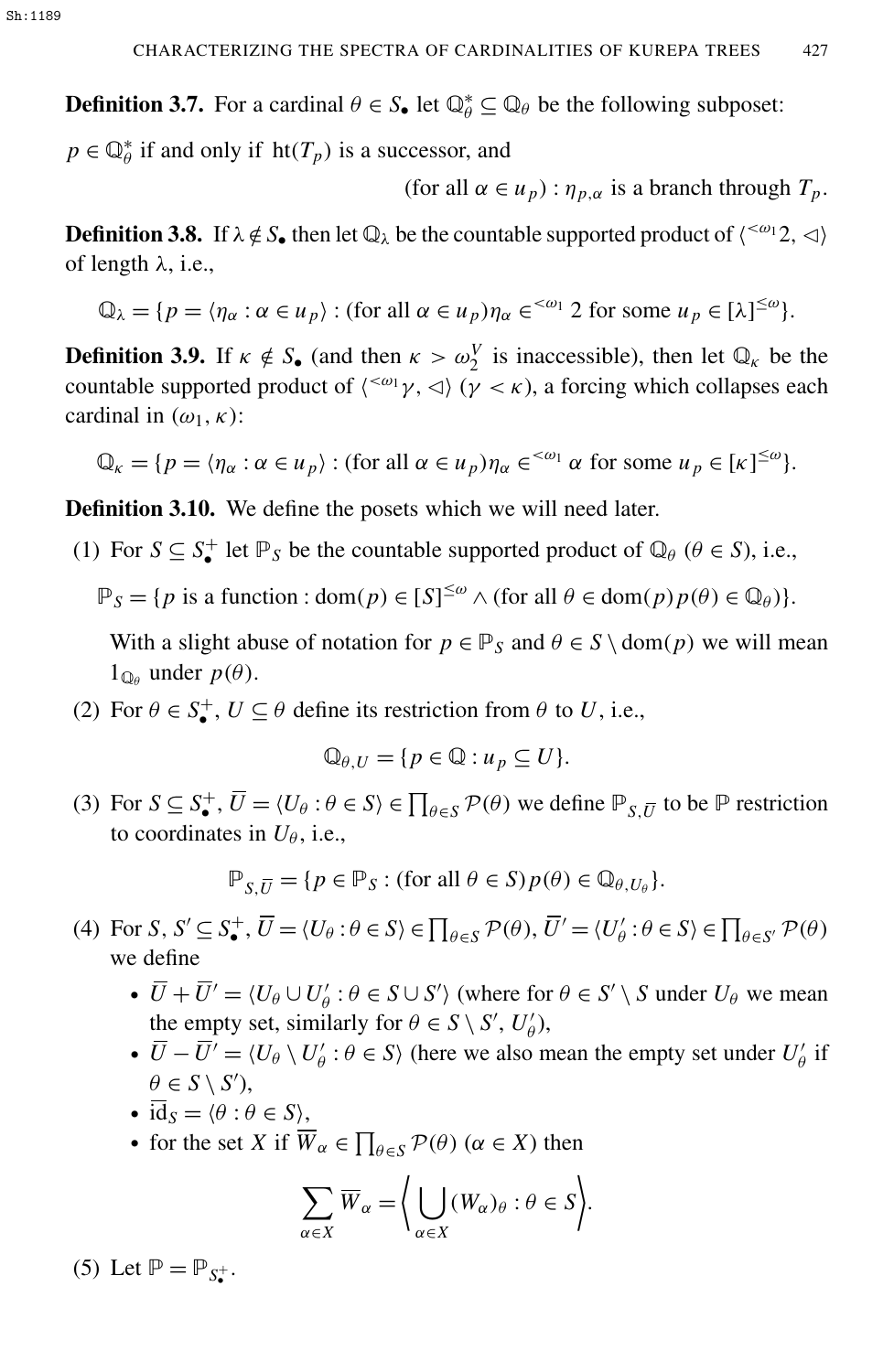- (6) If  $p_0, p_0, \ldots, p_n \in \mathbb{P}$  let  $\bigwedge_{i \leq n} p_i$  denote the greatest lower bound if it exists.
- (7) For  $p \in \mathbb{P}$ , and  $S \subseteq S^+_{\bullet}$ ,  $\overline{U} = \langle U_\theta : \theta \in S \rangle \in \prod_{\theta \in S} \mathcal{P}(\theta)$  define  $p \upharpoonright \overline{U} \in \mathbb{P}_S$  to be the following restriction of  $p \restriction S$  in the obvious fashion

for each 
$$
\theta \in S : (p \restriction \overline{U})(\theta) = \langle T_{p(\theta)}, u_{p_{\theta}} \cap U_{\theta}, \overline{\eta}_{p} \restriction U_{\theta} \rangle
$$
.

<span id="page-6-3"></span>**Definition 3.11.** For  $S \subseteq S^+$  define the notion of forcing  $\mathbb{P}^*$  ( $\mathbb{P}^*_S$ *S* , P ∗  $\frac{*}{s,\overline{U}}$ , resp.) to be the subposet of  $\mathbb{P}(\mathbb{P}_S, \mathbb{P}_{S, \overline{U}}, \text{resp.})$  consisting of elements *p* for that  $p(\theta) \in \mathbb{Q}_{\theta}^*$ holds for each  $\theta \in S_{\bullet} \cap \text{supp}(p)$ .

<span id="page-6-2"></span>**Remark 3.12.** The notion of forcing  $\mathbb{P}^*$  ( $\mathbb{P}_S^*$ ) *S* , P ∗  $\sum_{S,\overline{U}}^*$ , resp.) is a dense subposet of  $\mathbb{P}$  ( $\mathbb{P}_s$ ,  $\mathbb{P}_{s,\overline{U}}$ , resp.), therefore forcing with  $\mathbb{P}^*$  ( $\mathbb{P}_s^*$ ) ∞<br>*S*<sup>,</sup> P\*  $\int_{S,\overline{U}}^*$ , resp.) yields the same extensions as forcing with  $P(P_S, P_{S,\overline{U}}, \text{resp.}).$ 

Claim 3.13. Let *S* ⊆ *S*<sup>+</sup>,  $\overline{U}$  =  $\langle U_\theta : \theta \in S \rangle$  be fixed. Then the poset  $\mathbb{P}_{S,\overline{U}}$  has the  $\kappa$ -cc property.

*Proof.* Suppose that  $\{p_{\alpha} : \alpha \in \kappa\} \subseteq \mathbb{P}_{S,\overline{U}}$  is an antichain. Working in *V*', applying the  $\Delta$ -system lemma [\(Lemma 2.5\)](#page-3-1) for the system {dom( $p_\alpha$ ) :  $\alpha \in \kappa$ } of countable sets [\(\(1\)](#page-5-0) from [Definition 3.10\)](#page-5-1), we obtain a set  $A \in [\kappa]^k$  such that the dom( $p_\alpha$ )  $(\alpha \in A)$  form a  $\Delta$ -system with kernel  $K \subseteq S$ . Since *K* is obviously countable, for each  $\alpha$  we have that  $\langle T_{p_\alpha(\theta)} : \theta \in K \rangle$  is a countable sequence of countable trees (by [\(a\)](#page-4-1) from [Definition 3.6\)](#page-4-2). This means that by *CH* we can assume that

(3-1) 
$$
\langle T_{p_\alpha(\theta)} : \theta \in K \rangle = \langle T_{p_\beta(\theta)} : \theta \in K \rangle
$$
 (for all  $\alpha, \beta \in A$ ).

Now applying the  $\Delta$ -system lemma again for the system

<span id="page-6-1"></span><span id="page-6-0"></span>
$$
U_{\alpha} = \bigcup_{\theta \in S} (\{\theta\} \times u_{p_{\alpha}(\theta)}) \quad (\alpha \in \kappa)
$$

yields a set  $A' \in [A]^{\kappa}$  such that the  $U_{\alpha}$  ( $\alpha \in A'$ ) form a  $\Delta$ -system with kernel  $I \subseteq \bigcup_{\theta \in S} \{\theta\} \times \theta$  (of course, in fact,  $I \subseteq \bigcup_{\theta \in K} \{\theta\} \times \theta$ ). Now by [\(3-1\)](#page-6-0) it suffices to prove that

(3-2) there exist  $\alpha \neq \beta \in A'$  such that (for each  $\langle \theta, \delta \rangle \in I$ ):  $\eta_{p_\alpha(\theta), \gamma} = \eta_{p_\beta(\theta), \gamma}$ ,

for which it is enough to prove

(3-3) 
$$
|\{\langle \eta_{p_\alpha(\theta),\gamma} : \langle \theta, \gamma \rangle \in I \rangle : \alpha \in A'\}| < \kappa.
$$

Fix  $\alpha \in A'$ . Now for each  $\langle \theta, \gamma \rangle \in I$ , if  $\theta \in S_{\bullet}$  then  $\eta_{p_{\alpha}(\theta), \gamma} \in [\omega_1]^{<\omega_1}$  (a branch through  $T_{p_\alpha(\theta)}$ ).

This means that (using that *I* is countable)

$$
(3-4) \qquad \{ \langle \eta_{p_\alpha(\theta),\gamma} : \langle \theta, \gamma \rangle \in I, \theta \in S_\bullet \rangle : \alpha \in A' \} \subseteq \prod_{\langle \theta, \gamma \rangle \in I, \theta \in S_\bullet} [\omega_1]^{<\omega_1},
$$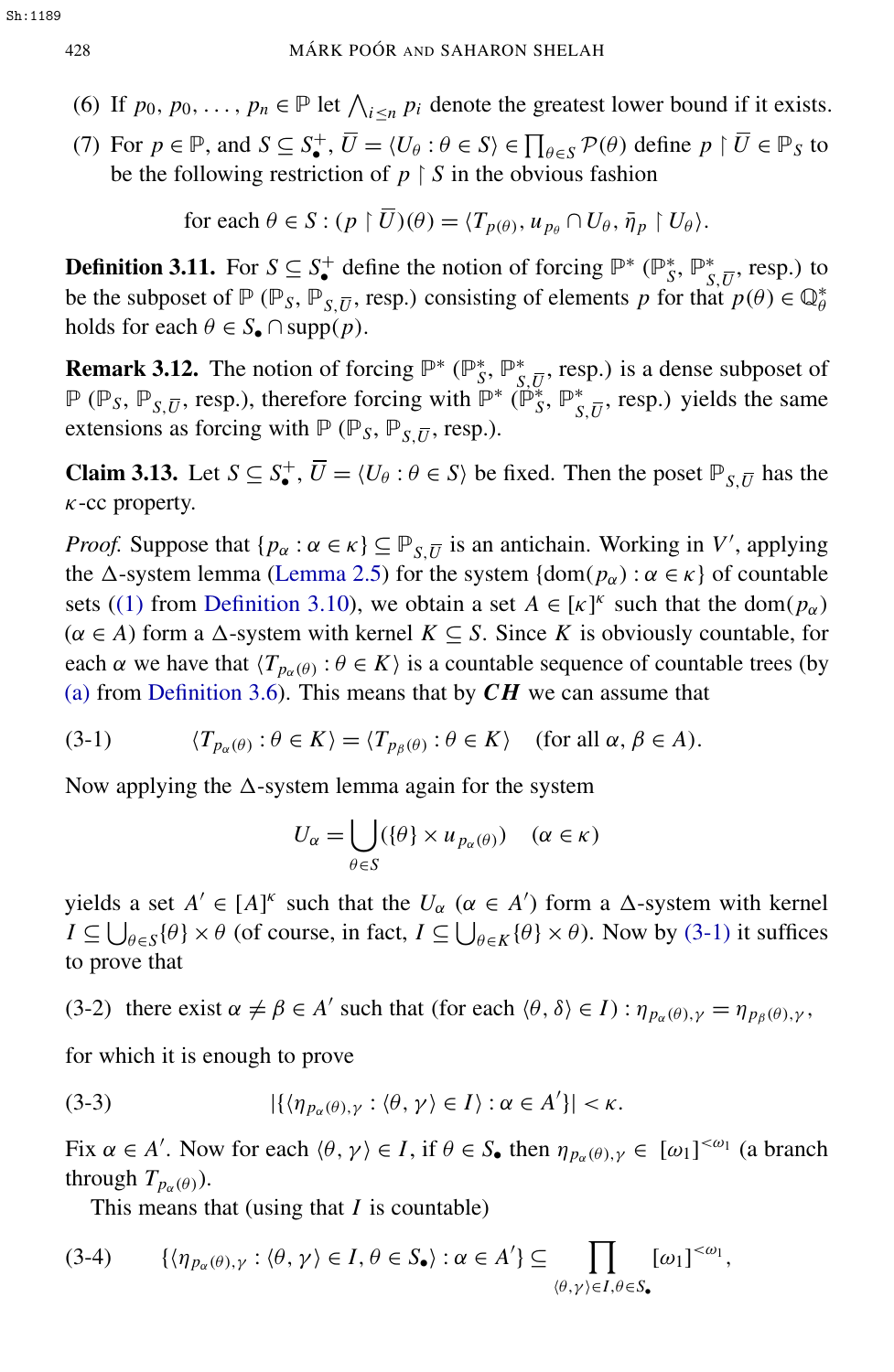which latter set is of size  $\omega_1$  by *CH*. Second, if  $\theta = \lambda \in (S^+_\bullet \setminus S_\bullet) \cap S$ , then

$$
\{\langle \eta_{p_\alpha(\theta),\gamma} : \langle \theta, \gamma \rangle \in I, \theta = \lambda\} : \alpha \in A'\} \subseteq \prod_{\langle \theta, \gamma \rangle \in I, \theta = \lambda}^{< \omega_1} 2.
$$

Finally we have to consider the coordinate  $\theta = \kappa$  if  $\kappa \in S \setminus S_{\bullet}$ . Then letting  $\delta = \sup\{\gamma : \langle \kappa, \gamma \rangle \in I\}$  we have  $\delta < \kappa$ , because *I* is countable and  $\kappa$  is inaccessible. Then

(3-5) 
$$
\{\langle \eta_{p_\alpha(\kappa),\gamma} : \langle \kappa, \gamma \rangle \in I\} \subseteq \prod_{\langle \kappa,\gamma \rangle \in I}^{\langle \infty_1 \rangle} \delta,
$$

and since  $\kappa$  is inaccessible, this case  $|\prod_{\langle\kappa,\gamma\rangle\in I} \langle\omega_1\delta| < \kappa$ . We obtain (using  $\omega_1 < \kappa$ ) that

$$
|\{\langle \eta_{p_\alpha(\theta),\gamma} : \langle \theta, \gamma \rangle \in I\}| \leq \omega_1 \cdot \omega_1 \cdot \left| \prod_{\langle \kappa, \gamma \rangle \in I}^{\langle \omega_1 \rangle} \delta \right| < \kappa,
$$

therefore  $(3-3)$  holds.

Now we make the intuition behind the easy idea of first adding the trees and some branches, and then forcing over the extension precise.

**Claim 3.14.** For each  $S \subseteq S^+_{\bullet}, \overline{U} = \langle U_{\theta} : \theta \in S \rangle$  we have

<span id="page-7-1"></span>
$$
\mathbb{P}_{S,\overline{U}} \lessdot \mathbb{P}_S \lessdot \mathbb{P},
$$

i.e.,  $\mathbb{P}_{S,\overline{U}}$  completely embeds into  $\mathbb{P}_S$ , which completely embeds into  $\mathbb{P}$ .

*Proof.* Since  $\mathbb{P} \simeq \mathbb{P}_S \times \mathbb{P}_{S^* \setminus S}$ , it is enough to prove that  $\mathbb{P}_{S,\overline{U}} \lt \mathbb{P}_S$ .

Assume that  $A \subseteq \mathbb{P}_{S,\overline{U}}$  is a maximal antichain in  $\mathbb{P}_{S,\overline{U}}$ , and let  $p \in \mathbb{P}_S \setminus \mathbb{P}_{S,\overline{U}}$ . Then there exists  $a \in A$ ,  $a' \in \mathbb{P}_{S,\overline{U}}$  such that  $a' \le a, a' \le b \upharpoonright \overline{U}$ . But then it is straightforward to check that also  $a'$  and  $b$  have a common lower bound.  $\square$ 

<span id="page-7-0"></span>**Definition 3.15.** Let  $S \subseteq S_\bullet$ ,  $\overline{U} = \langle U_\theta : \theta \in S \rangle$ ,  $\theta_0 \in S$ ,  $U'_\theta$  $\theta_0 \subseteq \theta_0 \setminus U_{\theta_0}$ . Then

$$
\mathbb{Q}_{\theta_0,U_{\theta_0}'}^{\circ}=\mathbb{Q}_{(S,\overline{U}),\theta_0,U_{\theta_0}'}^{\circ}
$$

denotes the  $\mathbb{P}_{S,\overline{U}}$ -name for a notion of forcing which adds the branches  $\eta_{\theta_0,\alpha}$  $(\alpha \in U'_\theta)$  $\theta_{\theta_0}$  to  $T_{\theta_0}$  in the following way

$$
1 \Vdash_{\mathbb{P}_{S,\overline{U}}} \mathbb{Q}_{\theta_0, U_{\theta_0}'}^{\circ} = \begin{cases} p = \langle \overline{\eta}_p, u_p \rangle : (u_p \in [U_{\theta_0}']^{\leq \omega}) \wedge (\overline{\eta}_p = \langle \eta_{p,\alpha} : \alpha \in u_p \rangle), \\ \text{such that each } \eta_{p,\alpha} \text{ is a branch of } \mathcal{I}_{\theta_0, < \delta_\alpha} \\ \text{for some } \delta_\alpha \text{ in } \{\gamma + 1 : \gamma < \omega_1\} \end{cases}.
$$

If it is clear from the context we will use  $\mathbb{Q}^{\circ}_{\theta}$  $\int_{\theta_0, U_{\theta_0}'}^{\circ}$  not mentioning *S* and *U*.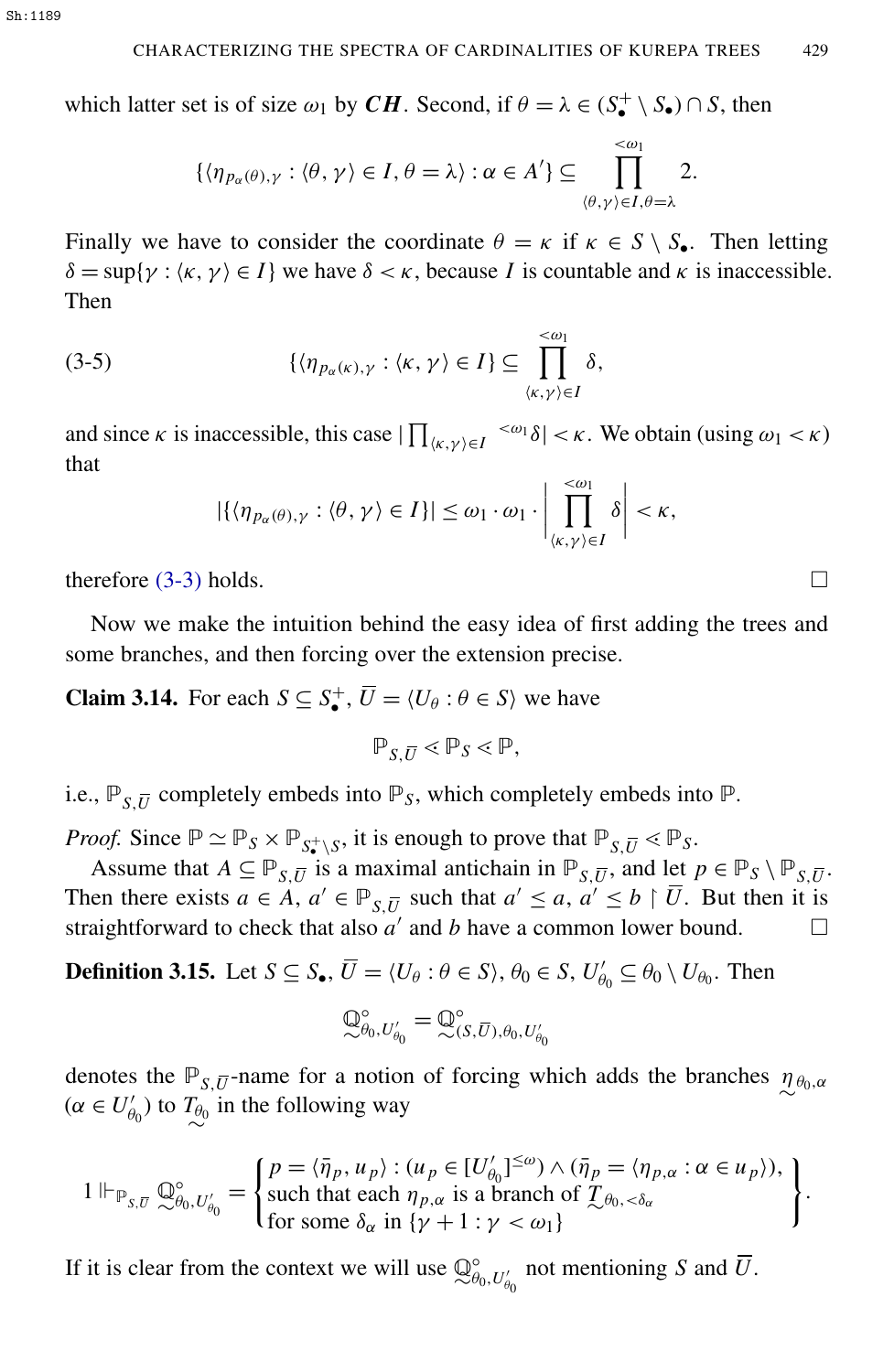**Definition 3.16.** Let  $S \subseteq S_{\bullet}$ ,  $\overline{U} = \langle U_{\theta} : \theta \in S \rangle$ ,  $\theta_0 \in S$ . If  $\theta \in S_{\bullet}^+ \setminus S_{\bullet}$ , and  $U_{\theta}' \subseteq \theta \setminus U_{\theta}$ , then define the  $\mathbb{P}_{S,\overline{U}}$ -name  $\mathbb{Q}_{\theta,U'_\theta} = \mathbb{Q}^{\circ}_{\theta}$  $\int_{\theta, U_{\theta}'}^{\phi}$  to be the name for  $\mathbb{Q}_{\theta, U_{\theta}'}$ .

**Definition 3.17.** Let  $S \subseteq S_{\bullet}^{+}$ ,  $\overline{U} = \langle U_{\theta} : \theta \in S \rangle$ ,  $\overline{U}' = \langle U_{\theta}' \rangle$  $\beta' : \theta \in S \rangle \in \prod_{\theta \in S} \mathcal{P}(\theta),$ where  $U_{\theta} \cap U_{\theta}' = \varnothing$  for each  $\theta \in S$ . Then  $\mathbb{P}_{\infty}^{\circ} = \mathbb{P}_{\infty}^{\circ}$  $\int_{(S,\overline{U}),\overline{U}'}^{\circ}$  denotes the  $\mathbb{P}_{S,\overline{U}}$ -name for the countably supported product of  $\mathbb{Q}^{\circ}_{\theta}$  $\theta$ ,  $U_{\theta}$ ,  $(\theta \in S)$ , i.e., a notion of forcing which adds the branches  $\eta_{\theta,\alpha}$  ( $\alpha \in U'_{\theta}$  $(\alpha \in U'_\kappa)$  if  $\kappa \in S \setminus S_\bullet$ ,  $\eta_{\lambda,\alpha}$  ( $\alpha \in U'_\lambda$ )  $\mathcal{L}'_{\theta}$  to  $\mathcal{L}_{\theta}$  for each  $\theta \in S \setminus S_{\bullet}$ , and the sequences  $\eta_{\kappa,\alpha}$  $\chi'$ ) if  $\lambda \in S \setminus S_{\bullet}$ :

 $1 \Vdash_{\mathbb{P}_{S,\overline{U}}} \mathbb{P}$ ◦  $\bar{U}^\prime$ 

> $= {p \text{ is a function : } dom(p) \in [S]^{\leq \omega} \land (for all \theta \in dom(p)p(\theta) \in \mathbb{Q}}$ ◦  $_{\theta,U_{\theta}'}^{\circ})\}.$

Again, as in [Definition 3.15](#page-7-0) if it does not cause any confusion we only use the notation  $\mathbb{P}_{\bar{t}}^{\circ}$  $\frac{\partial}{\partial U}$ , not mentioning *S* and *U*.

The following claim is an easy observation.

<span id="page-8-0"></span>**Claim 3.18.** If *G* is a  $\mathbb{P}_{S,\overline{U}}$ -generic filter over *V* (where  $S \subseteq S^+_{\bullet}, \overline{U} = \langle U_{\theta} : \theta \in S \rangle$ ,  $\bar{U}' = \langle U'_\theta$  $\theta'_{\theta}$ :  $\theta \in S$   $\in \prod_{\theta \in S} P(\theta)$ , and  $U_{\theta} \cap U'_{\theta} = \emptyset$  for each  $\theta \in S$ ), then with the notation from [\[Kunen 2011\]](#page-30-4)

$$
\mathbb{P}_{S,\overline{U}+\overline{U}^{\prime}}/\mathbf{G} = \{p \in \mathbb{P}_{S,\overline{U}+\overline{U}^{\prime}} : \text{for all } q \in \mathbf{G} \ p \not\perp q\},\
$$

the quotient poset  $\mathbb{P}_{S,\overline{U}+\overline{U}^{\prime}}/G$  and the evaluation of  $\mathbb{P}_{\sim \overline{U}}^{\circ}$  $\frac{\partial}{\partial U'}$  are isomorphic, i.e.,

$$
V[G] \models \mathbb{P}_{\sim \overline{U}'}^{\circ}[G] \simeq \mathbb{P}_{S,\overline{U} + \overline{U}'}/G.
$$

Since  $\mathbb{P}_{S,\overline{U}}$  completely embeds into  $\mathbb{P}_{S,\overline{U}+\overline{U}}$  (by [Claim 3.14\)](#page-7-1), [\[Kunen 2011,](#page-30-4) Lemma V.4.45] (and [\[Kunen 2011,](#page-30-4) Lemma V.4.44.]) implies the following.

<span id="page-8-1"></span>**Claim 3.19.** Let  $S \subseteq S^+_$ ,  $\overline{U} = \langle U_\theta : \theta \in S \rangle$ ,  $\overline{U}' = \langle U'_\theta \rangle$  $\beta' : \theta \in S$   $\in \prod_{\theta \in S} \mathcal{P}(\theta)$ , where  $U_{\theta} \cap U'_{\theta} = \emptyset$  for each  $\theta \in S$ . Then the canonical embedding from  $\mathbb{P}_{S,\overline{U} + \overline{U'}}$  to the iteration  $\mathbb{P}_{S,\overline{U}} * (\mathbb{P}_{S,\overline{U} + \overline{U}} / G)$  is a dense embedding.

Now putting together Claims [3.18](#page-8-0) and [3.19](#page-8-1) we have the following, meaning that instead of forcing with  $\mathbb{P}_{S,\overline{U}+\overline{U}}$  we can force with  $\mathbb{P}_{S,\overline{U}}$  and then with (the evaluation of)  $\mathbb{P}_{\bar{i}}^{\circ}$  $\frac{\circ}{U}$ .

<span id="page-8-2"></span>**Lemma 3.20.** *Let*  $S \subseteq S^+_{\bullet}$ ,  $\overline{U} = \langle U_{\theta} : \theta \in S \rangle$ ,  $\overline{U}' = \langle U_{\theta}' \rangle$  $\mathcal{C}_{\theta}': \theta \in S \rangle \in \prod_{\theta \in S} \mathcal{P}(\theta)$ , where  $U_{\theta} \cap U'_{\theta} = \emptyset$  *for each*  $\theta \in S$ . Then forcing with  $\mathbb{P}_{S,\overline{U} + \overline{U'}}$  amounts to the same as *forcing with*  $\mathbb{P}_{S,\bar{U}}$  and then with  $\mathbb{P}_{S,\bar{U}+\bar{U}'}/\mathbf{G} \simeq \mathbb{P}^{\circ}_{\sim \bar{U}}$  $\frac{\circ}{U}$ .

**Definition 3.21.** If  $S \subseteq S_{\bullet}^{+}$ ,  $\overline{U} = \langle U_{\theta} : \theta \in S \rangle$ ,  $\overline{U}' = \langle U_{\theta}' \rangle$  $\theta'_{\theta} : \theta \in S$   $\in \prod_{\theta \in S} \mathcal{P}(\theta)$ . Now if *G* is generic over  $\mathbb{P} = \mathbb{P}_{S_{\bullet}^+}$  then we define

•  $G_S = G \cap \mathbb{P}_S$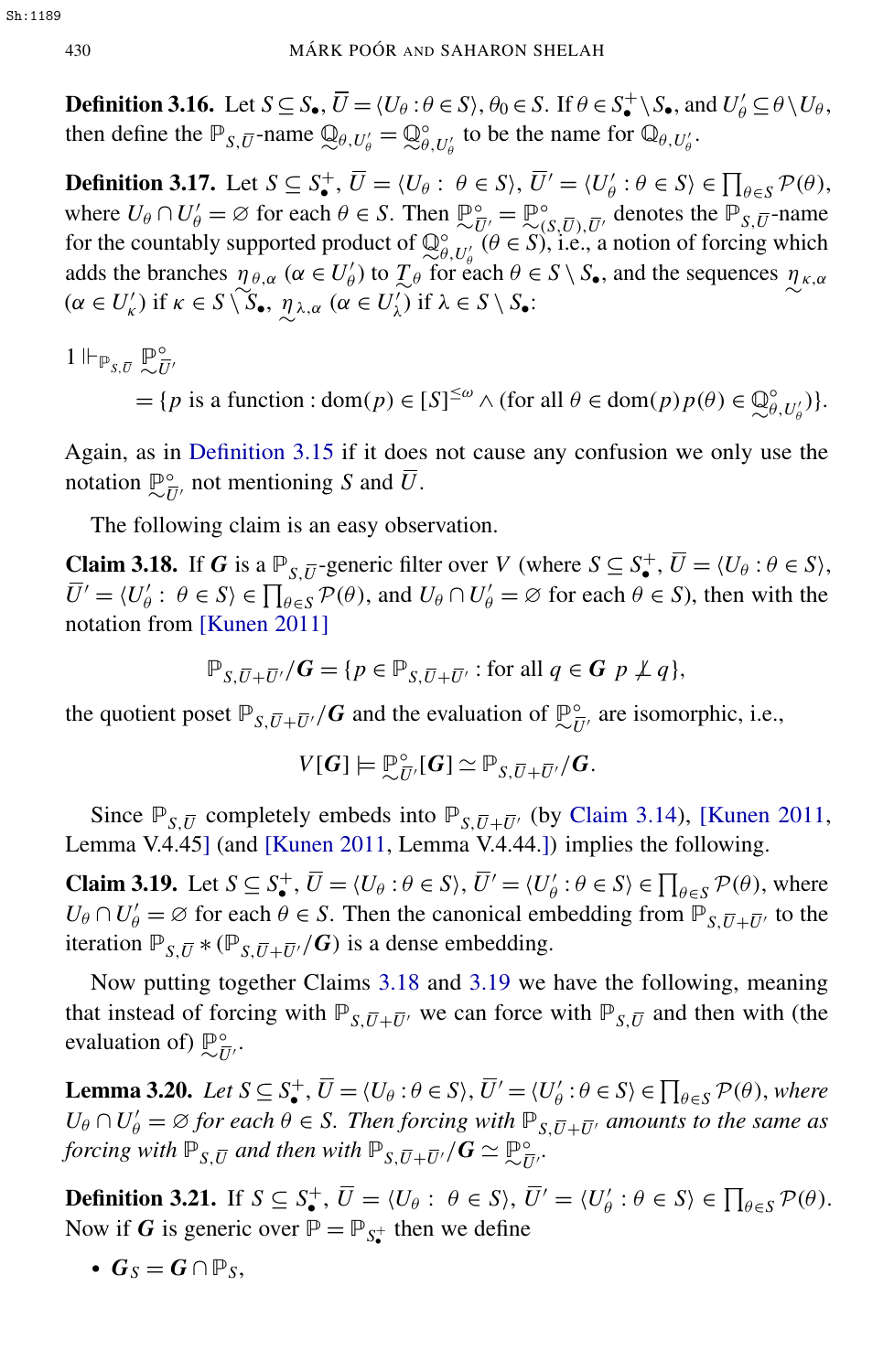- $G_{S,\overline{U}} = G \cap \mathbb{P}_{S,\overline{U}},$
- and  $G_{\overline{U'}}^{\circ} \subseteq \mathbb{P}_{\overline{U}}^{\circ}$  $\frac{\partial}{\partial U} [\mathbf{G}_{S,\overline{U}}] \in V[\mathbf{G}_{S,\overline{U}}]$  to be the filter given by the canonical mapping from Claims [3.18,](#page-8-0) [3.19.](#page-8-1)

The following are basic observations. Roughly speaking, we isolate a dense  $\omega_1$ -closed subset of a two-step iteration similarly as in [\[Kunen 1978\]](#page-30-5).

**Claim 3.22.**  $\mathbb{P}^*$  (and in general each  $\mathbb{P}_s^*$  $\sum_{S,\overline{U}}$  is  $\omega_1$ -closed, i.e., for each decreasing sequence of type  $\omega$  has a lower bound. In particular if  $G^* \subseteq \mathbb{P}^*$ , (or in general *G* ∗  $S$ <sub>*S*</sub>, $\overline{U}$ </sub> ⊆  $\mathbb{P}_{S}^{*}$  $S$ , $\overline{U}$ ) is generic over *V*, then there is no new sequence of ordinals of type  $\omega$ .

The last claim and [Remark 3.12](#page-6-2) obviously implies the following.

**Claim 3.23.** Forcing with  $\mathbb{P}$  (or  $\mathbb{P}_{S,\overline{U}}$ ) doesn't add new sequence of ordinals of type  $\omega$ , and for a given generic filter  $G \subseteq \mathbb{P}$ 

<span id="page-9-3"></span>
$$
\mathcal{H}(\omega_1)^V = \mathcal{H}(\omega_1)^{V[G]} = \mathcal{H}^{V[G_{S,\overline{U}}]}.
$$

<span id="page-9-1"></span>**Lemma 3.24.** Let  $G \subseteq \mathbb{P}_{S,\overline{U}}$  generic over  $V, B \in V[G]$  where  $B \subseteq \mathcal{H}(\omega_1)$ . Then  $(in \ V)$  *there exist*  $S_* \subseteq S, |S_*| < \kappa$  *and*  $\overline{W}_* = \langle W_\gamma^* : \gamma \in S_* \rangle \in \prod_{\gamma \in S_*} [U_\gamma]^{<\kappa}$ , *such that*  $B \in V[G_{S_*}, \overline{W}_*].$ 

**Problem 3.25.** Choose  $p \in G$  forcing that  $B \subseteq H(\omega_1)$ , and a nice  $\mathbb{P}_{S,\overline{U}}$ -name for *B*, obtaining for each  $x \in \mathcal{H}(\omega_1)$  an antichain  $A_x \subseteq \mathbb{P}_{S,\overline{U}}$  deciding about  $x \in B$ . Then by *k*-cc we have that each  $|A_x| < \kappa$ , the set  $S_* = \bigcup_{x \in \mathcal{H}(\omega_1)} \bigcup_{a \in A_x} \text{dom}(a)$ is of size less than  $\kappa$  (as  $\kappa$  is either inaccessible, or  $\omega_2$ ). Also for  $\theta \in S_*$  the set  $W^*_{\theta} = \bigcup_{x \in \mathcal{H}(\omega_1)} \bigcup_{a \in A_x} u_{a(\theta)}$  is smaller that  $\kappa$ . Now it is easy to see that  $\overline{W}_* = \langle W^*_\gamma : \gamma \in S_* \rangle$  is as claimed.

Then the following immediately follows from the  $\omega_1$ -closedness, and  $\kappa$ -cc.

**Claim 3.26.** Forcing with  $\mathbb P$  doesn't collapse  $\omega_1$ , and cardinals at least  $\kappa$ . Moreover, if  $G ⊆ P$  is generic, then

<span id="page-9-2"></span>
$$
V[G] \models ``\kappa = \omega_2".
$$

<span id="page-9-0"></span>**Lemma 3.27.** *Let*  $T \in V[G_{S,\overline{U}_*}]$  *be a Kurepa tree,*  $S' \subseteq S$  ( $S' \in V$ )*. Then, if*  $b \in V[G_{S,\overline{U}_*+id_{S'}}]$  is a branch of *T*, then there exists a finite set  $S'' \subseteq S'$ , and  $\overline{U}_{\bullet} = \langle U_{\theta} \rangle$  $\hat{\theta}$ :  $\hat{\theta} \in S''$  *such that each*  $U_{\theta}^{\bullet}$  $\frac{\epsilon}{\theta}$  *is finite, and b is in the model obtained by adding these finitely many*  $\eta_{\theta,\alpha}$  ( $\theta \in S''$ ,  $\alpha \in U_{\theta}^{\bullet}$  $\mathcal{E}_{\theta}^{\bullet}$ ) to  $V[G_{S,\overline{U}_{*}}]$ , i.e.,

$$
b\in V[G_{S,\overline{U}*+\overline{U}_{\bullet}}].
$$

*Proof.* Let  $\dot{T} \in V$  be a  $\mathbb{P}_{S,\overline{U}*}$ -name for *T*. Define

$$
\mathbb{P}' = \mathbb{P}_{S,\overline{U}_* + \overline{\text{id}}_{S'}}.
$$

Suppose that  $p_* \in \mathbb{P}'$  forces that  $\dot{b} \in V$  is a  $\mathbb{P}'$ -name for a counterexample (i.e., forcing that for no such  $\overline{U}_{\bullet}$  there exists a  $\mathbb{P}_{\overline{U}_{*}+\overline{U}_{\bullet}}$ -name  $\dot{b}'$  — which is of course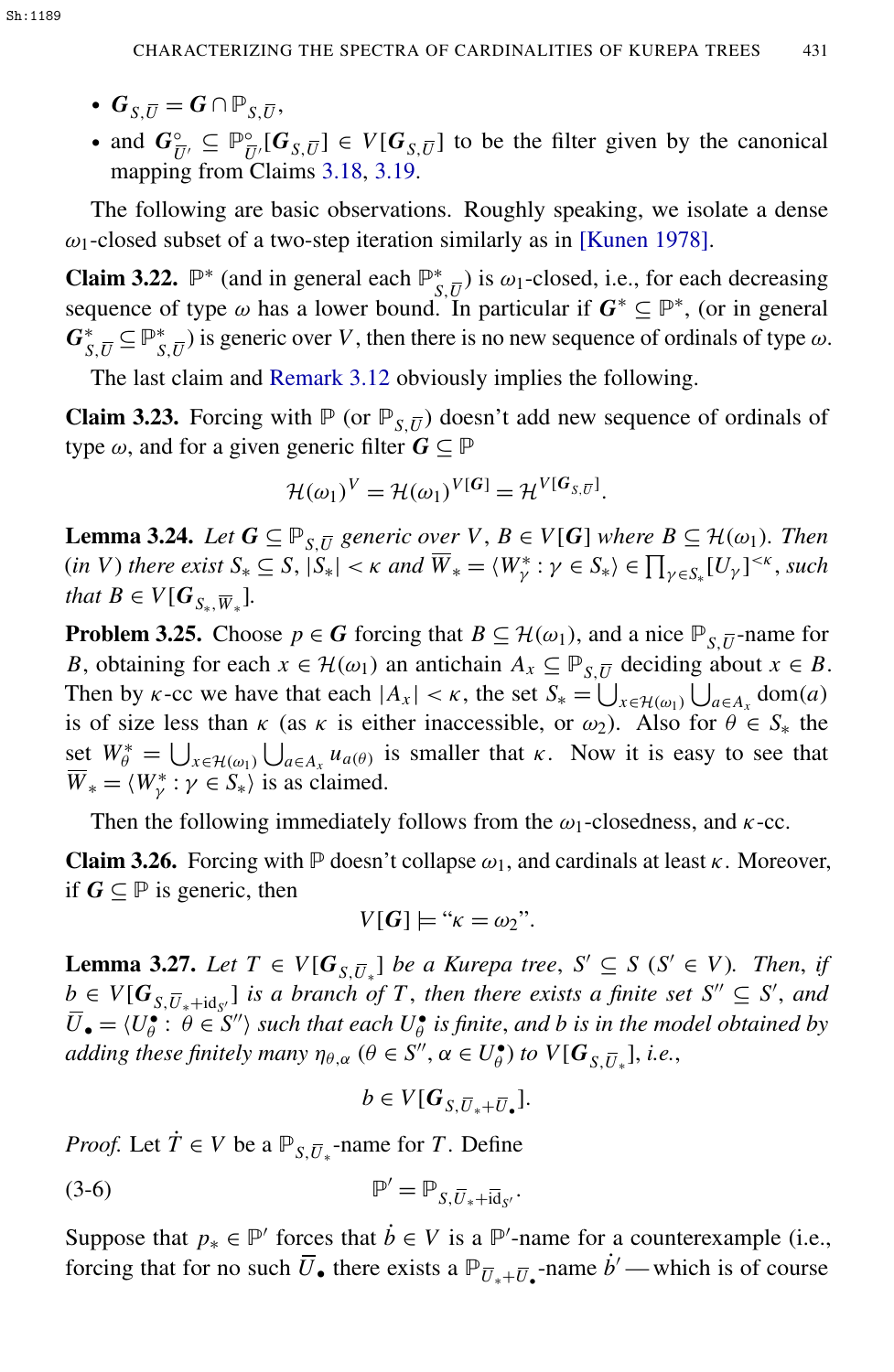also a  $\mathbb{P}'$ -name — with  $\dot{b}' = \dot{b}$ ). Let  $\chi$  be large enough, and let  $\langle N_0, \in \rangle \prec \langle \mathcal{H}(\chi), \in \rangle$ be countable such that  $p_*, \dot{b}, \dot{T}, S, S', \overline{V}, \overline{P}_{S, \overline{U}_*} \in N_0$ .

Let  $\delta_{\bullet} = N_0 \cap \omega_1$ . Define the countable set  $N_1$  to be such that  $N_0 \in N_1$ , and  $\langle N_1, \in \rangle \prec \langle \mathcal{H}(\chi), \in \rangle$ . Let X be set of the indices of the new branches added to  $\langle \mathcal{I}_{\theta} : \theta \in S' \rangle$  by  $G_{S, \overline{U}_* + (\mathrm{id}_{S'})}$  that are in  $V[G_{S, \overline{U}_* + \overline{\mathrm{id}}_{S'}}] \setminus V[G_{S, \overline{U}_*}]$ , and belong to *N*0, i.e.,

<span id="page-10-5"></span>(3-7) 
$$
X = N_0 \cap \{ \langle \theta, \alpha \rangle : (\theta \in S') \wedge (\alpha \in \theta \setminus U_{\theta}^*) \}.
$$

We fix an enumeration of *X* and define also the sequence of the first *n* indices from this countable set, and as well for each  $n$  the one-length sequence consisting only the *n*-th, that is; let  $\langle \langle \varrho_n, \xi_n \rangle : n \in \omega, n > 0 \rangle$  enumerate *X* (starting from 1),

<span id="page-10-3"></span>(3-8)  
\n
$$
\overline{W}_n = \langle W_{n,\theta} : \theta \in S' \cap N_0 \rangle,
$$
\n
$$
W_{n,\theta} = \{ \alpha : \langle \theta, \alpha \rangle = \langle \varrho_j, \xi_j \rangle \text{ for some } j \le n \},
$$
\n
$$
\overline{w}_n = \langle w_{n,\theta} : \theta \in S' \cap N_0 \rangle,
$$
\n
$$
w_{n,\theta} = \begin{cases}\n\{\xi_n\} & \text{if } \theta = \varrho_n, \\
\varnothing & \text{otherwise.}\n\end{cases}
$$

Observe that if  $p \in \mathbb{P} \cap N_0$ , then each  $\theta \in \text{dom}(p)$  is an element of  $N_0$  since dom(*p*) is countable (by [Definition 3.10\)](#page-5-1), and similarly  $T_{p(\theta)}, u_{p(\theta)} \subseteq N_0$  (by Definitions [3.6](#page-4-2)[–3.9\)](#page-5-2).

Working in V we will construct an  $N_0$ -generic condition in  $\mathbb{P}'$ , which will derive us to a contradiction. It is enough to prove the following claim.

**Claim 3.28.** There exists a sequence  $\langle \bar{p}_n : n \in \omega \rangle \in V$ ,  $p'_0 \in \mathbb{P}_{S, \bar{U}*}$  and a sequence  $\bar{q} = \langle q_n : n \in \omega \rangle$  such that the following holds:

 $(\boxplus_1) \ \bar{p}_0 = \langle p_{0,l} : l \in \omega \rangle$  is such that

- <span id="page-10-0"></span>(a)  $p_{0,0} = p_* \restriction \overline{U}_*.$
- (b)  $p_{0,l} \in N_0 \cap \mathbb{P}_{S,\overline{U}_*}$  for each  $l \in \omega$ ,
- (c)  $\langle p_{0,l} : l \in \omega \rangle$  is  $\leq_P$ -decreasing,
- (d)  $\bar{p}_0 \in N_1$ ,
- (e) letting  $G_0 = \{p \in \mathbb{P}_{S, \overline{U}*} \cap N_0 : (\text{there exist } l)p \geq p_{0,l}\}\)$ , the filter  $G_0$  is <sup>P</sup>*S*,*U*<sup>∗</sup> -generic over *N*0.

<span id="page-10-1"></span>( $\boxplus_2$ )  $p'_0 \in \mathbb{P}_{S,\overline{U}*}$  satisfies the following:

- (a)  $p'_0$  $\alpha$ <sup>0</sup> is a lower bound of *p*<sub>0</sub>,*l*</sub> for each *l* ∈ ω (hence forces a value to *T*<sub>*θ*</sub>,  $\epsilon$ <sup>5</sup>• for each  $\theta \in S \cap N_0$ ),
- <span id="page-10-2"></span>(b)  $p'_0$ forces a value to  $\mathcal{I}_{\theta, \leq \delta_{\bullet}}$  for each  $\theta \in S \cap N_0$  such that for every  $\delta_{\bullet}$ branch *B* in  $\mathcal{I}_{\theta, <\delta}$ , the inclusion  $B \in N_1$  implies that *B* has an upper bound in  $\mathcal{I}_{\theta, \leq \delta_{\bullet}}$ ,
- <span id="page-10-4"></span>(c)  $p'_0$  $\eta'$  forces a value to  $\dot{T}_{\leq \delta_{\bullet}}$ .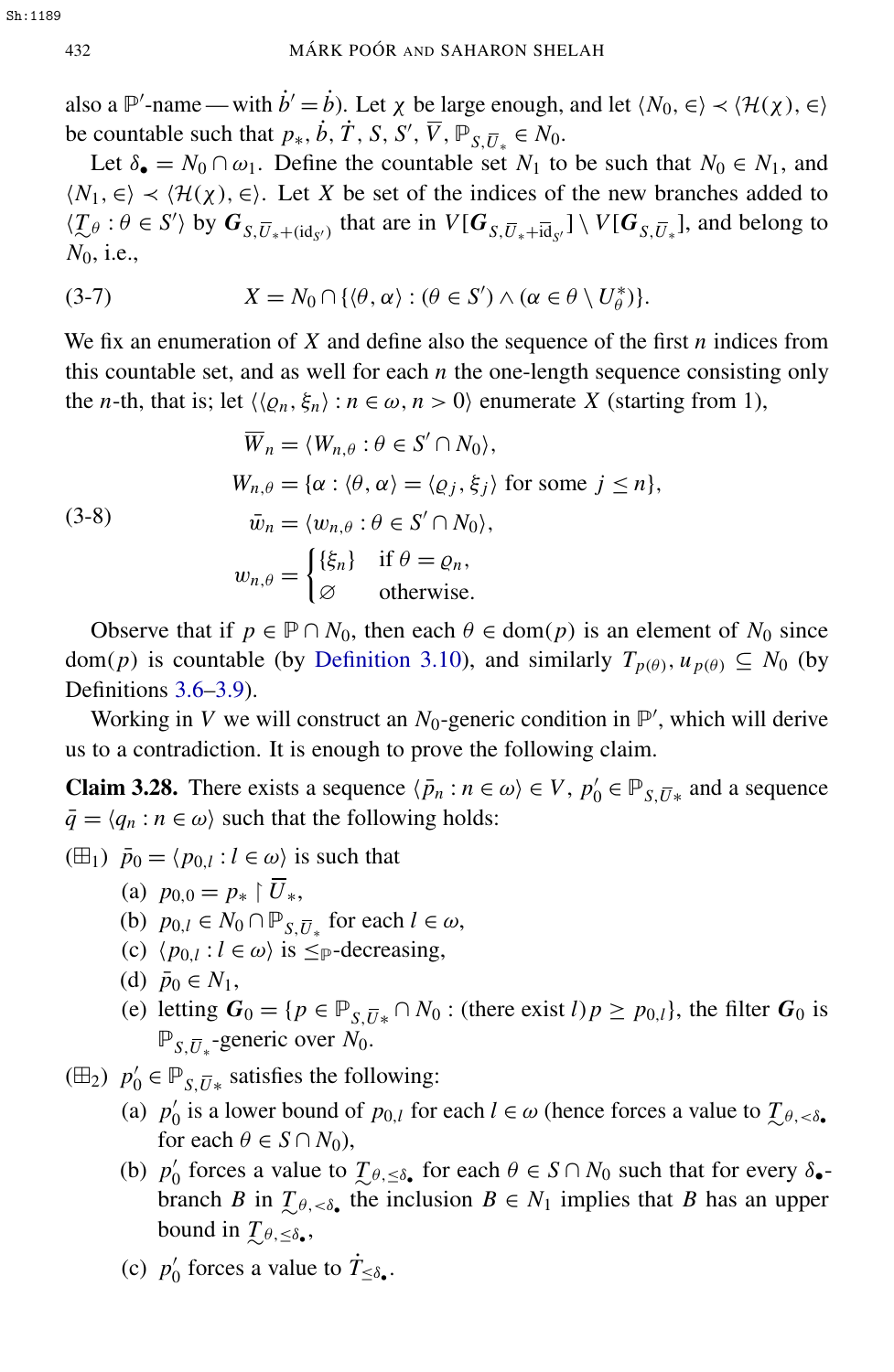<span id="page-11-0"></span>( $\boxplus$ <sub>3</sub>) for every *n* > 0 the sequence  $\bar{p}_n = \langle p_{n,l} : l \in \omega \rangle$  has the following properties:

- (a) for all  $l \in \omega$   $p_{n,l} \in N_0 \cap \mathbb{P}_{S,\overline{U}_* + \overline{w}_n}$ ,
- (b)  $p_{n,l} \restriction \overline{U}_* \in G_0$ ,
- (c)  $\langle p_{n,l} : l \in \omega \rangle$  is  $\leq_{\mathbb{P}}$ -decreasing,
- <span id="page-11-1"></span>(d)  $\bar{p}_n \in N_1$ ,
- <span id="page-11-6"></span>(e) letting

$$
\boldsymbol{G}_n = \left\{ p \in \mathbb{P}_{S, \overline{U} * + \overline{W}_n} \cap N_0 : (\text{there exist } l_0, l_1, \ldots, l_n) p \geq \bigwedge_{j=0}^n p_{j, l_j} \right\},\
$$

the filter  $G_n$  is  $\mathbb{P}_{S,\overline{U}_*+\overline{W}_n}$ -generic over  $N_0$ .

- <span id="page-11-4"></span><span id="page-11-3"></span><span id="page-11-2"></span>( $\boxplus$ <sub>4</sub>) For the sequence  $\bar{q} = \langle q_n : n \in \omega \rangle$ :
	- (a)  $q_n \in N_0 \cap \mathbb{P}_{S, \overline{U}_* + \overline{\text{id}}_{S'}}$  for each  $n \in \omega$ ,
	- (b)  $q_0 = p_*$ ,
	- (c)  $\langle q_n : n \in \omega \rangle$  is  $\leq_P$ -decreasing,
	- (d) for all *n*:  $q_n \restriction (\overline{U}_* + \overline{W}_n) \in G_n$ ,
	- (e) let  $\langle \dot{B}_n : n \in \omega \rangle$  enumerate the branches of  $\dot{T}_{\langle \delta \rangle}$  which has an upper bound in  $\dot{T}_{\leq \delta_{\bullet}}$  (forced by  $p'_0$  $Q_0$ ). Then  $q_{n+1} \wedge p'_0$ forces that  $\vec{b} \neq B_n$ , which will be guaranteed by the following requirement: There exist  $\delta < \delta_{\bullet}$ ,  $t \neq t' \in \dot{T}_{\leq \delta} \setminus \dot{T}_{<\delta}$ , such that  $p'_0$  $\int_0^t$  forces  $B_n$   $\delta$ -th level to be  $t'$ , and  $q_{n+1}$ forces  $t \in \dot{b}$ , i.e.,

$$
(3-9) \qquad p'_0 \Vdash \dot{B}_n \cap (\dot{T}_{\leq \delta} \setminus \dot{T}_{< \delta}) = \{t'\} \quad \text{and} \quad q_{n+1} \Vdash \dot{b} \cap (\dot{T}_{\leq \delta} \setminus \dot{T}_{< \delta}) = \{t\}.
$$

<span id="page-11-5"></span>(Observe that the latter is a statement in  $N_0$ .)

Before proving [Claim 3.28](#page-10-0) we argue why this claim implies [Lemma 3.27.](#page-9-0) First, the claim gives the following condition in  $\mathbb{P}_{S,\overline{U}_*+\overline{\text{id}}_{S'}}$ . For each  $n \in \omega$  let  $\eta_{\varrho_n,\xi_n}$  be the branch in  $\mathcal{I}_{\mathcal{Q}_n, \langle \delta \rangle}$  represented by the sequence  $\bar{p}_n$ , i.e.,

(3-10) 
$$
\eta_{\varrho_n,\xi_n} = \bigcup \{ \eta_{p_{n,l}(\varrho_n),\xi_n} : l \in \omega \},
$$

and note that  $\eta_{\varrho_n,\xi_n} \in N_1$  ( $n \in \omega$ ) by ( $\boxplus_3$ [\)\(d\).](#page-11-1) Therefore by ( $\boxplus_2$ [\)\(b\)](#page-10-2) we can extend each  $\eta_{\varrho_n,\xi_n}$  to a branch  $\eta'_{\varrho}$  $_{\varrho_n,\xi_n}$  in  $(T_{p'_0(\varrho_n)})_{\leq \delta_{\bullet}+1}$ . Define the function  $p_{\bullet}$  to be the extension of  $p_0$ <sup>'</sup> by the  $\eta_{\varrho_n,\xi_n}$  in the obvious way: (Note that by  $(\boxplus_2)$ ) we have *S*∩*N*<sup>0</sup> ⊆ dom $(p_0$ <sup>*i*</sup>  $U_0$   $\subseteq$  *S*, and for each  $\theta \in S \cap N_0$  the inclusion  $U_{\theta}^* \cap N_0 \subseteq u_{p_0'(\theta)} \subseteq U_{\theta}^*$  $_{\theta}^{\ast}$ .) Define  $p_{\bullet}$  to be function on dom( $p'_{0}$  $p'_0$ ) such that if  $θ \notin N_0 ∩ S'$ , then  $p_•(θ) = p'_0$  $l_{0}'(\theta),$ and for  $\theta \in N_0 \cap S'$  define  $p_{\bullet}(\theta)$  to be the following proper extension of  $p'_0$  $i_0'(\theta)$ . Let  $u_{p_{\bullet}(\theta)} = u_{p_0(\theta)} \cup (\theta \cap N_0)$ , and if  $\alpha \notin u_{p'_0(\theta)}$  (when necessarily  $\alpha \notin U_{\theta}^*$  $\binom{*}{\theta}$  and (by  $(3-8)$ ) choose  $n > 0$  so that

(3-11) 
$$
\langle \theta, \alpha \rangle = \langle \varrho_n, \xi_n \rangle
$$
, and let  $\eta_{p_{\bullet}(\theta), \alpha} = \eta'_{\varrho_n, \xi_n}$ ,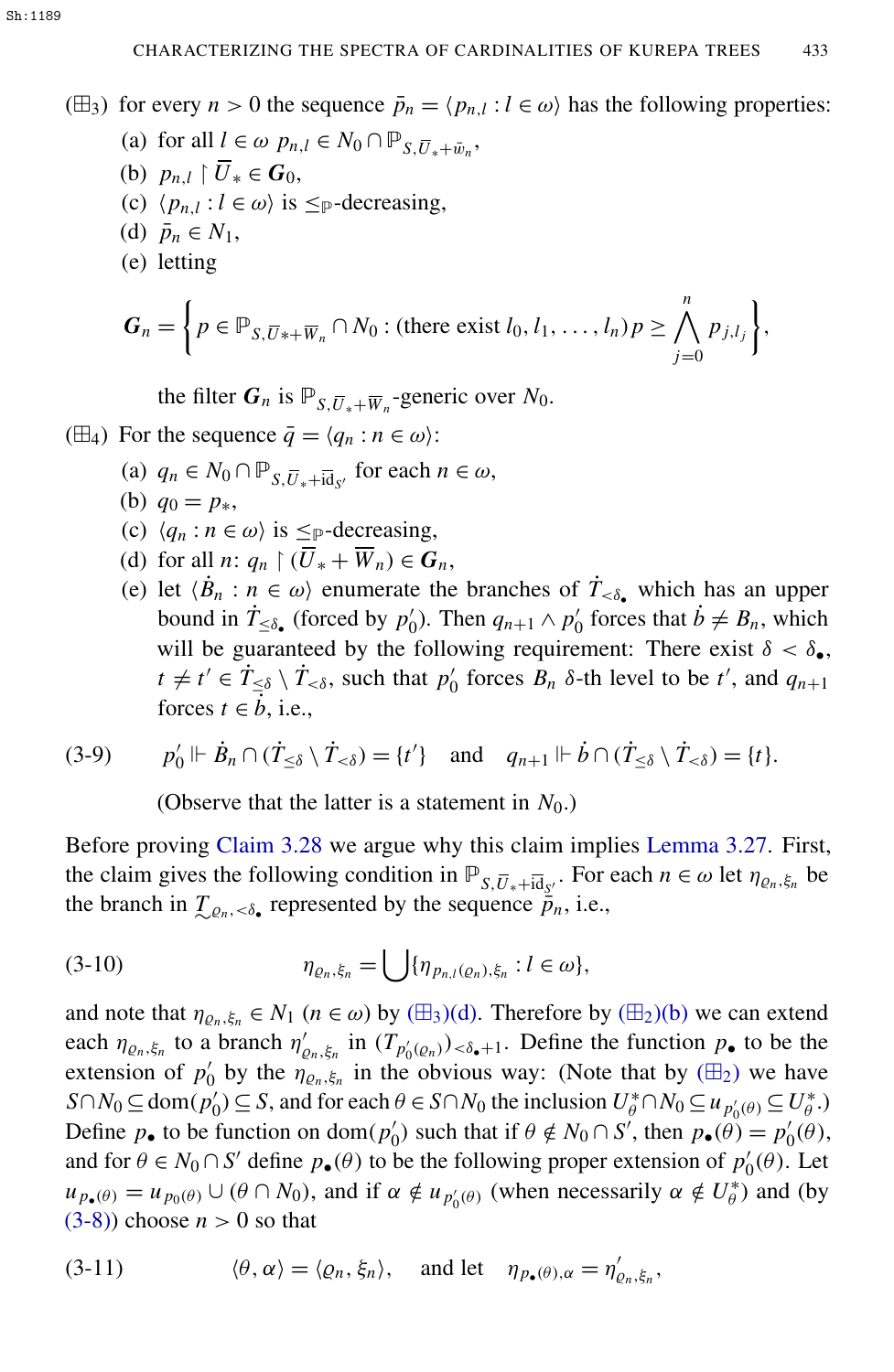otherwise

(3-12) 
$$
\eta_{p_{\bullet}(\theta),\alpha} = \eta_{p_{0}(\theta),\alpha} \quad (\text{if } \alpha \in U_{\theta}^{*}).
$$

Observe that as  $\eta'$  $\chi'_{\rho_n,\xi_n}$  was a cofinal branch in  $(T_{p_{\bullet}(\rho_n)})_{\lt \delta_{\bullet}+1} = (T_{p'_0(\rho_n)})_{\lt \delta_{\bullet}+1}$  our function  $p_{\bullet}$  is indeed a condition in  $\mathbb{P}_{S,\overline{U}_*+\overline{\text{id}}_{S'}}$ . Moreover, the following shows that for all  $n \in \omega$ ,  $p_{\bullet} \le q_n$ . Fix  $n \in \omega$ , then using  $(\boxplus_4)(d)$  $(\boxplus_4)(d)$  we have  $q_n \restriction (\overline{U}_* + \overline{W}_n) \in G_n$ , i.e., there exist  $l_0, l_1, \ldots, l_n \in \omega$ , such that  $\bigwedge_{j=0}^n p_{j,l_j} \leq_{\mathbb{P}} q_n \upharpoonright (\overline{U}_* + \overline{W}_n)$ . This means that ^*n*

$$
\bigwedge_{j=0} P_{j,l_j} \le q_n \upharpoonright (\overline{U}_* + \overline{W}_0) = q_n \upharpoonright (\overline{U}_*),
$$

and, for each  $0 < j \leq n$ ,

$$
\eta_{q_n(\varrho_j),\xi_j} \subseteq \eta_{p_{j,l_j}(\varrho_j),\xi_j} \subseteq \eta'_{\varrho_j,\xi_j} = \eta_{p_{\bullet}(\varrho_j),\xi_j}.
$$

On the other hand, for  $j > n$  we have (recalling  $\bar{q} = \langle q_n : n \in \omega \rangle$  is  $\leq_{\mathbb{P}}$ -decreasing by  $(\boxplus_4)$  that

$$
\eta_{q_n(\varrho_j),\xi_j} \subseteq \eta_{q_j(\varrho_j),\xi_j} \subseteq \eta'_{\varrho_j,\xi_j} = \eta_{p_{\bullet}(\varrho_j),\xi_j},
$$

therefore  $p_{\bullet} \leq q_n$ , indeed.

Now assuming  $p_{\bullet} \in G_{S, \overline{U}_* + i\overline{d}_{S'}}$  will easily yield a contradiction: First recall that  $p$ <sup>∗</sup> (and therefore as well  $q_0$  and  $p_$ •) forced that *b* is a branch through  $\dot{T}$ . Then  $(\boxplus_2)(c)$  $(\boxplus_2)(c)$  implies that  $p'_0$  $\psi_0'$ , thus  $p_{\bullet}$  as well determines  $\dot{T}_{\leq \delta_{\bullet}}$ , and  $p_{\bullet}$  forces (by ( $\boxplus_4$ [\)\(e\)\)](#page-11-4) that each element of the  $\delta_{\bullet}$ -th level of  $\dot{T}$  is the upper bound of  $B_i$  for some  $i \in \omega$ . This means that

 $p_{\bullet}$   $\Vdash$  (there exist  $i \in \omega$ ) $\dot{b} \cap \dot{T}_{<\delta_{\bullet}} = B_i$ ,

while at the same time

$$
(q_i \wedge p'_0) \Vdash \dot{b} \neq B_i,
$$

since  $(3-9)$  holds.

This together with  $p_{\bullet} \leq q_i$ ,  $p'_0$  $\gamma_0$  gives the contradiction. Now we can turn to the proof of the claim.

*Proof of [Claim 3.28.](#page-10-0)* For the construction of each sequence  $\bar{p}_n$  and each  $q_n$  we will work in  $N_1$ . This will need a lot of preparation.

Recall that  $X \subseteq N_0$  denoted the indices of branches added by forcing with  $\mathbb{P}_{S,\overline{U}_*+i\overline{d}_{S'}} \cap N_0$  but missing from  $V[G_{S,\overline{U}_*}]$  [\(3-7\),](#page-10-5) and that for each condition *p*,  $\theta \in S_{\bullet}$ , and  $\delta < \omega_1$  the  $\delta$ -th level of  $T_{p(\theta)}$  is (a subset of)  $[\omega \cdot \delta, \omega \cdot (\delta + 1)]$ . Define  $E \subseteq N_0$  as follows:

<span id="page-12-0"></span>(3-13)  $e \in E$  if and only if  $e \in N_0$ , and  $e = (u_e, \bar{\eta}_e)$ , where  $u_e \in [X]^{\leq \omega}$ ,  $\bar{\eta}_e = \langle \eta_{e,\theta,\alpha} : \langle \theta, \alpha \rangle \in u_e \rangle$ , such that  $\eta_{e,\theta,\alpha} \subseteq \omega \cdot (\delta_{\theta,\alpha} + 1)$  for some  $\delta_{\theta,\alpha} < \omega_1$ .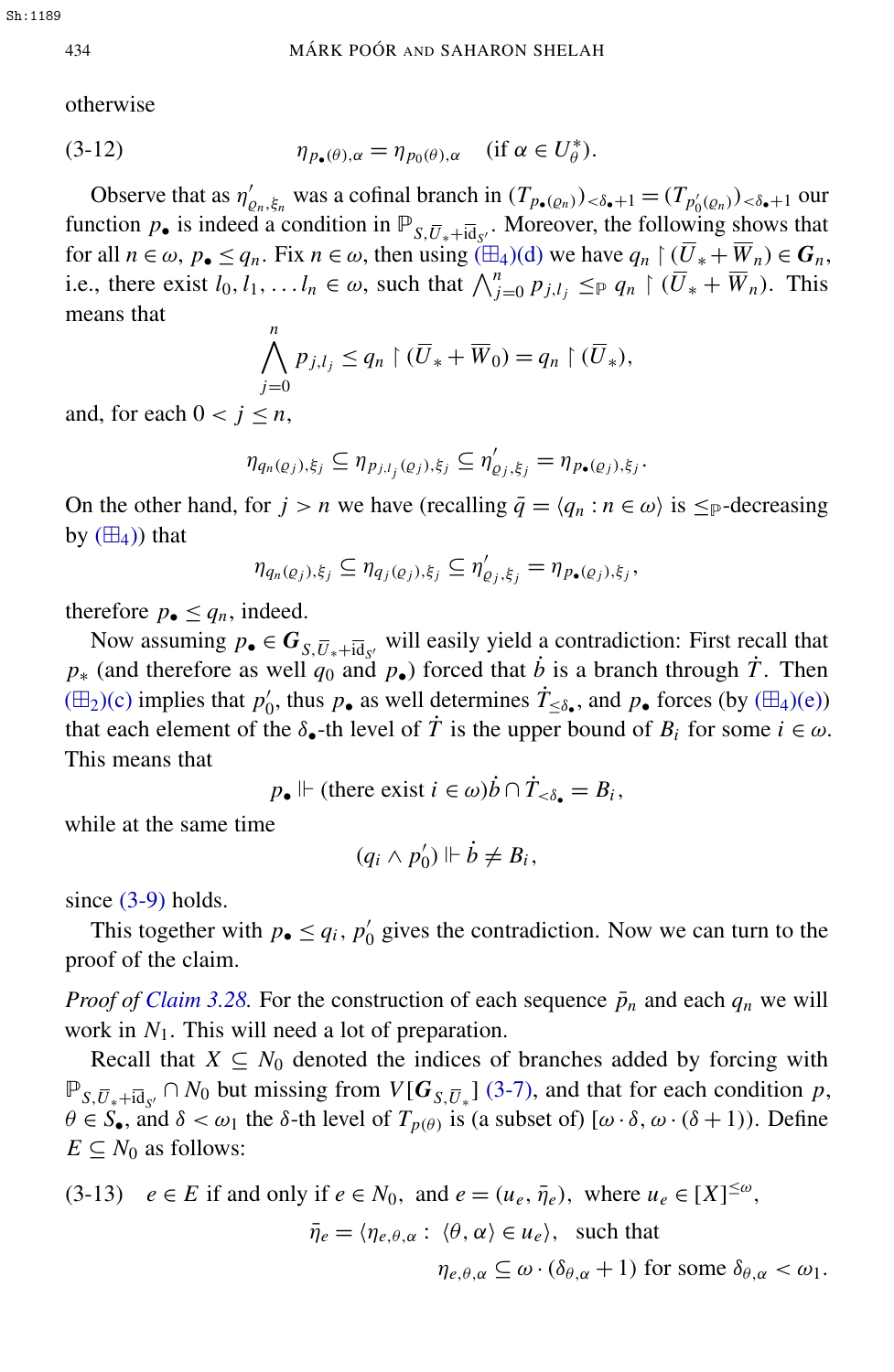**Definition 3.29.** For each *n*,  $p \in \mathbb{P}_{S,\overline{U}_*+\overline{W}_n}$ , and  $e \in E$ , if for each  $\langle \theta, \alpha \rangle \in u_e$  we have  $\theta \in \text{dom}(p)$ , and for each  $i < n \langle \varrho_i, \xi_i \rangle \notin u_e$  holds then define  $p^e$  as

$$
\operatorname{dom}(p \cap e) = \operatorname{dom}(p),
$$

(3-14)

$$
u_{(p^{\frown}e)(\theta)} = u_{p(\theta)} \cup \{\alpha : \langle \theta, \alpha \rangle \in u_e\}) \quad \text{(for all } \theta \in \text{dom}(p^{\frown}e)\text{)},
$$

$$
\eta_{(p^{\frown}e)(\theta),\alpha} = \begin{cases} \eta_{p(\theta),\alpha} & \text{if } \alpha \in u_{p(\theta)}, \\ \eta_{e,\theta,\alpha} & \text{if } \langle \theta, \alpha \rangle \in u_e, \end{cases}
$$

if this is a condition in  $\mathbb P$  (i.e., for each  $\langle \theta, \alpha \rangle \in u_e, \eta_{e, \theta, \alpha}$  is a cofinal branch of  $(T_{p(\theta)})_{\leq \delta+1}$  for some  $\delta \leq \text{ht}(T_{p(\theta)}))$ , otherwise  $p^{\frown} e = \emptyset$ .

Let D denote the set of dense subsets of  $\mathbb{P}_{S,\overline{U}_*+i\overline{d}_{S'}}$ . Fix an enumeration

 $\langle \langle J_i, \varepsilon_i \rangle : i \in \omega \rangle \in N_1$  of  $(\mathcal{D} \cap N_0) \times E$ ,

<span id="page-13-0"></span>0

and let  $k(D, e)$  denote the index of the pair  $\langle D, e \rangle$ , i.e.,

(3-15) 
$$
J_{k(D,e)} = D, \varepsilon_{k(D,e)} = e,
$$

then we also have  $k \in N_1$ , of course. Fix a function  $g \in N_0$ :

$$
(3-16) \t\t g: \mathbb{P}_{S,\overline{U}_*+\overline{\text{id}}_{S'}} \times \mathcal{D} \to \mathbb{P}_{S,\overline{U}_*+\overline{\text{id}}_S}
$$

where, for all *p*, *D*,

$$
(\bullet_1) \ \ g(p, D) \in D,
$$

 $(e_2)$   $g(p, D) \leq p$ .

(Then  $g \in N_0$  obviously implies  $(p, D \in N_0 \Rightarrow g(p, D) \in N_0)$ .)

We will have to define also the auxiliary sequence  $\bar{r} = \langle r_l : l \in \omega \rangle$  with the following properties:

- <span id="page-13-1"></span> $(\circledast_1) \; \bar{r} \in N_1$ ,
- ( $\circledast_2$ ) for each *l*,  $r_l \in \mathbb{P}_{S,\overline{U}_*} \cap N_0$ ,
- ( $\circledast$ <sub>3</sub>) for each *l*,  $p_{0,l+1} \le r_l \le p_{0,l}$ ,
- <span id="page-13-2"></span>( $\circledast_4$ ) if there exists  $p \in \mathbb{P}_{S, \overline{U}*}$  such that  $p \leq p_{0,l}$ , and  $p \cap \varepsilon_l$  is a condition extending  $p_{0,l}$  in  $\mathbb{P}_{S,\overline{U}^*+\overline{id}_{S'}}$ , then  $r_l$  is such a condition.

Now we can construct the  $p_{0,i}$  (and  $r_i$ ). Let  $p_{0,0} = p_* \restriction \overline{U}_*$ . For obtaining the *p*<sub>0,*l*</sub> proceed as follows. Assume we have defined  $p_{0,0}, p_{0,1}, \ldots, p_{0,l-1}$  (and as well the  $r_i$  for  $i < l - 1$ ). Now if there exists  $p \in \mathbb{P}_{S,\overline{U}*}$   $p \leq p_{0,l-1}$ , such that  $p^c$  $\varepsilon$ <sub>*l*−1</sub>  $\neq$  ⊘ but a condition extending  $p_{0,l-1}$ , then let  $r_{l-1} \in N_0$  be such a *p* (recall that  $\varepsilon_{l-1} \in E \subseteq N_0$  by [\(3-13\)\)](#page-12-0), otherwise define  $r_{l-1} = p_{0,l} = p_{0,l-1}$ . Lastly, in the former case define  $p_{0,l} = g(r_{l-1}, D_{l-1}) \upharpoonright \overline{U}_*$ . It is clear from the construction and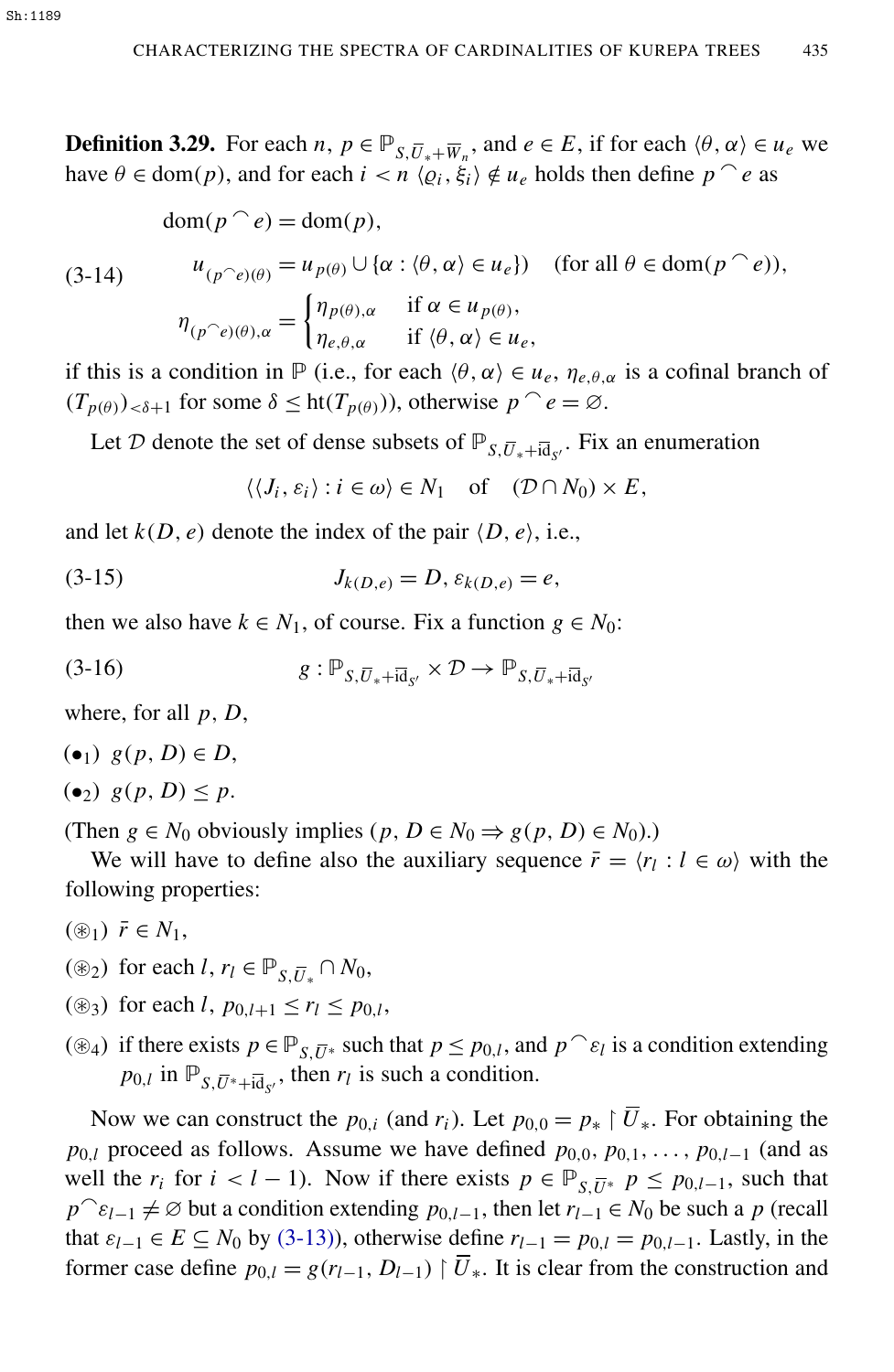the definition of *g* that  $p_{0,l-1} \le r_{l-1} \le p_{0,l}$ , and  $r_{l-1}, p_{0,l} \in N_0$ , and since every object as well as the series  $\langle \varepsilon_i : i \in \omega \rangle$  are elements of  $N_1$ , we obtain  $\bar{p}_0$ ,  $\bar{r}_0 \in N_1$  too.

Finally, it is straightforward to check that the filter  $G_0$  generated by the  $p_{0,l}$ meets every dense subset  $D \in N_0$  of  $\mathbb{P}_{S,\overline{U}_*}$ . We fix a *D* such that

$$
D' = \{ p \in \mathbb{P}_{S, \overline{U}_* + \overline{\text{id}}_{S'}} : p \upharpoonright \overline{U}_* \in D \}
$$

is clearly a dense subset of  $\mathbb{P}_{S,\overline{U}_*+\overline{Id}_{S'}}$  belonging to *N*<sub>0</sub>. This means that if  $e \in E$  is the empty sequence, then there exists  $i \in \omega$ , such that  $J_i = D'$ , and  $\varepsilon_i = e$ , therefore *p*<sub>0,*i*+1</sub> ∈ *D*.

For  $p'_0$  $p_0'$ , first consider the condition  $p_0'' \in N_1$  consisting of only the generic trees given by  $G_0$  (for each  $\theta \in \text{dom}(p''_0)$  $\binom{n}{0} = N_0 \cap S$  the tree

$$
T_{p_1'(\theta)} = \bigcup \{ T_{p(\theta)} : p \in G_0 \}
$$

is of height  $\delta_{\bullet}$ , but  $u_{p''_0(\theta)=\emptyset}$ ). Then let  $p'''_0 \in \mathbb{P}_{S,\overline{U}_*}$ ,  $p'''_0 \leq p'''_0$  $\frac{1}{0}$  be an extension so that for each  $\theta \in S' \cap N_0$  the tree  $T_{p'_2}(\theta)$  satisfies that for each branch *B* through  $(T_{p_0''}(\theta))_{\lt \delta_{\bullet}} = T_{p_0''(\theta)}$ , if  $B \in N_1$ , then there is an upper bound of *B* in  $T_{p_0''(\theta)}$ . This can be done since  $N_1$  is countable. Moreover, we choose the other part of  $p_0^{\prime\prime\prime}$  $\binom{m}{0}$  so that for each  $\theta$ ,  $\alpha \in N_0$ , if  $\alpha \in U^*_{\theta}$ <sup>\*</sup> the chain  $\eta_{p_0^{\prime\prime\prime}(\theta),\alpha}$  (with a top element) contains the chain

$$
\bigcup \{\eta_{p(\theta),\alpha} : p \in G_0\}
$$

which is given by  $G_0$  at this coordinate. This can be done as

$$
\bigcup \{\eta_{p(\theta),\alpha} : p \in G_0\} \in N_1,
$$

since  $G_0$ ,  $\bar{p}_0 \in N_1$ . Then clearly  $p_0''' \le p_{0,l}$  for each  $l \in \omega$ .

Finally, for the last item of  $(\mathbb{H}_2)$  first recall that  $\mathbb{P}^*_{\varsigma}$  $\int_{S,\overline{U}_*}$  is an  $\omega_1$ -closed dense subposet of  $\mathbb{P}_{S,\overline{U}_*}$  by [Definition 3.11.](#page-6-3) Then if a countable increasing sequence in P ∗  $S_{S,\overline{U}_{*}}^{*}$  (where a first element stronger than  $p_0^{\prime\prime\prime}$  $\binom{m}{0}$  decides more and more about the  $\delta_{\bullet}$ -th level of  $\dot{T}$ , then choosing  $p_0$  $\eta'$  to be an upper bound will work (e.g., choose an enumeration  $\langle i_i : i \in \omega \rangle$  of the  $\delta_{\bullet}$ -th level of  $\dot{T}$ , let  $\langle s_i : i \in \omega \rangle$  enumerate  $\dot{T}_{<\delta_{\bullet}}$ in type  $\omega$ , and let  $r_j$  decide whether the *j*-th ordered pair in the countable set  $\{s_i : i \in \omega\} \times \{t_i : i \in \omega\}$  is in  $\leq_{\hat{T}}$ ).

The next step is to construct the  $\bar{p}_i$  ( $i > 0$ ) and the  $q_n$ . This will be done simultaneously by induction. The induction is carried out in *V*, but each step can be done in  $N_1$ , which will guarantee that each  $\bar{p}_n \in N_1$ .

It is straightforward to check that choosing  $q_0 = p_*$  would satisfy our requirements, as, e.g.,  $p_{0,0} = p_* \mid \overline{U}_*$ . Then fixing  $n > 0$ , and assuming that  $\overline{p}_i$ ,  $q_i$  are constructed for each *i* < *n*, first we construct *q<sub>n</sub>*. Recall that  $q_{n-1} \restriction (\overline{U}_* + \overline{W}_{n-1}) \in G_{n-1}$ (by  $(\boxplus_4)(d)$ ).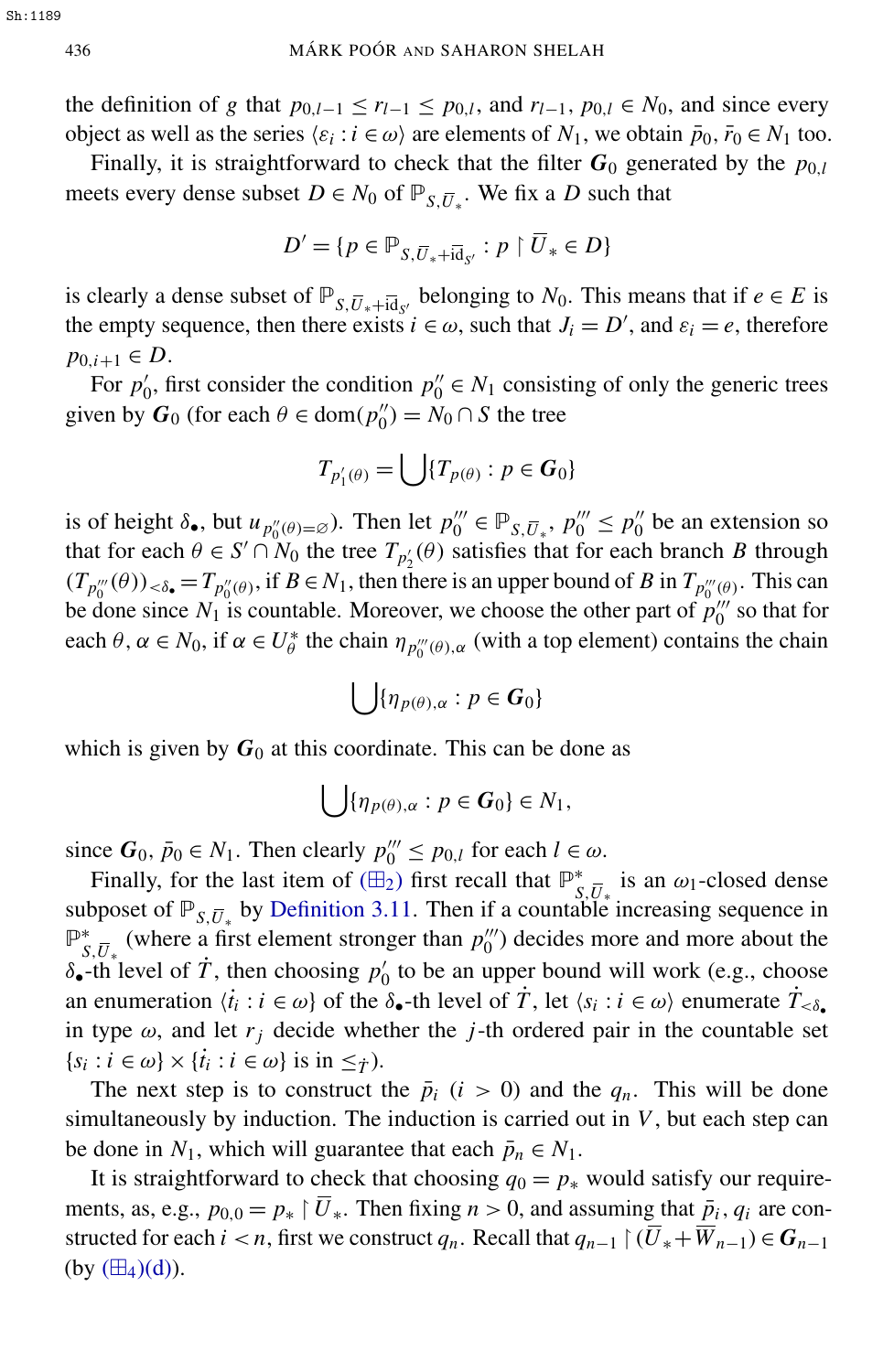Recall the definition of the set *E* [\(3-13\),](#page-12-0) and let

$$
E_{n-1} = \{e \in E : \text{for all } i < n \langle \varrho_i, \xi_i \rangle \notin e\}.
$$

Using that  $p_* \in \mathbb{P}_{S, \overline{U}_* + i\overline{d}_{S'}}$  forced that  $\dot{b}$  is not an element of  $V[G_{S, \overline{U}_* + \overline{W}_{n-1}}]$ , i.e., there is no  $\mathbb{P}_{S,\overline{U}_*+\overline{W}_{n-1}}$ -name of it, we argue that

$$
D = \left\{ p \in \mathbb{P}_{S, \overline{U}_* + \overline{W}_{n-1}} : \text{there exists } e, e' \in E_{n-1}(p \cap e \le q_{n-1}, p \cap e' \le q_{n-1}) \right\}
$$
  
 
$$
\wedge \text{ (there exists } \delta < \omega_1, t \neq t' \in \dot{T}_{\leq \delta} \setminus \dot{T}_{<\delta} : (p \cap e \Vdash t \in \dot{b}) \wedge (p \cap e' \Vdash t' \in \dot{b})) \right\}
$$

is dense in  $\mathbb{P}_{S,\overline{U}_*+\overline{W}_{n-1}}$  under  $q_{n-1}$   $\left(\overline{U}_*+\overline{W}_{n-1}\right)$ . Indeed, assume on the contrary that  $q' \in \mathbb{P}_{S, \overline{U}_* + \overline{W}_{n-1}}, q' \leq q_{n-1} \upharpoonright (\overline{U}_* + \overline{W}_{n-1})$  is such that *D* has no element under *q*<sup>'</sup>. Now for every  $\delta < \omega_1$ , consider the set

$$
D_{\delta} = \{ p \in \mathbb{P}_{S, \overline{U}_{*} + \overline{W}_{n-1}} : (p \leq q') \land (\text{there exists } e \in E_{n-1} : [p \cap e \leq q_{n-1}] \land [\text{there exists } t_{p,e,\delta} \in \dot{T}_{\leq \delta} \setminus \dot{T}_{<\delta} : p \cap e \Vdash t_{p,e,\delta} \in \dot{b}] ) \},\}
$$

which is dense under  $q'$  in  $\mathbb{P}_{S,\overline{U}_*+\overline{\text{id}}S}$ . Now since for each  $\delta < \omega_1$  the sets *D* and  $D_{\delta}$ are disjoint, for  $p \in D_\delta$  the witnessing  $t_{p,e,\delta}$  doesn't depend on *e*, therefore  $q' \wedge q_{n-1}$ forces that *b* is in  $V[G_{S,\overline{U}_*+\overline{W}_{n-1}}]$  (i.e., forces that the  $\mathbb{P}_{S,\overline{U}_*+\overline{W}_{n-1}}$ -name  $\{\langle p, t_{p,\delta}\rangle$ :  $p \in D_{\delta}$ ,  $\delta < \omega_1$  and *b* are equal). Then as our set  $D \in N_0$  is indeed dense we have that there exists a condition  $q'' \in G_{n-1} \cap D$ , witnessed by  $t \neq t'$  and  $e, e'$ . Finally, if  $t \in B_n$ then define  $q_n = q'' \hat{ }^\circ e'$ , otherwise we can let  $q_n = q'' \hat{ }^\circ e$ , which are both stronger conditions than  $q_{n-1}$  by the definition of *D*. It is straightforward to check ( $\boxplus_4$ ).

As  $q_n$  is already defined (and so are  $\bar{p}_i$ ,  $q_i$  for each  $i < n$ ), we turn to the definition of  $\bar{p}_n$ , which we will do similarly to that of  $\bar{p}_0$ . Let  $p_{n,0} = q_n \upharpoonright (\bar{U}_* + \bar{w}_n)$ , assume that  $p_{n,0}, p_{n,1}, \ldots, p_{n,l-1}$  are already chosen. If  $\varepsilon_{l-1} \notin E_{n-1}$ , then  $p_{n,l} = p_{n,l-1}$ , otherwise proceed as follows. Choose the sequence  $\bar{e} = \bar{e}(n, l-1) = \langle e_i : 1 \le i \le n+1 \rangle \in$  $E^{n+1}\setminus\{0\}$  and the sequence  $\bar{m} = \bar{m}(n, l-1) = \langle m_i : i \le n \rangle \in \omega^{n+1}$  with the properties

- (1)  $e_{n+1} = \varepsilon_{l-1}$  and  $m_n = l 1$ ,
- (2) for each  $i < n+1$ ,

(3-17)  $J_{m_i} = D \wedge "e_i = (e_{i+1} \text{ plus } (\eta_{p_{i,m_i}(Q_i),\xi_i} \text{ attained on } \langle Q_i, \xi_i \rangle))".$ 

Provided that the  $e_j$  are defined for  $j > i$ , as well as each  $m_j$  for  $j \ge i$ , let  $e_i \in E$ be the element with  $u_{e_i} = u_{e_{i+1}} \bigcup \{ \langle \varrho_i, \xi_i \rangle \}, \bar{\eta}_{e_i} \supseteq \bar{\eta}_{e_{i+1}}, \eta_{e, \varrho_i, \xi_i} = \eta_{p_{i,m_i}(\varrho_i), \xi_i}$ , and let  $m_{i-1} = k(D, e_i)$ . Observe that by our procedure, and by the definition of the function *k* [\(3-15\)](#page-13-0) we have  $e_1 = \varepsilon_{m_0}$ , and also

<span id="page-15-0"></span>(3-18) 
$$
\eta_{e_1, \varrho_n, \xi_n} = \eta_{p_{n,l-1}(\varrho_n), \xi_n}.
$$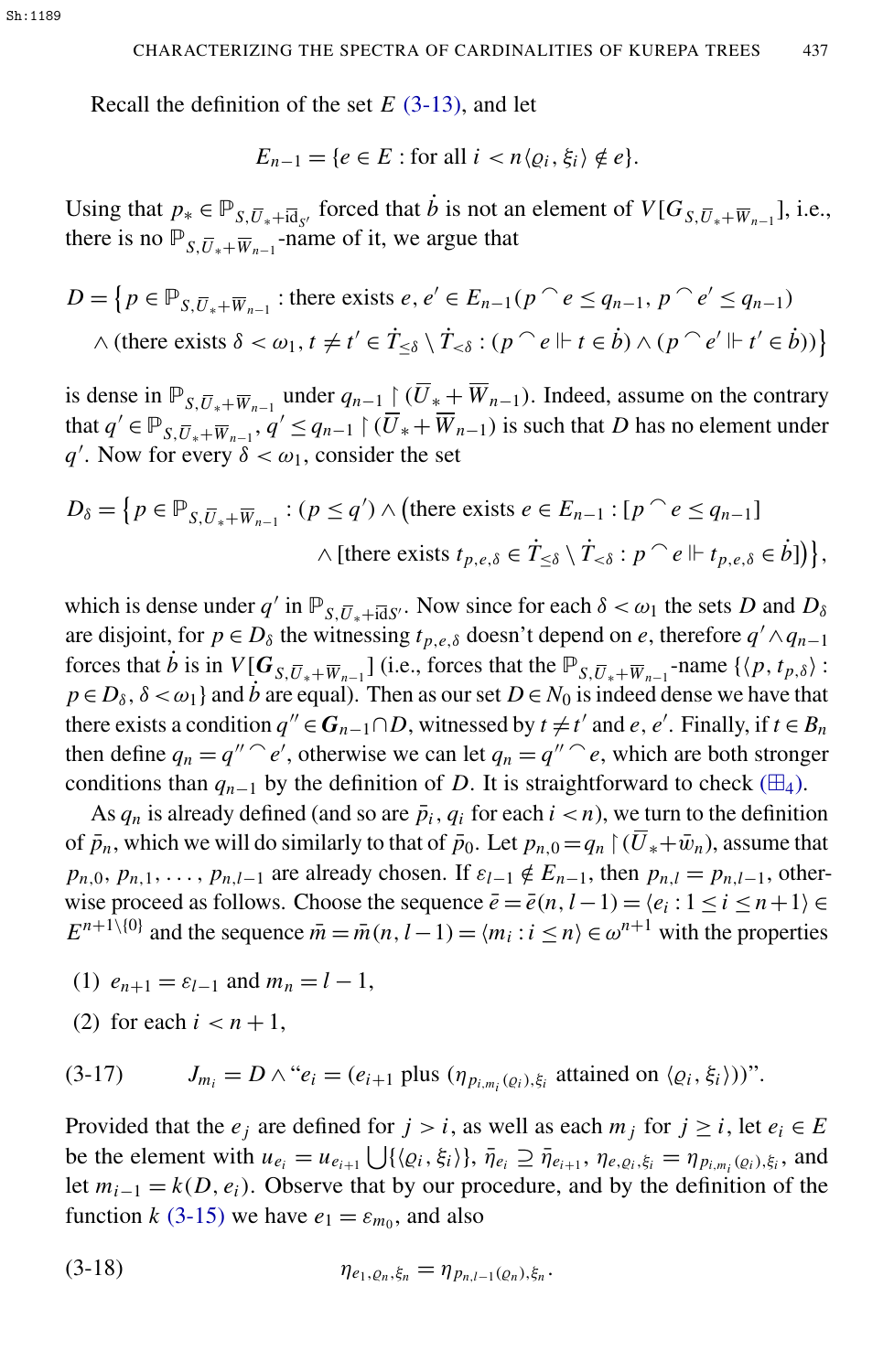<span id="page-16-2"></span>At some point later we will use the following fact, hence it is worth noting that for each *i*,  $1 \le i \le n$ ,

$$
(3-19) \qquad \bar{e}(i, m_i) \subseteq \bar{e}(n, l-1) \quad \text{and} \quad \bar{m}(i, m_i) \subseteq \bar{m}(n, l-1).
$$

Finally consider the condition  $r_{m_0}$  (from  $(\circledast_1)$ – $(\circledast_4)$ ): if  $r_{m_0}$ <sup> $\circ$ </sup>  $e_1$  is a not a condition in  $\mathbb{P}_{S,\overline{U}_*+id\upharpoonright S'}$ , then let  $p_{n,l}=p_{n,l-1}$ , otherwise first define the auxiliary condition

(3-20) 
$$
r_{\bullet} = g(r_{m_0} \cap e_1, D),
$$

and note that in this case  $\eta_{(r_{m_0} \cap e_1)(\varrho_n),\xi_n} = \eta_{p_{n,l-1}(\varrho_n),\xi_n}$  by [\(3-18\),](#page-15-0) and therefore by the properties of *g* we obtain

$$
\eta_{r_{\bullet}(\varrho_n),\xi_n} \supseteq \eta_{p_{n,l-1}(\varrho_n),\xi_n}.
$$

Recall that  $p_{n,l-1}$  |  $\overline{U}_*$  ∈  $G_0$  by our induction hypotheses ( $\boxplus_3$ ), and it can be seen from the construction of  $p_{0,j}$  that in this case  $p_{0,m_0+1} = r_{\bullet} \restriction \overline{U}_{*} \in G_0$ . Therefore by [\(3-21\)](#page-16-1) we have that  $(r_{\bullet} \restriction \overline{U}_{*} + \overline{w}_{n}) \land p_{n,l-1}$  is a condition in  $\mathbb{P}_{\overline{U}_{*} + \overline{w}_{n}}$ , and let

<span id="page-16-1"></span>
$$
p_{n,l} = (r_{\bullet} \upharpoonright \overline{U}_* + \bar{w}_n) \wedge p_{n,l-1}.
$$

Then clearly  $p_{n,l} \leq p_{n,l-1}$ , and  $p_{n,l} \restriction \overline{U}_* \in G_0$ . From ( $\boxplus_3$ ) it only remains to check that [\(d\)](#page-11-1) and [\(e\)](#page-11-6) also hold. Since the whole construction of  $\bar{p}_n$  took place in  $N_1$  ( $k \in N_1$ ) and so is the enumeration  $\langle \langle J_i, \varepsilon_i \rangle : i \in \omega \rangle$ ,  $g \in N_0$ ,  $\bar{p}_n \in N_1$  obviously follows. Verifying the genericity of  $G_n$  goes similarly as of  $G_0$ . Let  $D \subseteq \mathbb{P}_{S, \overline{U}_* + \overline{W}_n}$ ,  $D \in N_0$ be a fixed dense set, and  $e' \in E$  be the empty sequence. Now, if we choose *l* so that  $J_{l-1} = D' = \{p \in \mathbb{P}_{S, \overline{U}_* + i\overline{d}_{S'}} : p \restriction \overline{U}_* + \overline{W}_n \in D\}$ ,  $\varepsilon_{l-1} = e'$ , then it follows from the construction of  $p_{k,j}$ , that of  $\bar{m} = \bar{m}(n, l-1)$  and  $\bar{e} = \bar{e}(n, l-1)$ , and from [\(3-19\)](#page-16-2) that

$$
p_{i,m_i+1} = (r_{\bullet} \upharpoonright \overline{U}_* + \bar{w}_i) \wedge p_{i,m_i} \quad \text{if} \quad 1 \le i \le n,
$$

and

$$
p_{0,m_0+1} = g(r_{m_0} \cap e_1) \upharpoonright \overline{U}_*,
$$

therefore

$$
\bigwedge_{i\leq n}p_{i,m_i}\leq g(r_{m_0}\cap e_1)\upharpoonright (\overline{U}_*+\overline{W}_n)\in D'.
$$

<span id="page-16-0"></span>**Lemma 3.30.** *Let*  $T \in V[G_{S,\overline{U}_*}]$  *be a Kurepa tree*,  $S' \subseteq S \cap S_{\bullet}$  ( $S' \in V$ ),  $G_{\overline{K}}^{\circ}$  $rac{\circ}{\mathrm{id}_{S'} - \overline{U}_*}$  ⊆ p°  $\frac{\partial}{\partial \mathbf{d}_{S'} - \overline{U}_*}$  be generic over  $V[\mathbf{G}_{S,\overline{U}_*}]$ . Suppose that

$$
b\in V[G_{S,\overline{U}_*}][G_{S',(\overline{id}_{S'}-\overline{U}_*)}^{\circ}]\setminus V[G_{S,\overline{U}_*}]
$$

*is a new branch of*  $T$ , *and suppose that*  $\gamma \geq \kappa$  *is a cardinal, and for each*  $\theta \in S'$  *the inequality*  $|\theta \setminus U^*_{\theta}$  $|\psi^*_{\theta}| \geq \gamma$  *holds. Then the filter*  $G_{\overline{16}}^{\circ}$ id*<sup>S</sup>* <sup>0</sup>−*U*<sup>∗</sup> *adds at least* |γ |*-many new branches to T .*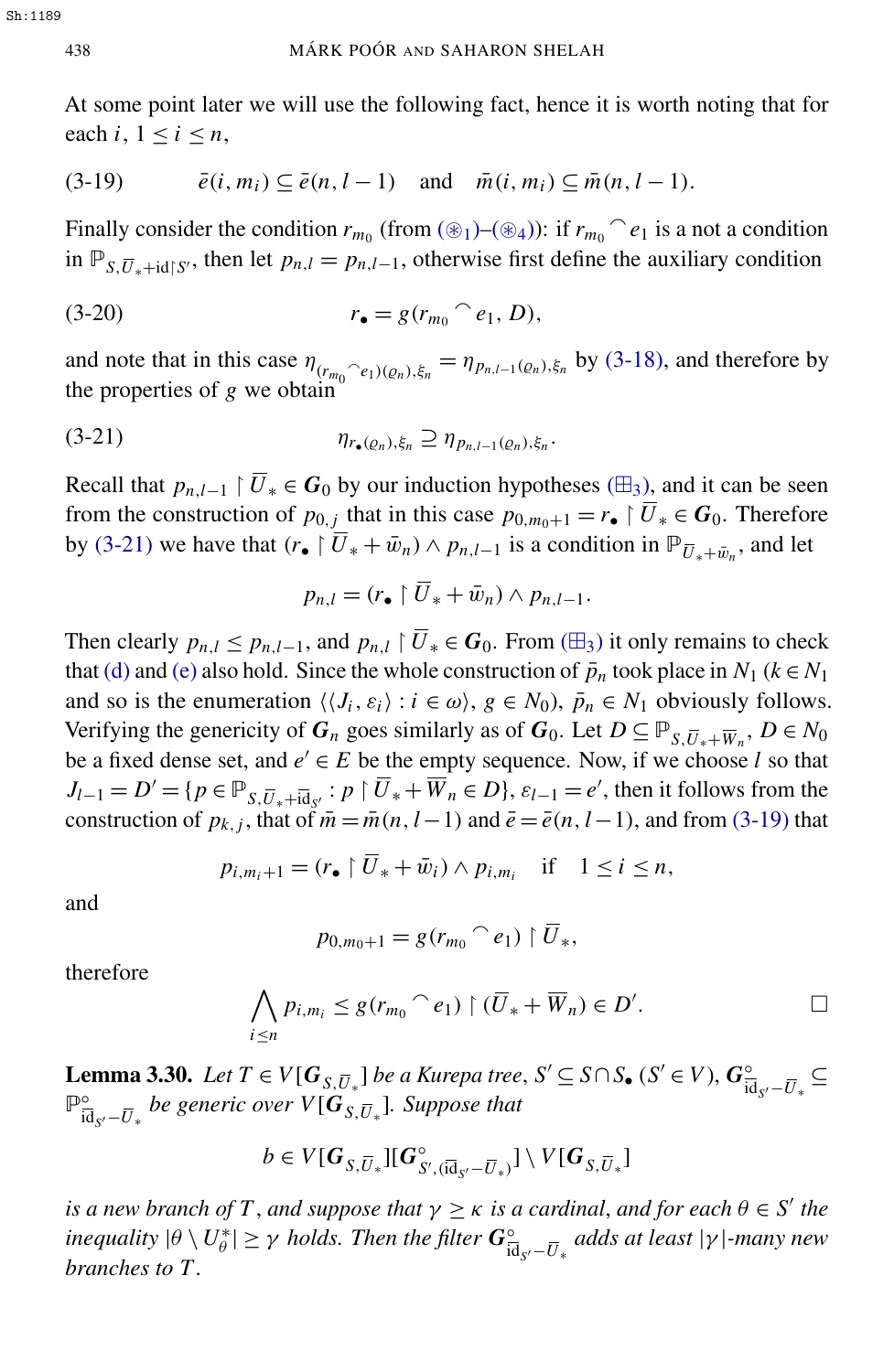*Proof.* Without loss of generality, we can assume that  $T \subseteq \omega_1$ , and  $\lambda$  is a cardinal (in *V*[ $G_{S,\overline{U}_*}$ ]). First we will choose a system  $\overline{W}_0 = \langle W_{0,\theta} : \theta \in S' \rangle \in \prod_{\theta \in S'} \mathcal{P}(\theta)$  with (for all  $\theta \in S'$ )  $|W_{0,\theta}| < \kappa$ , and  $b \in V[G_{S,\overline{U}_{*}}][G_{\overline{V}}^{\circ}]$  $\frac{\infty}{W_0}$ : since *b*  $\in V[G_{S,\overline{U}_*}^{\circ}]$  [ $G_{\overline{G}}^{\circ}$ ]  $rac{\circ}{\text{id}_{S'} - \overline{U}_*}$ ],  $S' \in V$  we can use [Lemma 3.20](#page-8-2) and obtain that

$$
b\in V[G_{S,\overline{U}_{*}}][G_{\overline{id}_{S'}-\overline{U}_{*}}^{\circ}]=V[G_{S,\overline{U}_{*}+\overline{id}_{S'}}].
$$

And because  $b \subseteq H(\omega_1)^V$ , applying [Lemma 3.24](#page-9-1) with *S*, and  $\overline{U} = \overline{U}_* + \overline{id}_{S'}$ , there exists  $S_* \subseteq S$ ,  $\overline{W}_* \in \prod_{S_* \setminus S'} \mathcal{P}(U_\theta) \times \prod_{\theta \in S_* \cap S'} \mathcal{P}(\theta)$  with

$$
b\in V[G_{S_*,\overline{W}_*}]\subseteq V[G_{S,\overline{U}_*+\overline{W}_*}]=V[G_{S,\overline{U}_*}][G_{\overline{W}_*-\overline{U}_*}^{\circ}],
$$

where  $|S_*| < \kappa$ , and  $|W^*_{\theta}| < \kappa$  for each  $\theta \in S_*$ . Then fixing  $\overline{W}_0 \in \prod_{\theta \in S'} \mathcal{P}(\theta)$  so that  $W_{0,\theta} = W_{\theta}^* \setminus U_{\theta}^*$  $\theta_{\theta}^*$  if  $\theta \in S_*$ , and  $W_{0,\theta} = \emptyset$  for  $\theta \in S \setminus S_*$  has the required properties.

Now, as  $|W_{0,\theta}| < \kappa \leq \gamma$ , and  $\gamma \leq |\theta \setminus U_{\theta}^*|$  $\mathcal{L}_{\theta}^*$  for each  $\theta \in S'$  we can fix for each  $\alpha < \gamma$  a system  $\overline{W}_{\alpha} = \langle W_{\alpha,\theta} : \theta \in S' \rangle \in \prod_{\theta \in S'} \mathcal{P}(\theta \setminus U_{\theta}^*)$  $\phi^*$ ) such that for every  $\theta \in S'$ ,

- (i)  $W_{\alpha,\theta} \cap W_{\beta,\theta} = \varnothing$  for every  $\alpha < \beta < \gamma$ , and
- (ii)  $|W_{0,\theta}| = |W_{\alpha,\theta}|$  for each  $\alpha < \gamma$ .

For each  $0 < \alpha < \gamma$  define the bijections

$$
\pi_{\alpha} : \bigcup_{\theta \in S'} \{\theta\} \times W_{0,\theta} \to \bigcup_{\theta \in S'} \{\theta\} \times W_{\alpha,\theta},
$$

where  $\pi_\alpha \upharpoonright \{\theta\} \times W_{0,\theta}$  is a bijection to  $\{\theta\} \times W_{\alpha,\theta}$ . Then clearly each  $\pi_\alpha$  induces an automorphism  $\hat{\pi}_{\alpha} \in V[G_{S, \overline{U}_*}]$  of  $\mathbb{P}^{\circ}_{\overline{\mathfrak{p}}}$  $\frac{\infty}{W_0}$  and  $\mathbb{P}^{\infty}_{\overline{V}}$  $\frac{\partial}{\partial \overline{W}_{\alpha}}$ . Moreover,  $\hat{\pi}_{\alpha}$  induces a natural operation  $\hat{\pi}_{\alpha}^{*}$  from the class of  $\mathbb{P}_{\overline{v}}^{\circ}$  $\frac{\infty}{W_0}$ -names to the class of  $\mathbb{P}^{\infty}_{\overline{W}}$  $\frac{\infty}{W_{\alpha}}$ -names. Now fix a p<sup>o</sup>  $\overline{W}_0$ -name  $\overline{B}_0 \in V[G_{S,\overline{U}_*}]$  for our new branch  $b \in V[G_{S,\overline{U}_*}]\bigcap_{s=0}^{W_0}$  $\frac{\infty}{W_0}$ ], and choose an element  $p_{\bullet} \in \mathbb{P}^{\circ}_{\overline{v}}$  $\frac{\infty}{W_0}$  forcing that  $\dot{b}_0$  is a new branch, i.e.,

$$
(3-22) \tV[G_{S,\overline{U}_*}] \models p_\bullet \Vdash \dot{b}_0 \in \mathcal{B}(T) \setminus \mathcal{B}^{V[G_{S,\overline{U}_*}]}(T).
$$

Let

<span id="page-17-0"></span>
$$
\mathbb{P}^{\circ}_{\bullet} = \mathbb{P}^{\circ}_{\sum_{\alpha < \gamma} \overline{W}_{\alpha}},
$$

i.e., adding the branches  $\bigcup_{\alpha \in \gamma} W_{\alpha,\theta}$  to  $\mathcal{I}_{\theta}$  for each  $\theta \in S'$ , which is of course equal to the countably supported product of  $\mathbb{P}^{\circ}_{\overline{v}}$  $\int_{\overline{W}_{\alpha}}^{\infty}$  ( $\alpha < \gamma$ ), and let  $G_{\bullet}^{\circ}$  denote the generic filter  $G^{\circ}_{\overline{id} \cdot \cdot -\overline{U}} \cap \mathbb{P}^{\circ}_{\bullet}.$ 

 $\overline{\text{U}}$ <sup>*U*</sup><sup>*u*</sup></sup>  $\overline{\text{U}}$ <sup>*u*</sup><sup>*u*</sup>  $\overline{\text{U}}$ <sup>*i*</sup>  $\overline{\text{U}}$ </sup><sub>*i*</sub>  $\overline{\text{U}}$   $\overline{\text{U}}$ <sub>*u*</sub><sup>*u*</sup><sub>*u*</sub><sup>*I*</sup>  $\overline{\text{U}}$ <sub>*u*</sub><sup>*I*</sup>  $\overline{\text{U}}$ <sub>*u*</sub><sup>*I*</sup>  $\overline{\text{U}}$ <sub>*u*</sub><sup>*I*</sup>  $\overline{\text{U}}$ <sub>*u*</sub><sup>*I*</sup>  $\overline{\text{U}}$ <sub>*u*</sub><sup>*I*</sup>  $\frac{\partial}{\partial \overline{d}_{S'} - \overline{U}_*}$  there are at least  $\gamma$ -many new branches of *T*, i.e.,

$$
|\mathcal{B}(T) \cap (V[G_{S,\overline{U}_*}][G_{\bullet}^{\circ}] \setminus V[G_{S,\overline{U}_*}])| \geq \lambda,
$$

by arguing that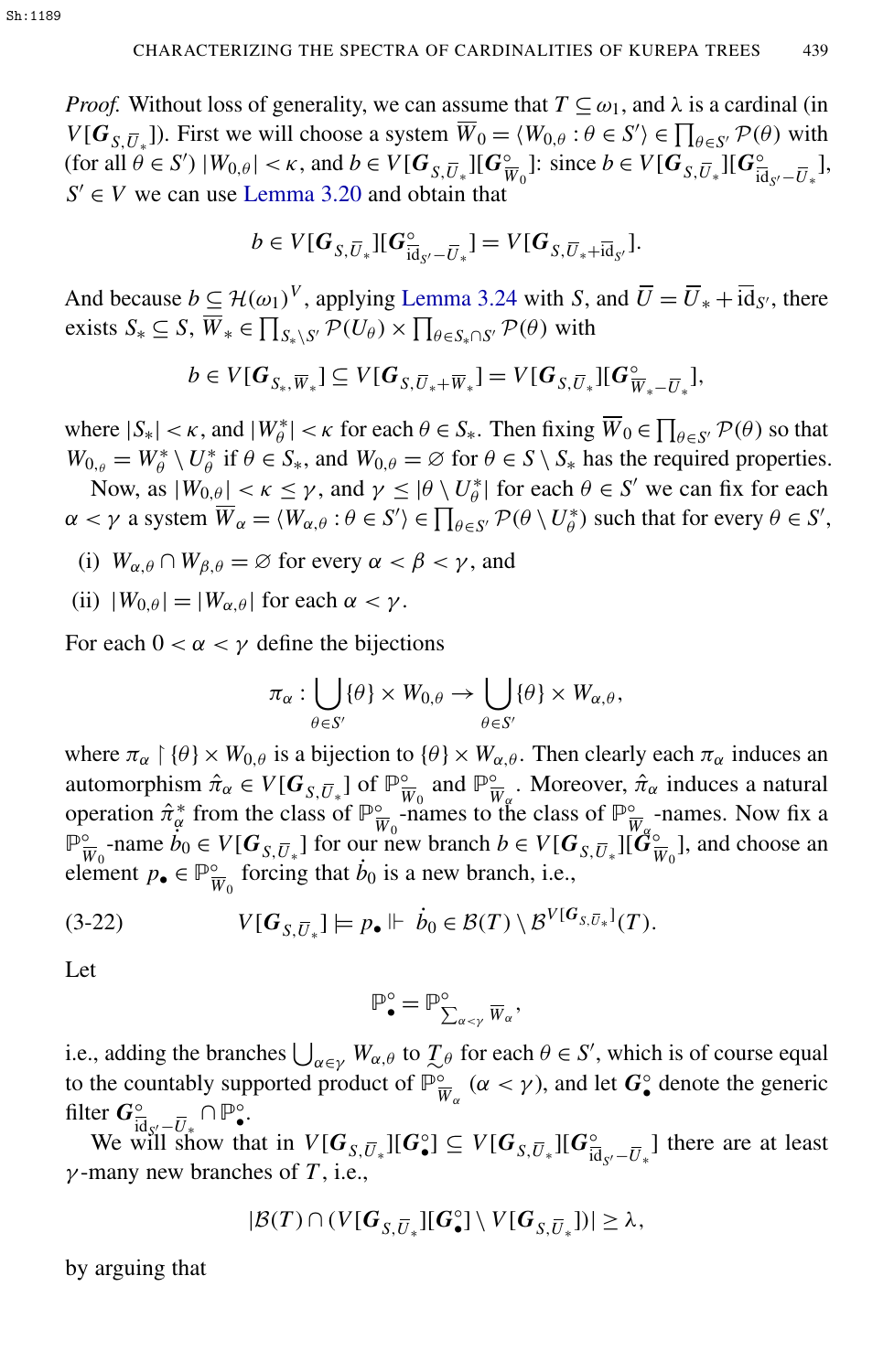<span id="page-18-1"></span>( $\otimes_1$ ) for any  $\alpha < \gamma$  (in  $V[G_{S,\overline{U}_*}])$ ,

$$
\hat{\pi}_{\alpha}(p_{\bullet})\Vdash_{\mathbb{P}^{\circ}_\bullet}\hat{\pi}_{\alpha}^{\ast}(\dot{b}_0)\notin V[\bm{G}_{S,\overline{U}_{\ast}}][\bm{G}_{\bullet,\prec\alpha}^{\circ}]
$$

(where  $G_{\bullet, \leq \alpha}^{\circ}$  stands for  $G_{\bullet}^{\circ} \cap \mathbb{P}_{\Sigma}^{\circ}$  $\sum_{\beta<\alpha}^{\circ} \overline{W}_{\beta}$ ), and

<span id="page-18-0"></span> $(\otimes_2) \ |\{\alpha < \gamma : \hat{\pi}_{\alpha}(p_{\bullet}) \in G_{\bullet}^{\circ}\}| = \gamma.$ 

This will complete the proof of [Lemma 3.30.](#page-16-0)  $\Box$ 

First we will prove ( $\otimes_2$ ), for which recall that we assumed that  $\gamma$  is a cardinal, and choose a system of uncountable regular cardinals { $\rho_{\beta}$  :  $\beta < \chi < \gamma$ }, and a partition  $\langle I_\beta : \beta < \chi \rangle$  of  $\gamma$  with  $\text{otp}(I_\beta) = \rho_\beta$  for each  $\beta < \chi$  (i.e.,  $I_\beta \cap I_\delta = \emptyset$  for  $\beta < \delta < \rho$ , and  $\bigcup_{\beta < \rho} I_{\beta} = \gamma$ ). Then it is enough to verify, for all  $\beta < \chi$ 

(3-23)  $|\{\alpha \in I_{\beta} : \hat{\pi}_{\alpha}(p_{\bullet}) \in G_{\bullet}^{\circ}\}| = \rho_{\beta},$ 

which can be seen by a standard density argument: Fix  $\beta < \rho$ ,  $\alpha \in I_\beta$ , then it suffices to show that

 $D_{\beta,\alpha} = \{p \in \mathbb{P}_{\bullet}^{\circ} : p \leq \hat{\pi}_{\delta}(p_{\bullet}) \text{ for some } \delta > \alpha, \delta \in I_{\beta}\}\text{ is dense},$ 

which obviously holds by the regularity of the uncountable  $\rho_{\beta} = |I_{\beta}|$  (since for  $\delta \in I_\beta$  we have  $\hat{\pi}_\delta(p_\bullet) \in \mathbb{P}^\circ_{\overline{v}}$  $\frac{\infty}{W_\delta}$ ,  $\mathbb{P}^{\circ}$  is the countably supported product of  $\mathbb{P}^{\circ}_{\bar{V}}$  $\frac{\infty}{W_{\alpha}}$  ( $\alpha < \gamma$ ), and  $I_\beta \subseteq \gamma$ ).

For  $(\otimes_1)$  first consider  $\mathbb{P}^{\circ}_{\bullet}$  as the product of  $\mathbb{P}^{\circ}_{\bullet}$  $\sum_{\beta \prec \gamma, \beta \neq \alpha}^{\circ} \overline{W}_{\beta}$  and  $\mathbb{P}_{\overline{V}}^{\circ}$  $\frac{\infty}{W_{\alpha}}$ . We will need the following claim.

<span id="page-18-2"></span>**Claim 3.31.** For each  $p \in \mathbb{P}^{\circ}_{\overline{v}}$  $\frac{\partial}{\partial w_{\alpha}}$ ,  $p \leq \hat{\pi}_{\alpha}(p_{\bullet})$ , there exist  $q_0, q_1 \in \mathbb{P}_{\bar{V}}^{\circ}$  $\frac{\infty}{W_{\alpha}}$  *q*<sub>0</sub>, *q*<sub>1</sub>  $\leq$  *p*, and the incomparable elements  $t_0$ ,  $t_1$  of the tree  $T$  such that

$$
V[\boldsymbol{G}_{S,\overline{U}_{*}}][\boldsymbol{G}_{\bullet,\gamma\setminus\{\alpha\}}^{\circ}] \models (q_i \Vdash_{\mathbb{P}_{\overline{W}_{\alpha}}^{\circ}} t_i \in \hat{\pi}_{\alpha}^{*}(\dot{b}_0)) \text{ for each } i \in \{0,1\},\
$$

where  $G_{\bullet,\gamma\setminus\{\alpha\}}^{\circ} = G_{\bullet}^{\circ} \cap \mathbb{P}_{\Sigma}^{\circ}$  $\sum_{\beta<\gamma,\beta\neq\alpha}^{\circ} \overline{W}_{\beta}$  •́

Before proving the claim we verify that  $(\otimes_1)$  follows from it. In fact,

$$
\hat{\pi}_{\alpha}(p_{\bullet}) \Vdash_{\mathbb{P}^{\circ}_{\bullet}} \hat{\pi}^{*}_{\alpha}(\dot{b}_{0}) \notin V[G_{S,\overline{U}_{*}}][G^{\circ}_{\bullet,\gamma \setminus \{\alpha\}}].
$$

Since  $G_{\bullet}^{\circ} \subseteq \mathbb{P}_{\bullet}^{\circ}$  is generic over  $V[G_{S,\overline{U}_{*}}]$ , and  $\mathbb{P}_{\bullet}^{\circ}$  can be identified with

$$
(\mathbb{P}^{\circ}_{\sum_{\beta<\gamma,\beta\neq\alpha}\overline{W}_{\beta}})\times \mathbb{P}^{\circ}_{\overline{W}_{\alpha}},
$$

by [\[Kunen 2011,](#page-30-4) Lemma V.1.1]

$$
\bm{G}^\circ_{\bullet,\gamma\setminus\{\alpha\}}=\bm{G}^\circ_\bullet\cap{\mathbb P}^\circ_{\sum_{\beta<\gamma,\beta\neq\alpha}\overline{W}_\beta}
$$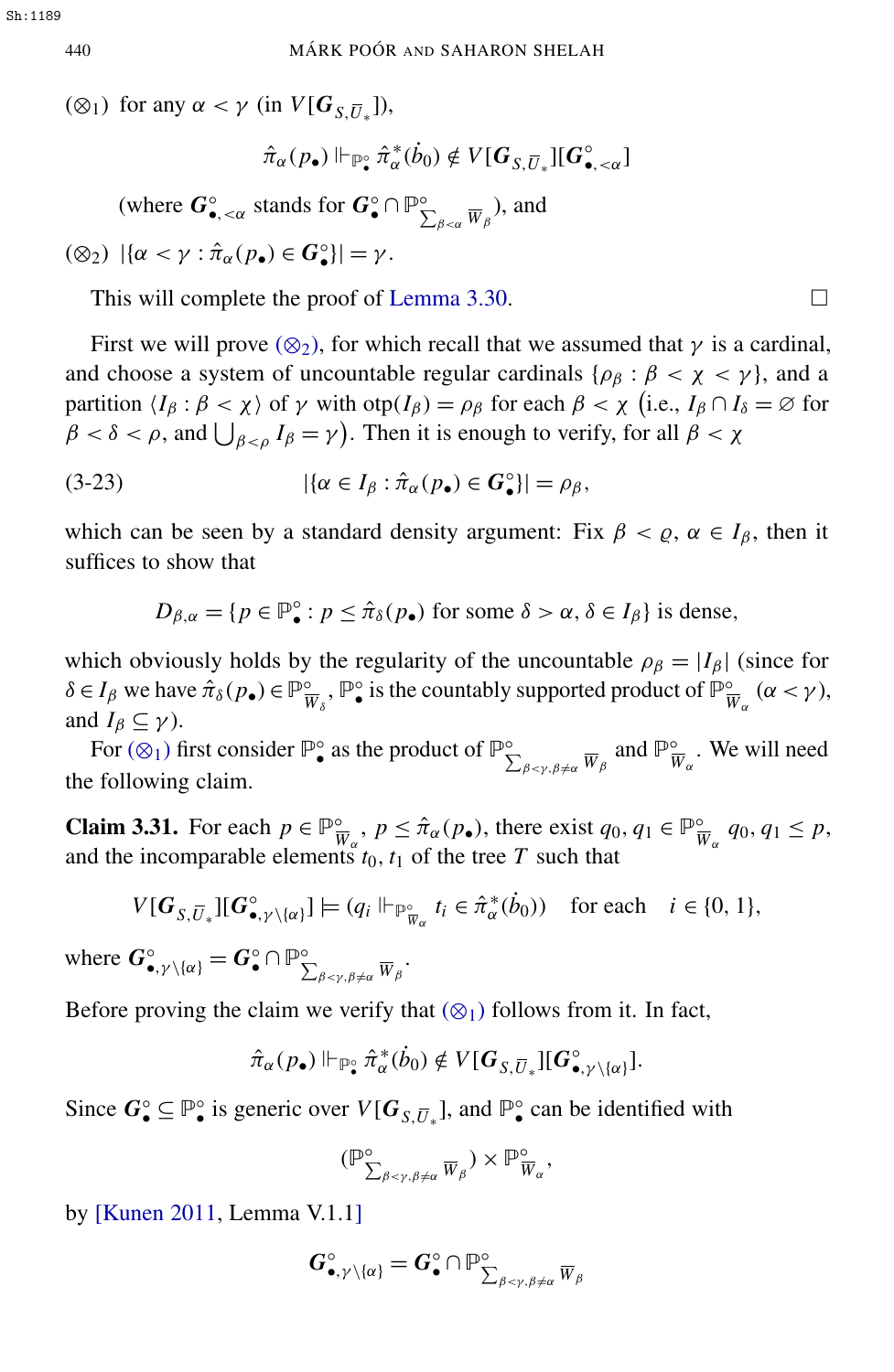is generic over  $V[G_{S,\overline{U}_*}]$ , and  $G_{\bullet,\alpha}^{\circ} = G_{\bullet}^{\circ} \cap \mathbb{P}_{\overline{V}}^{\circ}$  $\frac{\partial}{\partial w_{\alpha}}$  is generic over  $V[G_{S,\overline{U}_{*}}][G_{\bullet,\gamma\setminus\{\alpha\}}^{\circ}].$ For each branch  $c \in V[G_{S,\overline{U}_*}][G_{\bullet,\gamma\setminus\{\alpha\}}^{\circ}]$  of  $T^{\alpha}$  define (in  $V[G_{S,\overline{U}_*}][G_{\bullet,\gamma\setminus\{\alpha\}}^{\circ}]$ )

$$
D_c = \{ q \in \mathbb{P}_{\overline{W}_{\alpha}}^{\circ} : \text{there exists } t \in T \setminus c \text{ such that } q \Vdash_{\mathbb{P}_{\overline{W}_{\alpha}}^{\circ}} t \in \hat{\pi}_{\alpha}^*(\dot{b}_0) \},
$$

which is dense under  $\hat{\pi}_{\alpha}(p_{\bullet})$  by [Claim 3.31,](#page-18-2) since for a fixed  $p \in \mathbb{P}_{\overline{v}}^{\circ}$  $\frac{\infty}{W_{\alpha}}$  at most one *t<sup>i</sup>* can be in the branch *c*.

*Proof of [Claim 3.31.](#page-18-2)* First we argue that the statement holds in  $V[G_{S,\overline{U}_*}]$ , i.e., for each  $p \in \mathbb{P}^{\circ}_{\overline{v}}$  $\frac{\partial}{\partial w_{\alpha}}$ ,  $p \leq \hat{\pi}_{\alpha}(p_{\bullet})$ , there exist  $q_0, q_1 \in \mathbb{P}_{\bar{V}}^{\circ}$  $\frac{\infty}{W_{\alpha}}$ , *q*<sub>0</sub>, *q*<sub>1</sub>  $\leq$  *p*, and the incomparable elements  $t_0$ ,  $t_1$  of the tree  $T$  such that

$$
(3-24) \tV[G_{S,\overline{U}_*}] \models (q_i \Vdash_{\mathbb{P}^{\circ}_{\overline{W}\alpha}} t_i \in \hat{\pi}^*_{\alpha}(\dot{b}_0)) \text{ for each } i \in \{0, 1\}.
$$

Now [\(3-22\)](#page-17-0) implies that

<span id="page-19-0"></span>
$$
V[G_{S,\overline{U}_*}] \models \hat{\pi}_{\alpha}(p_{\bullet}) \Vdash_{\mathbb{P}^{\circ}_{\overline{W}_{\alpha}}} \hat{\pi}_{\alpha}^*(\dot{b}_0) \in (\mathcal{B}(T) \setminus \mathcal{B}^{V[G_{S,\overline{U}*}]}(T))
$$

since  $\dot{b}_0 \in V[G_{S,\overline{U}_*}]$  is a  $\mathbb{P}_{\overline{V}}^{\circ}$  $\frac{\infty}{W_0}$ -name and  $T \in V[G_{S,\overline{U}_*}]$ . Suppose that  $p \leq \hat{\pi}_{\alpha}(p_{\bullet})$ is a counterexample, but then for the set

$$
b' = \{ t \in T : \text{there exist } q \in \mathbb{P}_{\overline{W}_{\alpha}}^{\circ}, q \le p \text{ such that } q \Vdash t \in \hat{\pi}_{\alpha}^{*}(b_{0}) \} \in V[G_{S, \overline{U}_{*}}]
$$

we have  $p \Vdash \hat{\pi}_{\alpha}^*(\dot{b}_0) = b'$  (since  $\hat{\pi}_{\alpha}(p_{\bullet})$  forced that  $\hat{\pi}_{\alpha}^*(\dot{b}_0)$  is a cofinal branch in *T*), a contradiction. Finally, fixing  $p \leq \hat{\pi}_{\alpha}(p_{\bullet})$ , if  $q_0, q_1 \in \mathbb{P}_{\overline{v}}^{\circ}$  $\frac{\infty}{W_{\alpha}}$ , *q*<sub>0</sub>, *q*<sub>1</sub>  $\leq$  *p*, and the incomparable elements  $t_0, t_1 \in T$  are such that [\(3-24\)](#page-19-0) holds, then

$$
V[\boldsymbol{G}_{S,\overline{U}_{*}}][\boldsymbol{G}_{\bullet,\gamma\setminus\{\alpha\}}^{\circ}] \models (q_i \Vdash_{\overline{\mathbb{P}}_{\overline{W}_{\alpha}}^{\circ}} t_i \in \hat{\pi}_{\alpha}^{*}(\dot{b}_0)) \text{ for each } i \in \{0,1\},\
$$

since if  $q_i \in H \subseteq \mathbb{P}^{\circ}_{\overline{v}}$  $\int_{W_{\alpha}}^{\infty}$  is generic over  $V[G_{S,\overline{U}_{*}}][G_{\bullet,Y\setminus{\{\alpha\}}}^{\circ}],$  and  $t_i \notin \hat{\pi}_{\alpha}^{*}(b_0)[H]$ (for some  $i \in \{0, 1\}$ ), then *H* is generic over  $V[G_{S, \overline{U}_*}]$  too, and the same holds in  $V[G_{\overline{S},\overline{U}_*}][H].$  $\Box$ *[H]*.

It is left to argue why [Lemma 3.27](#page-9-0) and [Lemma 3.30](#page-16-0) complete the proof of [Theorem 3.1](#page-3-0) (and [Theorem 3.4\)](#page-4-3). Suppose that  $T \in V[G]$  is a Kurepa tree (where  $G \subseteq \mathbb{P} = \mathbb{P}_{S^{\dagger}, \overline{\text{id}}_{S^{\dagger}}}$  is generic), and assume on the contrary that  $|\mathcal{B}^{V[G]}(T)| \notin S_{\bullet}$ . We can also assume that  $T \subseteq H(\omega_1)^V$ , and by [Lemma 3.24](#page-9-1) there exists  $S_* \subseteq S^+_{\bullet}$ ,  $|S_*| < \kappa$ ,  $\overline{W}_* = \langle W_\theta^* : \theta \in S_* \rangle \in \prod_{\theta \in S_*} [\theta]^{<\kappa}$  such that  $T \in V[G_{S_*}, \overline{W}_*]$ . For estimating  $(2^{\omega_1})^{V[G_{S_*}, \overline{w}_*]}$  first a straightforward calculation yields that  $|\mathbb{P}_{S_*}, \overline{w}_*| < \kappa$ : Since  $|\mathbb{P}_{S_{*},\langle\emptyset;\theta\in S_{*}\rangle}| = (|S_{*}||\omega_{1}|)^{\omega}$  which is either  $(\omega_{1}\cdot\omega_{1})^{\omega} = \omega_{1} < \omega_{2}$  (if  $\kappa = \omega_{2}$ , by *CH*), or  $\gamma^{\omega} < \kappa$  (for some  $\gamma < \kappa$ , if  $\kappa$  is inaccessible). Thus recalling the definition of  $\mathbb{Q}_{\theta, W_{\theta}^*}$ , the fact  $\sum_{\theta \in S_*} |W_{\theta}^*| < \kappa$  as  $\kappa$  is regular, and sup  $W_{\kappa}^* < \kappa$  (if  $\kappa \in S_*$ ) we have the following (in both cases regardless of whether  $\kappa = (\omega_2)^V$ , or an inaccessible)

$$
|\mathbb{P}_{S_*,\overline{W}_*}|=|\mathbb{P}_{S_*,\langle\varnothing:\theta\in S_*\rangle}|\cdot\left((\omega_1)\cdot\bigg(\sum_{\theta\in S_*\backslash\{\kappa\}}|W^*_\theta|\bigg)\!\right)^\omega\cdot(|W^*_\kappa|\cdot\sup W^*_\kappa)^\omega<\kappa.
$$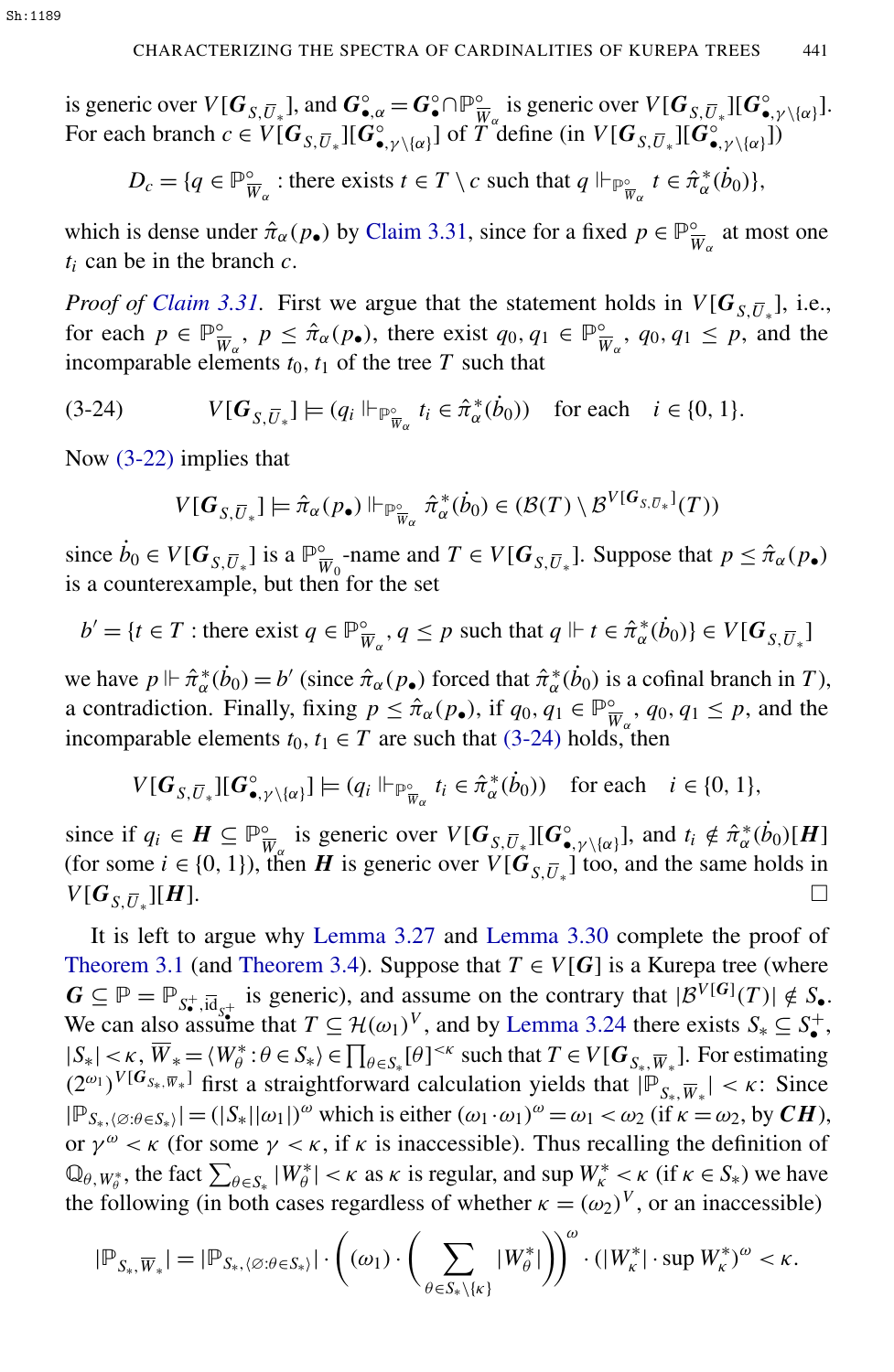At this point we have to discuss the two cases (i.e., whether  $\kappa \in S_{\bullet}$ ) differently, arguing that in both cases there are branches outside  $V[G_{S_{*}, \overline{W}_{*}}]$ .

If  $\kappa = \omega_2 \in S_\bullet$ , then as

$$
V\models |{\mathbb P}_{S_*,\overline{W}_*}|^{\omega_1\cdot |{\mathbb P}_{S_*,\overline{W}_*}|}=\omega_2,
$$

we have

$$
V[G_{S_*,\overline{W}_*}] \models 2^{\omega_1} = \omega_2,
$$

therefore as  $|\mathcal{B}^{V[G]}(T)| \notin S_{\bullet}$ , there are branches of *T* in  $V[G]$  not in  $V[G_{S_{*}, \overline{W}_{*}}]$ . On the other hand, if  $\kappa \notin S_{\bullet}$  is inaccessible, then we obtain that

$$
V[G_{S_*,\overline{W}_*}] \models |\mathcal{B}(T)| \leq 2^{\omega_1} < \kappa,
$$

and as  $\kappa$  remains a cardinal in  $V[G]$  (by [Claim 3.26\)](#page-9-2), and

$$
V[G] \models |\mathcal{B}(T) \cap V[G_{S_*,\overline{W}_*}]| = \omega_1,
$$

we conclude that this case there also must be branches of *T* not in  $V[G_{S_*,\overline{W}_*}]$  as *T* is a Kurepa tree in *V*[*G*]. Now let  $\bar{r} \in \prod_{\theta \in S_{\bullet}^+ \setminus S_{\bullet}} \mathcal{P}(\theta)$ ,  $R_{\theta} = \theta \setminus W_{\theta}^*$ , then

$$
\mathbb{P} = \mathbb{P}_{S^+_\bullet, \bar{\mathrm{id}}_{S^+_\bullet}} \simeq (\mathbb{P}_{S_*, \bar{\mathrm{id}}_{S*} - \bar{r}}) \times (\mathbb{P}_{S_* \cap (S^+_\bullet \setminus S_\bullet), \bar{r}}) \times (\mathbb{P}_{S^+_\bullet \setminus S_*, \bar{\mathrm{id}}_{S^+_\bullet \setminus S_*}}),
$$

and there are no new sequences of type  $\omega$  in  $V[G]$  (by [Claim 3.23\)](#page-9-3), and the second component is  $\omega_1$ -closed, the third component has an  $\omega_1$ -closed dense subset (which thus remain  $\omega_1$ -closed in  $V[G_{S_*}, \overline{id}_{S_*} - \overline{r}]$ ) we obtain that each branch of *T* is added by  $G_{S_*,\overline{\text{id}}_{S_*}-\overline{r}} = G \cap \mathbb{P}_{S_*,\overline{\text{id}}_{S_*}-\overline{r}}$  (since an  $\omega_1$ -closed forcing do not add new branches to Kurepa trees [\[Kunen 2011,](#page-30-4) Lemma V.2.26]). We only have to derive a contradiction from

$$
V[G_{S_*,\overline{\text{id}}_{S_*}-\overline{r}}] \models |\mathcal{B}(T)| \notin S_{\bullet}.
$$

Now letting  $\partial = |\mathcal{B}^{V[G_{S_*}, \bar{a}_{S_*}-\bar{r}]}(T)| \notin S_{\bullet}, S_*^- = S_* \cap S_{\bullet} \cap \partial, S_*^+ = (S_* \cap S_{\bullet}) \setminus S_*^-$  by [Lemma 3.20](#page-8-2) we have

$$
V[\boldsymbol{G}_{S_*,\overline{\mathrm{id}}_{S_*}-\overline{r}}] = V[\boldsymbol{G}_{S_*,\overline{W}_*+\overline{\mathrm{id}}_{S_*^-}}][\boldsymbol{G}_{\overline{\mathrm{id}}_{S_*^+}-\overline{W}_*}^{\circ}].
$$

As  $\partial \notin S^-_*, S^+_*,$  it is enough to prove that in  $V[G_{S_*}, \overline{w}_*, + \overline{a}_{S_*}^{\circ}]$  there are less than  $\partial$ many branches of *T*, because if  $\vec{G}_{\vec{i}}^{\circ}$  $\frac{6}{10}$ <sub>S<sup>‡</sup> –</sub> $\overline{W}_*$  adds new branches, then by [Lemma 3.30](#page-16-0) it adds min( $S^+$ )-many new branches (since each  $|W^*_{\theta}| < \kappa \le \min(S_{\bullet}) \le \min(S^+_{\ast})$ ).

Now if  $\partial = \kappa$ , then  $S_{\kappa}^- = \emptyset$ , we are done, so we can assume that  $\partial > \kappa$ , and  $\sup S_*^- \geq \kappa$ . As  $|S_*| < \kappa$  (in *V*), and our conditions (Case 2 [\(iii\),](#page-4-4) or Case 2 [\(ii\)\)](#page-4-5) states that then sup $(S_* \cap S_{\bullet} \cap \partial) \in S_{\bullet}$  implying sup  $S_*^- < \partial$ . Therefore using that  $W^*_{\theta} \subseteq \theta$  we get  $\sum_{\theta \in S_*^-} |W^*_{\theta}| \le |\sup S_*^-|^2 < \partial$ . Now by [Lemma 3.27](#page-9-0) for each branch *b* of *T* in  $V[G_{S_*}, \overline{w}_*, +\overline{\mathbf{id}}_{S_*^-}] = V[G_{S_*}, \overline{w}_*] [G_{\mathbf{G}}^{\circ}]$  $\frac{\partial}{\partial (\overline{d}_{S_{\overline{r}}}) - \overline{W}_{\overline{r}}}$ ] there exist  $\theta_0, \theta_1, \dots, \theta_{n-1}$ ,  $U_{\theta_0}^{\bullet}$  $\overset{\bullet}{\theta_0},\, U_{\theta_1}^\bullet$  $\overset{\bullet}{\theta_1}, \ldots, \overset{\bullet}{U^{\bullet}_{\theta_n}}$  $\mathbf{e}_{n-1}^{\bullet}$  finite such that  $b \in V[\mathbf{G}_{S_*}^{S_*^-}]\mathbf{W}_*^{\bullet}][\mathbf{G}_{\bar{U}}^{\circ}]$  $\frac{\partial}{\partial \bar{U}}$ . Therefore, as  $| \mathbb{P}_{\bar{U}}^{\circ}$  $\frac{\circ}{U}$ , | =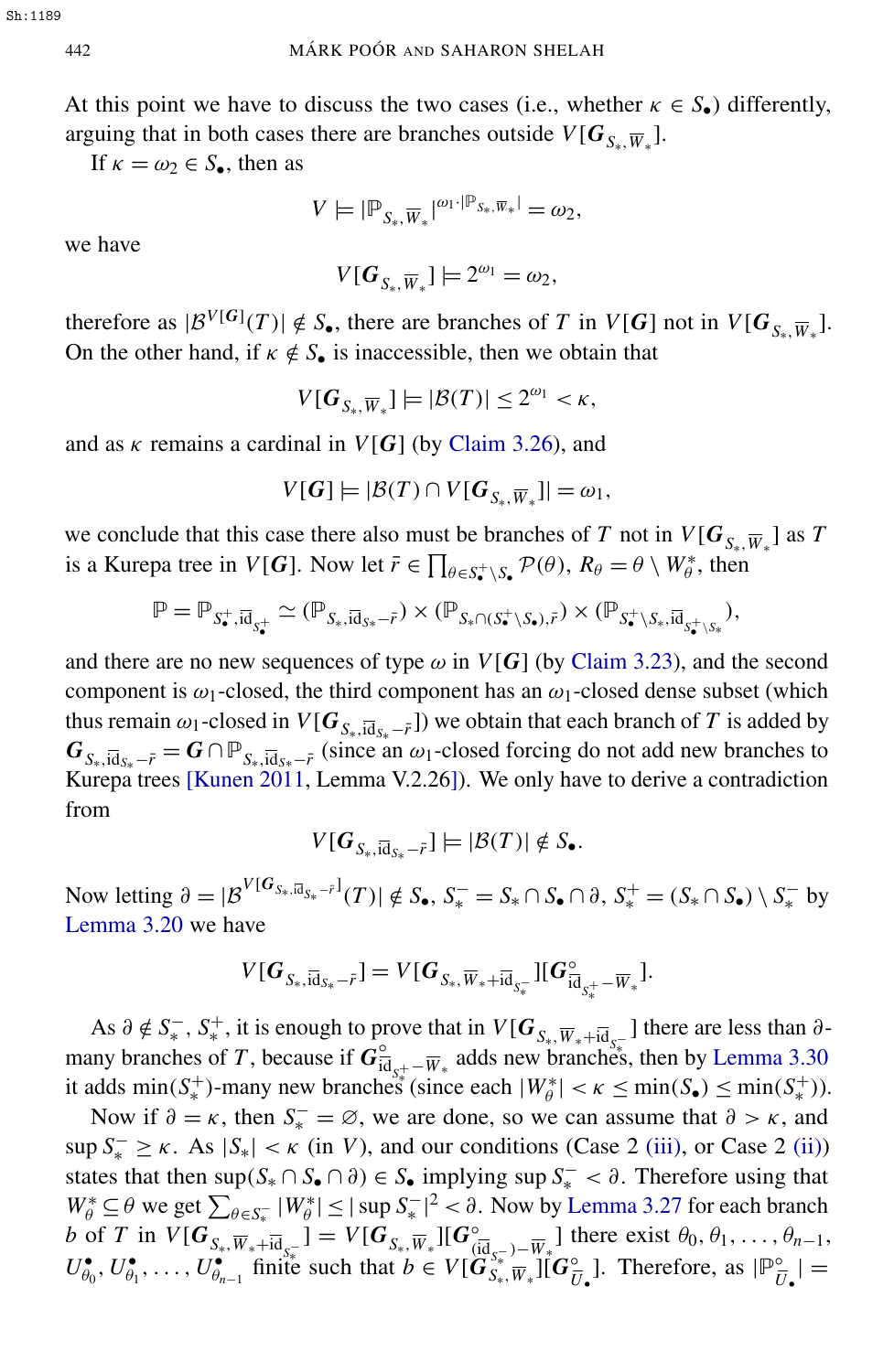$\omega_1^n = \omega_1$ , counting the nice  $\mathbb{P}^{\circ}_{\overline{L}}$  $\overline{U}_{\bullet}$ -names of subsets *T* for each possible *n*, sequence of  $\theta$ , and  $U_{\bullet}$ ,

$$
\mathcal{B}(T) \cap (V[G_{S_*,\overline{W}_*}] [G^{\circ}_{(\overline{id}_{S_*^-})-\overline{W}_*}] \setminus V[G_{S_*,\overline{W}_*}]) \leq (|\sup S_*^-|^{<\omega} \cdot \omega_1^{\omega_1})^{V[G_{S_*},\overline{W}_*]} \leq \sup S_*^-,
$$

which is smaller than  $\partial$ , a contradiction.

For  $V[G] \models 2^{\omega_1} = \lambda$  we only need to show that  $2^{\omega_1} \leq \lambda$ . But a similar straightforward calculation yields that  $\mathbb{P} = \mathbb{P}_{S_{\bullet}^+,\overline{Id}_{S_{\bullet}^+}}$  is of cardinality  $\lambda$ , and then (using  $\kappa$ -cc and the equality  $\lambda^{<\kappa} = \lambda$ ) by counting the possible nice names for subsets of  $\omega_1$  we obtain the desired inequality.

<span id="page-21-0"></span>Remark 3.32. If *S*• also satisfies

(3-25) for all 
$$
\mu \in S_{\bullet}: cf(\mu) < \kappa \to \mu^+ \in S_{\bullet}
$$
,

and *GCH* holds in *V* then  $S_{\bullet} \setminus \{\lambda\}$  is the spectrum for the Jech–Kunen trees in *V*[*G*]. (A tree *T* of height  $\omega_1$  and power  $\omega_1$  is a Jech–Kunen tree if  $\omega_1 < |\mathcal{B}(T)| < 2^{\omega_1}$ .) For more on Jech–Kunen trees see also [\[Shelah and Jin 1992;](#page-31-2) [1993;](#page-31-3) [Jin and Shelah](#page-30-6) [1994\]](#page-30-6). Note that  $CH$  in the final model implies that the product of countably many Jech–Kunen trees is a Jech–Kunen tree, so is the diagonal product of  $\omega_1$ -many Jech Kunen trees, hence [\(3-25\)](#page-21-0) cannot be dropped.

One can obtain similar cardinal arithmetic conditions for  $Sp_{\mu}$  with  $\mu$  large.

#### 4. The necessity of the inaccessible cardinal

In this section we prove that if  $\omega_2$  is not an element of the spectrum, then  $\omega_2$  is inaccessible in *L*. The idea of using transitive collapses of elementary submodels of constructible sets as nodes of a tree goes back to Solovay's original unpublished argument for the consistency strength of the negation of the Kurepa hypothesis. Although the next proof is deemed to be well-known, for the sake of completeness we include the proof as there is probably no known source to cite.

<span id="page-21-1"></span>**Theorem 4.1.** Suppose that  $\omega_2^V$  is a successor in L. Then there exists a Kurepa tree *T* with  $\mathcal{B}^V(T) = \omega_2$ .

*Proof.* We will use an extension of *L*, an inner model between *L* and *V*, what serves as the motivation for the following definition of relative constructibility, which can be found in [\[Kanamori 2003\]](#page-30-7).

**Definition 4.2.** For a set *A* define  $L[A] = \bigcup_{\alpha \in ON} L_{\alpha}[A]$  by transfinite recursion as follows.  $L_0[A] = \emptyset$ ,  $L_{\alpha+1}[A] = \text{def}_A(L_\alpha[A])$ , and  $\alpha$  limit  $L_\alpha[A] = \bigcup_{\beta < \alpha} L_\beta[A]$ (where  $\text{def}_Y(X)$  are the subsets of *X* that can be defined in the structure  $(X, \in)$  $(X \times X)$ ,  $Y \cap X$ ) by parameters from *X*; see [\[Kanamori 2003,](#page-30-7) Chapter 1, §3]).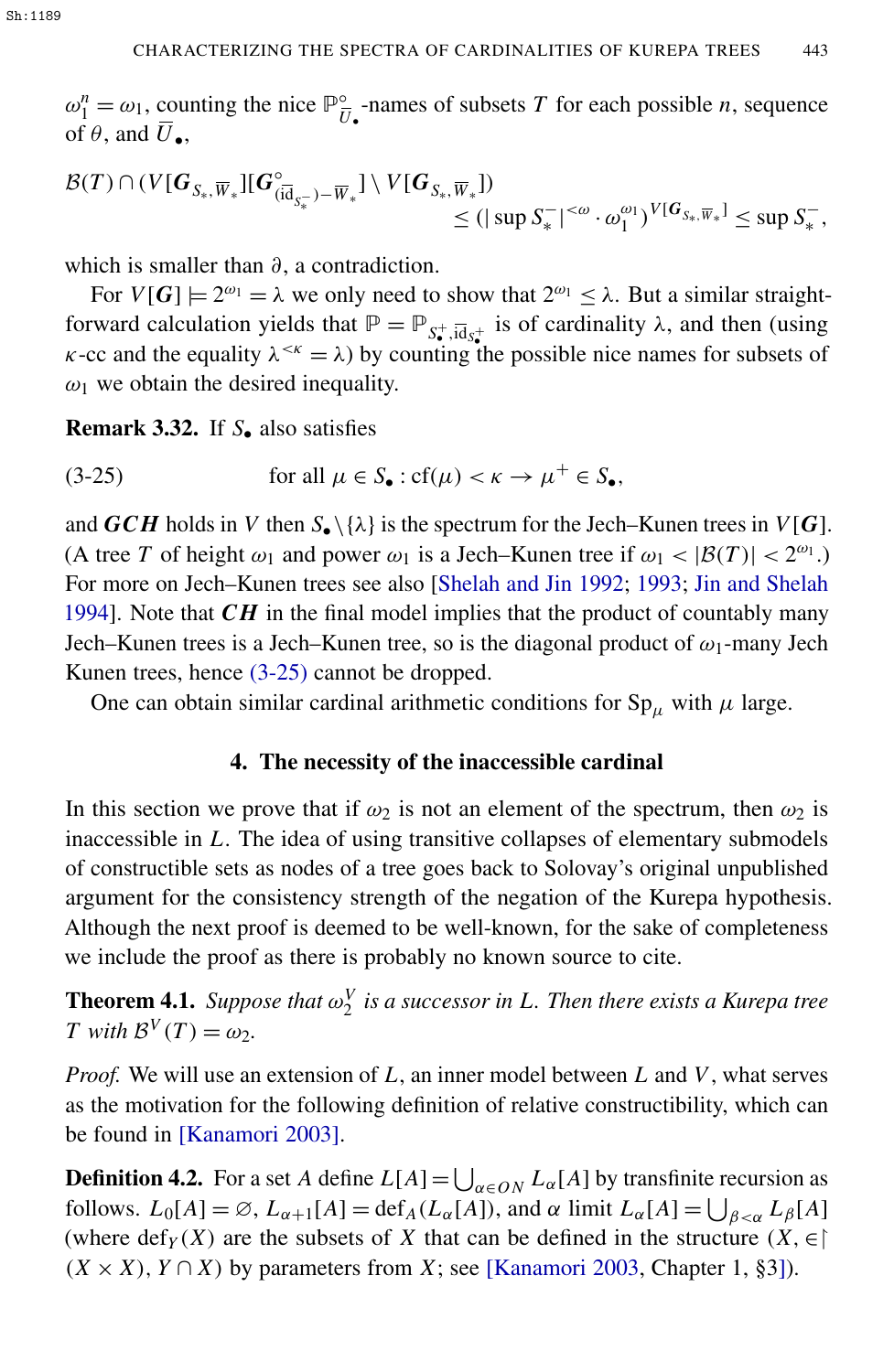The following is an easy exercise, but for the sake of completeness we include the proof.

**Claim 4.3.** There exists a set  $A \subseteq \omega_1$  such that  $\omega_1^{L[A]} = \omega_1$ ,  $\omega_2^{L[A]} = \omega_2$ .

*Proof.* If  $\omega_2^V = (\lambda^+)^L$ , where  $|\lambda| = \omega_1$ , then in a single subset *A* of  $\omega_1$  we can code a well-ordering of  $\omega_1$  in type  $\lambda$ , and also for each  $\alpha < \omega_1$  a well-ordering of  $\omega$ in type  $\alpha$  in the obvious fashion, and such that *L* can read this coding (implying  $\omega_1^{L[A]} = \omega_1, \omega_2^{L[A]} = \omega_2$ : First let  $\langle X_\alpha : \alpha \le \omega_1 \rangle \in L$  be a set of pairwise disjoint sets of  $\omega_1$  with  $|X_\alpha|^L = \omega$  for each  $\alpha < \omega_1$ , and  $|X_{\omega_1}|^L = \omega_1$ , then for each  $\alpha < \omega_1$ we can code the well ordering  $X_\alpha$  in order type  $\alpha$ , and the well ordering of  $X_{\omega_1}$  in type  $\lambda$  in a subset *A'* of  $\bigcup_{\alpha \leq \omega_1} X_{\alpha}^2 \subseteq \omega_1^2$ . Finally, taking the preimage of this set under a bijection *f* ∈ *L* between  $\omega_1$  and  $\omega_1^2$ , i.e.,  $A = f^{-1}(A')$  works.  $\Box$ 

We have to recall a classical lemma [\[Kanamori 2003,](#page-30-7) Theorem 3.3]. Recall that  $\mathcal{L}_{\epsilon}(R_A)$  stands for the (first-order) language of set theory extended by the unary predicate *RA*.

**Lemma 4.4.** *There is a sentence*  $\sigma \in \mathcal{L}_{\epsilon}(R_A)$  *such that for every transitive set* N

<span id="page-22-2"></span>
$$
(N, \in, X \cap N) \models \sigma
$$
 implies  $N = L_{\gamma}[X]$  for some limit  $\gamma$ .

*In particular, if*  $M \prec (L_{\beta}[X], \in, X \cap L_{\beta}[X])$ , *where*  $\beta$  *is a limit ordinal and*  $\pi$  *is the collapsing isomorphism from M onto the transitive set*  $ran(\pi)$ *, then the Mostowski collapse*

<span id="page-22-1"></span>
$$
\operatorname{ran}(\pi) = L_{\gamma}[\{\pi(x) : x \in M \cap X\}]
$$

*for some*  $\gamma \leq \beta$ *.* 

The following is immediate.

Claim 4.5. For each infinite ordinal  $\beta$  and  $Y \subseteq L_{\beta}[X]$ , if  $Y \in L[X]$  and  $X \subseteq L_{\beta}[X]$ , then  $\mu = (|\beta|^+)^{L[X]}$  implies  $Y \in L_{\mu}[X]$ .

(Working in *L*[*X*], if  $Y \in L_{\gamma}[X]$ , then let  $M \prec L_{\gamma}[X]$  with  $\{Y\} \cup L_{\beta}[X] \subseteq M$ ,  $|M| = |L_\beta[X]|$ , and apply the lemma recalling that  $\pi \restriction L_\beta[X]$  is the identity.)

Now we can turn to the definition of the tree *T* , which will be defined by its branches.

Recall that there exists a definable well-order on *L*[*A*], which is downward absolute to almost every initial segment of *L*[*A*] (to the ones indexed by limit ordinals) [\[Kanamori 2003,](#page-30-7) Theorem 3.3]:

**Lemma 4.6.** *There exists a formula*  $\varphi \in \mathcal{L}_{\in}(\mathbb{R}_{A})$  (*i.e., in the language of set theory extended with the unary relation symbol A*) *which define a well-ordering on*  $(L[A], \in, A)$ , *moreover if*  $\delta$  *is a limit ordinal*,  $x, y \in L_{\delta}[A]$ , *then* 

<span id="page-22-0"></span>
$$
(L[A], \in, A) \models \varphi(x, y) \Longleftrightarrow (L_{\delta}[A], \in, A \cap L_{\delta}[A]) \models \varphi(x, y).
$$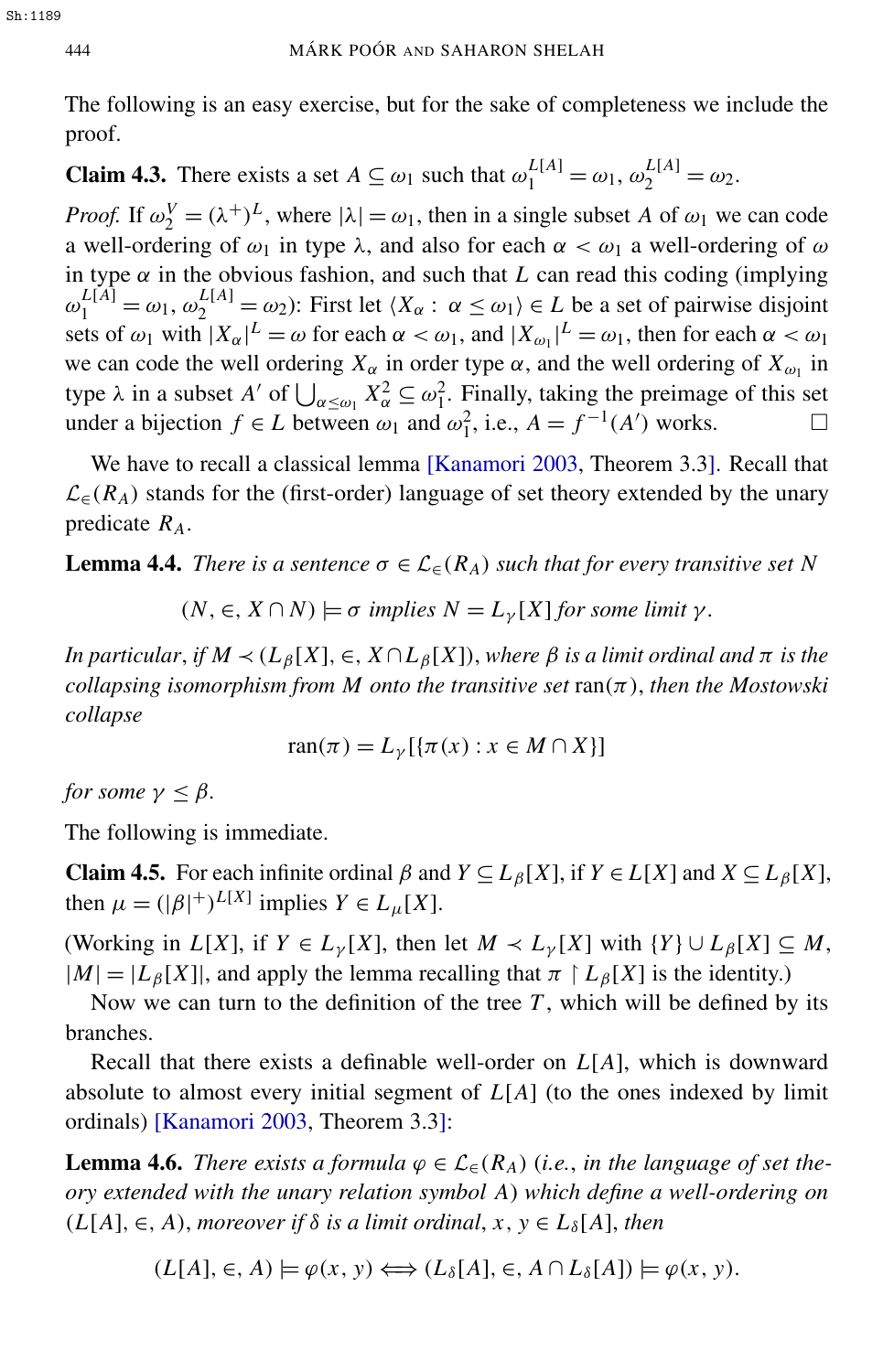From now on " $x \le L[A]$  y" abbreviates  $\varphi(x, y)$ .

<span id="page-23-1"></span>We will take Skolem hulls many times, thus we need to introduce the following variant of this standard notion.

**Definition 4.7.** Let  $(M, \in, X, \partial)$ ,  $M \subseteq L[A]$  be a set model of the language  $\mathcal{L}_{\in}$  (*R<sub>A</sub>*, *c*<sub>∂</sub>) with ∅ ∈ *M*, *M'* ⊆ *M* such that the well-ordering formula  $\varphi \in \mathcal{L}_{\in}$  (*R<sub>A</sub>*) from [Lemma 4.6](#page-22-0) is absolute to *M*, i.e.,

$$
(4-1) \quad \text{(for all } x, y \in M) : (L[A], \in, A) \models \varphi(x, y) \Longleftrightarrow (M, \in, X) \models \varphi(x, y),
$$

e.g., when  $(M, \in, X) = (L_{\zeta}[A], \in, A \cap L_{\zeta}[A])$  for some limit ordinal  $\zeta$ . Then the Skolem-hull of *M'* in (*M*, ∈, *X*, ∂) (in symbols,  $\mathfrak{H}^{(M, \in, X, \partial)}(M')$ ) is the closure of *M'* under the functions  $f_{\psi}^{(M, \in, X, \partial)}$  $\psi^{(M, \in, X, \partial)}$  for each formula  $\psi(v_0, v_1, \dots, v_{n_{\psi}}) \in \mathcal{L}_{\in}(R_A, c_{\partial})$ with  $n_{\psi} + 1$  free variables, where the function  $f_{\psi}^{(M, \in, X, \partial)}$  $\psi^{(M, \in, \Lambda, \sigma)}$  satisfies the following:

<span id="page-23-0"></span>
$$
f_{\psi}^{(M,\in,X,\partial)}:M^{n_{\psi}}\to M
$$

is defined so that for every  $\langle x_1, x_2, \dots, x_{n_{\psi}} \rangle \in M^{n_{\psi}}$ : if there exist  $y! \in M$  such that

$$
(M, \in, X, \partial) \models \psi(y, x_1, x_2, \ldots, x_{n_{\psi}}),
$$

then let  $f_w^{(M, \in, X, \partial)}$  $\psi^{(M, \in, \Lambda, \sigma)}(x_1, x_2, \ldots, x_{n_{\psi}})$  be the unique such *y*, otherwise let

$$
f_{\psi}^{(M,\in,X,\partial)}(x_1,x_2,\ldots,x_{n_{\psi}})=\varnothing.
$$

Then the fact that for each formula  $\psi'$  we can define the formula saying that *y* is the least *y* (with respect to the well-order given by  $\varphi$ ) satisfying  $\psi'(y, x_1, x_2, \dots, x_{n_{\psi'}})$ together with the Tarski–Vaught criterion implies that the closure is an elementary submodel of *M*, in symbols,  $M' \prec (M, \in, X, \partial)$ .

Observe that this closure only depends on the isomorphism class of  $(M, \in, X, \partial)$ by the absoluteness of the well-ordering formula  $\varphi$  [\(4-1\).](#page-23-0)

Choose  $\xi < \omega_2$  such that

(4-2)  $\xi$  is the minimal ordinal (for all  $\alpha < \omega_1$ )

<span id="page-23-2"></span>there exist  $f_{\alpha} \in L_{\xi}[A]$  bijection between  $\omega$  and  $\alpha$ 

(which can be done due to [Claim 4.5,](#page-22-1) in fact  $\xi = \omega_1$ , but we won't use this equality, hence we don't argue that).

Now we will define an operation which assigns for each  $\delta \in [\xi, \omega_2]$  the ordinal  $δ' < ω_2$  in the following way. We would like to choose  $δ'$  so that in  $L_{δ'}[A]$  it is true that for each set *x* there exists a surjection from  $\omega_1$  to *x*, and for  $\delta'' \neq \delta'$  the structures  $(L_{\delta'}[A], \in, A, \delta)$  and  $(L_{\delta''}[A], \in, A, \delta)$  cannot be elementarily equivalent.

<span id="page-23-3"></span>**Definition 4.8.** Fix  $\delta \in [\xi, \omega_2)$ , and define  $\delta'$  to be the least ordinal such that

(a) 
$$
\delta \in L_{\delta'}[A],
$$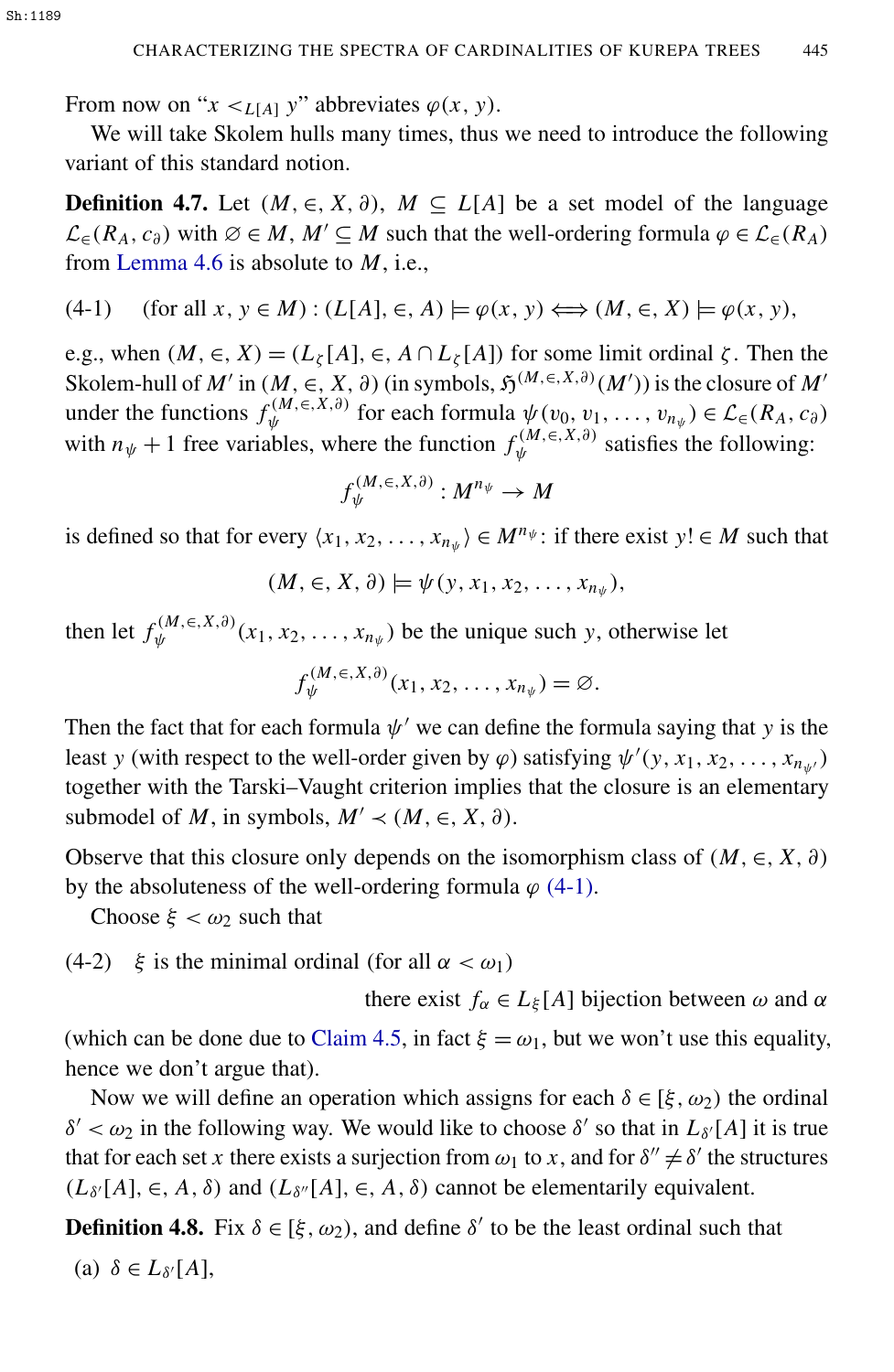- (b) for each  $x \in L_{\delta'}[A]$  there is a bijection  $f \in L_{\delta'}[A]$  between  $\omega_1$  and  $x$ ,
- (c) taking the sentence  $\sigma$  from [Lemma 4.4](#page-22-2) ( $L_{\delta'}[A]$ ,  $\in$ ,  $A$ )  $\models \sigma$ .

(Using [Claim 4.5](#page-22-1) and  $(|L_{\alpha}[A]| = |\alpha|)^{L[A]}$  for  $\alpha \ge \omega$  it is easy to see that we can do this closure operation, and there is such a  $\delta' < \omega_2$ .) Then we have

(4-3) 
$$
(\delta' \text{ is a limit}) \bigwedge (L_{\delta'}[A] \models \text{``}\omega_1 \text{ is the largest cardinal''}),
$$

and also the desired uniqueness by our next claim.

**Claim 4.9.** There is a statement  $\sigma' \in \mathcal{L}_{\in}(\mathbb{R}_A, c_{\partial})$  such that for each  $\delta \in [\xi, \omega_2)$  $(L_{\delta'}[A], \in, A, \delta) \models \sigma'$ , moreover, for each  $\delta > \omega_1$  and  $\delta'' > \delta$ ,

<span id="page-24-0"></span>
$$
((L_{\delta''}[A], \in, A, \delta) \models \sigma') \Rightarrow (\delta'' = \delta').
$$

*Proof.* First define  $\sigma'' = \sigma \wedge$  (for all *y* there exist  $f : \omega_1 \rightarrow y$  bijection) and let  $\sigma'$ be the following sentence:

 $\sigma' = \sigma'' \wedge (\neg(\exists X)(X \text{ is transitive}) \wedge (\sigma'')^X \wedge (\delta \in X))$ 

(where under  $\psi^X$  we always mean the formula  $\psi \in \mathcal{L}_{\in}(\mathbb{R}_A, c_{\partial})$  relativized to X, and  $\sigma$  is from [Lemma 4.4\)](#page-22-2).

<span id="page-24-1"></span>Now fix  $\delta \in [\xi, \omega_2]$ , and for each ordinal  $0 < \alpha < \omega_1$  define  $M_{\delta, \alpha}$  to be the Skolem-hull

(4-4) 
$$
M_{\delta,\alpha} = \mathfrak{H}^{(L_{\delta'}[A],\epsilon,A,\delta)}(\alpha) \quad \text{(for each } \alpha < \omega_1\text{).}
$$

Also define

$$
(4-5) \t\t M_{\delta,0} = \varnothing.
$$

<span id="page-24-4"></span>Then

(4-6) 
$$
M_{\delta,\alpha} \prec (L_{\delta'}[A], \in, A, \delta)
$$
 (for each  $\alpha > 0$ ).

Observe that whenever  $M^* \prec (L_{\delta'}[A], \in, A, \delta)$  we have for the Skolem functions from [Definition 4.7](#page-23-1) that  $f_w^{(L_{\delta}/[\hat{A}], \check{\epsilon}, \check{A}, \delta)}$  $\psi^{(L_{\delta'}[\hat{A}],\stackrel{\check{e}},\hat{A},\delta)}\restriction (M^*)^{n_\psi} = f_\psi^{(M^*,\in,A\cap M^*,\delta)}$  $\psi^{(M^-, \in, A^{\dagger} M^{\dagger}, 0)}$ , hence

(4-7) for all 
$$
M' \subseteq M^* \prec (L_{\delta'}[A], \in, A, \delta) : \mathfrak{H}^{(L_{\delta'}[A], \in, A, \delta)}(M')
$$
  
=  $\mathfrak{H}^{(M^*, \in, A \cap M^*, \delta)}(M').$ 

<span id="page-24-3"></span><span id="page-24-2"></span>Now as we defined  $\langle M_{\delta,\alpha} : \alpha < \omega_1 \rangle$  note that

$$
(4-8) \qquad (M \prec (L_{\delta'}[A], \in, A, \delta)) \land (|M| = \omega) \rightarrow (M \cap \omega_1 \in \omega_1),
$$

in particular,

$$
(4-9) \t\t\t M_{\delta,\alpha}\cap\omega_1\in\omega_1,
$$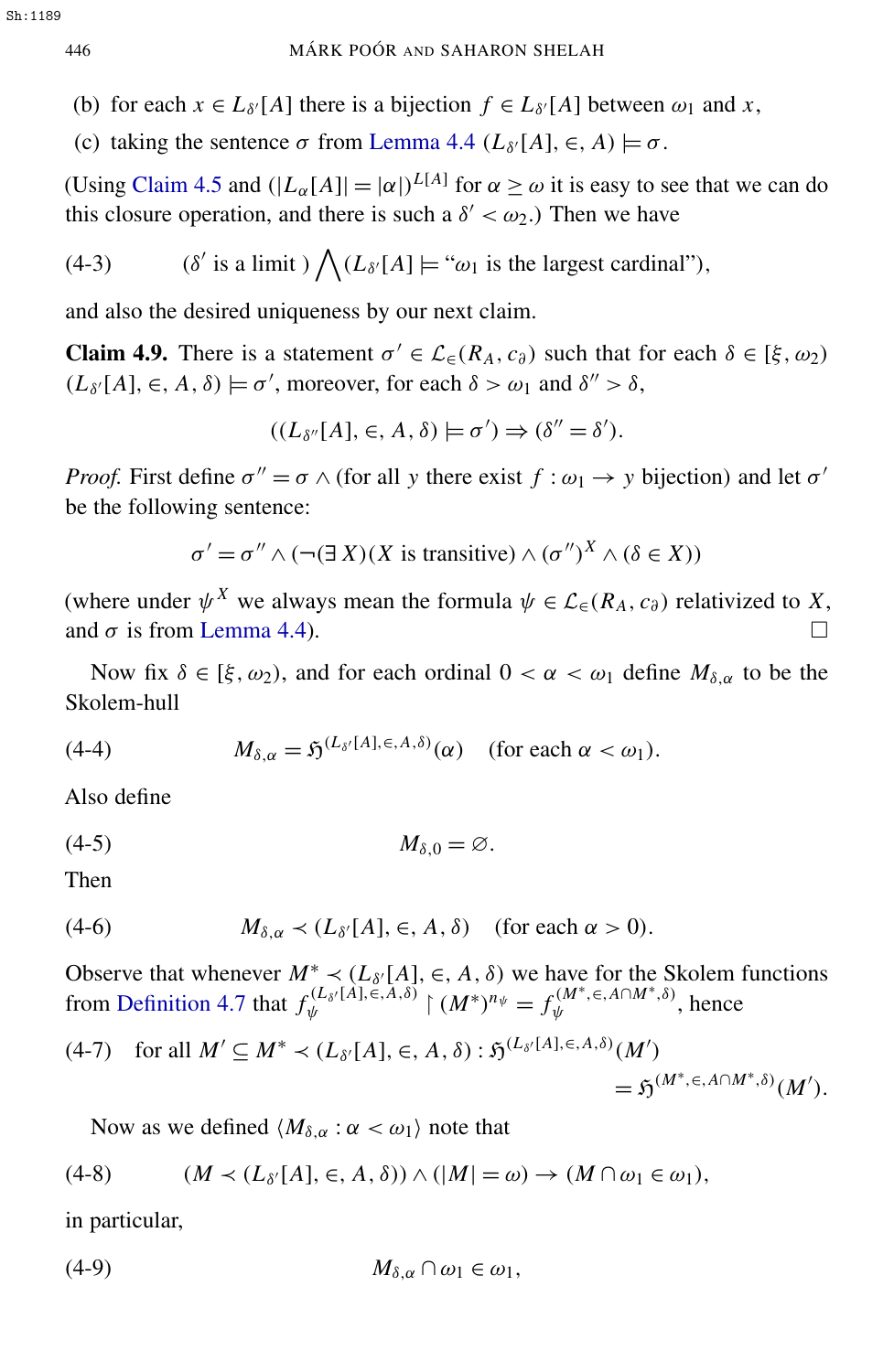since [\(4-2\)](#page-23-2) together with  $\xi \leq \delta < \delta'$  implies that in  $L_{\delta'}[A]$  there is an enumeration of each ordinal less than  $\omega_1$  (and  $M_{\delta,\alpha}$  is countable). This implies that

<span id="page-25-2"></span><span id="page-25-1"></span>
$$
(C_{\delta} = {\alpha < \omega_1 : M_{\delta,\alpha} \cap \omega_1 = \alpha}
$$
 is a club in  $\omega_1$ )  $\wedge$  ( $0 \in C_{\delta}$ ).

It is easy to see that

(4-10) for all 
$$
\alpha < \omega_1 : M_{\delta,\alpha} = M_{\delta,\min(C_{\delta}\setminus\alpha)}
$$
.

For later use we verify the following statement.

#### **Claim 4.10.**  $\alpha<\omega_1$  $M_{\delta,\alpha} = L_{\delta'}[A].$

*Proof.* Since the union of an increasing chain of elementary submodels is an elementary submodel, we have  $M_{\omega_1} = \bigcup_{\alpha < \omega_1} M_{\delta,\alpha} \prec (L_{\delta'}[A], \in, A, \delta)$ . Now recall, that in  $L_{\delta}$ <sup>[</sup> $A$ ] every set *x* admits a surjection from  $\omega_1$  onto *x*, therefore  $\omega_1 \subseteq M_{\omega_1}$  implies that  $M_{\omega_1}$  is transitive. Then by [Lemma 4.4](#page-22-2) and  $M_{\omega_1} \models \sigma$  we have  $M_{\omega_1} = L_{\delta''}[A]$  for some  $\delta'' > \delta$ . But then either  $M_{\omega_1} \in L_{\delta'}[A]$ , or  $M_{\omega_1} = L_{\delta'}[A]$ , and because the former would contradict [Claim 4.9,](#page-24-0) we arrive at our conclusion.  $\Box$ 

For each  $\alpha \in C_{\delta}$  and  $\beta < \omega_1$ , if  $\alpha = \max(C_{\delta} \cap (\beta + 1))$ , then let  $N_{\delta, \beta, \alpha}$  be the range of the Mostowski-collapse  $\pi_{\delta,\alpha}$  of  $(M_{\delta,\alpha}, \epsilon)$ , and let  $A_{\delta,\beta,\alpha} = \pi_{\delta,\alpha}(A)$ ,  $\partial_{\delta,\beta,\alpha} = \pi_{\delta,\alpha}(\delta)$ :

$$
\pi_{\delta,\alpha}:M_{\delta,\alpha}\to N_{\delta,\beta,\alpha},
$$

which is of course not only an isomorphism between  $(M_{\delta,\alpha}, \epsilon)$  and  $(N_{\delta,\beta,\alpha}, \epsilon)$ , but witnesses

$$
(4-12) \qquad (M_{\delta,\alpha}, \in, A \cap M_{\delta,\alpha}, \delta) \simeq (N_{\delta,\beta,\alpha}, \in, A_{\delta,\beta,\alpha}, \partial_{\delta,\beta,\alpha}).
$$

Now we are ready to construct the tree *T*. For a fixed  $\delta \in [\xi, \omega_2), \alpha \in C_{\delta}, \beta < \omega_1$ , if  $0 < \alpha = \max(C_\delta \cap (\beta + 1))$  holds then we define

(4-13) 
$$
t_{\delta,\beta,\alpha} = (N_{\delta,\beta,\alpha}, \in, A_{\delta,\beta,\alpha}, \partial_{\delta,\beta,\alpha}),
$$

i.e., the structure ( $N_{\delta,\beta,\alpha}$ ,  $\in$ ) extended by the one-place relation for the image of  $A \in M_{\delta,\alpha}$  under the collapsing isomorphism, and the constant symbol for  $\partial_{\delta,\beta,\alpha}$ . For max $(C_{\delta} \cap (\beta + 1)) = 0$  let  $t_{\delta, \beta, 0} = \emptyset$ .

Observe that given  $t = t_{\delta, \beta, \alpha}$  we can decode  $\alpha$  from *t*, as  $\alpha$  is the first uncountable ordinal of *t*.

<span id="page-25-0"></span>Definition 4.11. Define

$$
T = \{(\beta, t_{\delta,\beta,\alpha}) : \delta \in [\xi, \omega_2), \beta < \omega_1, \alpha = \max(C_{\delta} \cap (\beta + 1))\},\
$$

with the partial order  $(\beta_0, t_{\delta_0, \beta_0, \alpha_0}) \leq_T (\beta_1, t_{\delta_1, \beta_1, \alpha_1})$  if and only if either  $\alpha_0 = 0$ (thus  $t_{\delta_0, \beta_0, \alpha_0}$  is the empty structure), or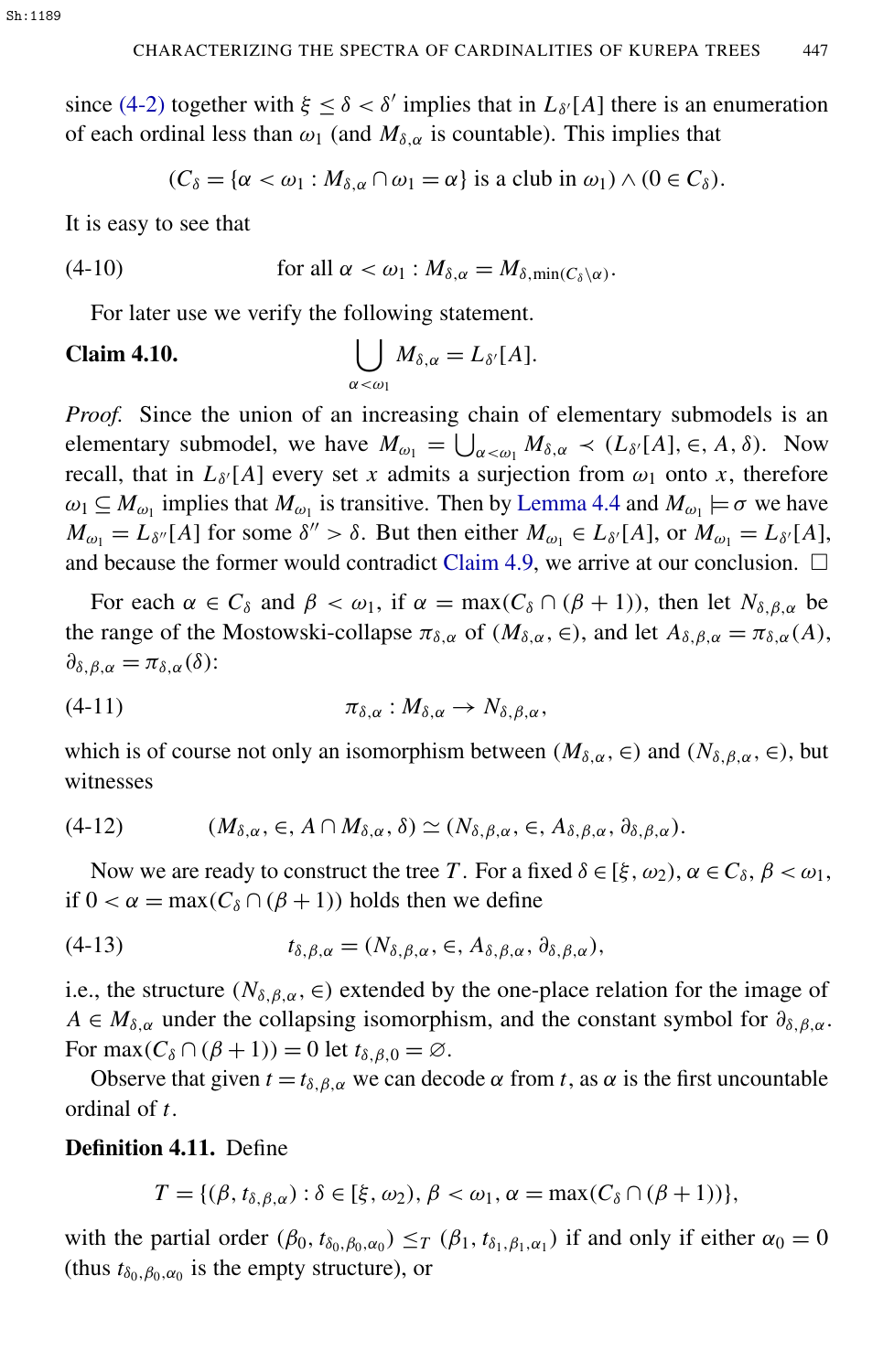- (i)  $\beta_0 \leq \beta_1$ , and
- <span id="page-26-0"></span>(ii) taking the Skolem-hull *M* of  $\alpha_0$  in

$$
t_{\delta_1,\beta_1,\alpha_1} = (N_{\delta_1,\beta_1,\alpha_1}, \in, A_{\delta_1,\beta_1,\alpha_1}, \partial_{\delta_1,\beta_1,\alpha_1}),
$$

i.e.,  $M = \mathfrak{H}^{t_{\delta_1,\beta_1,\alpha_1}}(\alpha_0)$  is isomorphic to  $t_{\delta_0,\beta_0,\alpha_0}$ :

$$
(M, \in, A_{\delta_1,\beta_1,\alpha_1} \cap M, \partial_{\delta_1,\beta_1,\alpha_1}) \simeq (N_{\delta_0,\beta_0,\alpha_0}, \in, A_{\delta_0,\beta_0,\alpha_0}, \partial_{\delta_0,\beta_0,\alpha_0}),
$$

and

<span id="page-26-1"></span>(iii) if  $\alpha_0 < \alpha_1$ , then there is no proper elementary submodel

$$
M \prec (N_{\delta_1,\beta_1,\alpha_1}, \in, A_{\delta_1,\beta_1,\alpha_1}, \partial_{\delta_1,\beta_1,\alpha_1})
$$

with

<span id="page-26-2"></span>
$$
\alpha_0 \cup {\alpha_0} \subseteq M
$$
 and  $M \cap \alpha_1 \subseteq \beta_0$ .

Roughly speaking, in level  $\beta$  we have (isomorphism types of) initial segments *M* of models of the form  $(L_\Delta[A], \in, A, \Delta)$  (for some  $\Delta \in [\xi, \omega_2)$ ), such that  $M \cap \omega_1 \leq \beta$ , and  $M$  is maximal with respect to this condition. We need to check that  $T$  is a tree, its levels are countable, and that it has only  $\omega_2$ -many branches even in *V*.

The following claim is a standard calculation, but for the sake of completeness we include the proof.

Claim 4.12. Let  $\delta \in [\xi, \omega_2]$  be fixed,  $\beta_0 \leq \beta_1 < \omega_1$ , let  $\alpha_1 = \max(C_\delta \cap (\beta_1 + 1))$ ,  $\alpha_0 = \max(C_\delta \cap (\beta_0 + 1))$ . Then  $(\beta_0, t_{\delta, \beta_0, \alpha_0}) \leq_T (\beta_1, t_{\delta, \beta_1, \alpha_1})$ .

Moreover, the embedding  $\pi_{\beta_0,\beta_1}: N_{\delta,\beta_0,\alpha_0} \to N_{\delta,\beta_1,\alpha_1}$  is unique.

*Proof.* First observe that by [\(4-4\)](#page-24-1) and [\(4-7\)](#page-24-2) for  $\delta \in [\xi, \omega_2), \alpha_0 < \alpha_1$ ,

$$
\mathfrak{H}^{(M_{\delta,\alpha_1},\in,A,\delta)}(\alpha_0)=\mathfrak{H}^{(L_{\delta'}[A],\in,A,\delta)}(\alpha_0)=M_{\delta,\alpha_0},
$$

therefore since  $\beta_1 < \omega_1$  is such that  $\alpha_1 = \max(C_\delta \cap (\beta_1 + 1))$ , then applying (the restriction of) the collapsing isomorphism  $\pi_{\delta, \alpha_1}$  to the left side, we obtain

$$
(\mathfrak{H}^{(N_{\delta,\beta_{1},\alpha_{1}},\in,A_{\delta,\beta_{1},\alpha_{1}},\partial_{\delta,\beta_{1},\alpha_{1}})}(\alpha_{0}),\in)\simeq(M_{\delta,\alpha_{0}},\in)
$$

and because  $\beta_0 < \beta_1$  is such that  $\alpha_0 = \max(C_\delta \cap (\beta_0 + 1))$ , then applying the isomorphism  $\pi_{\delta,\alpha_0}$  to the right side (which fixes  $\alpha_0$ ) we obtain

$$
(\mathfrak{H}^{(N_{\delta,\beta_1,\alpha_1},\in,A_{\delta,\beta_1,\alpha_1},\partial_{\delta,\beta_1,\alpha_1})}(\alpha_0),\in)\simeq (N_{\delta,\alpha_0,\beta_0},\in).
$$

Finally, since  $\pi_{\delta,\alpha_1}(A) = A_{\delta,\beta_1,\alpha_1}, \pi_{\delta,\alpha_0}(A) = A_{\delta,\beta_0,\alpha_0}$ , and  $\pi_{\delta,\alpha_1}(\delta) = \partial_{\delta,\beta_1,\alpha_1}$ ,  $\pi_{\delta,\alpha_0}(\delta) = \partial_{\delta,\beta_0,\alpha_0}$ , we have

$$
(\mathfrak{H}^{N_{\delta,\beta_1,\alpha_1}}(\alpha_0),\in A_{\delta,\beta_1,\alpha_1},\partial_{\delta,\beta_1,\alpha_1})
$$
 is isomorphic to  $(N_{\delta,\beta_0,\alpha_0},\in, A_{\delta,\beta_0,\alpha_0},\partial_{\delta,\beta_0,\alpha_0}),$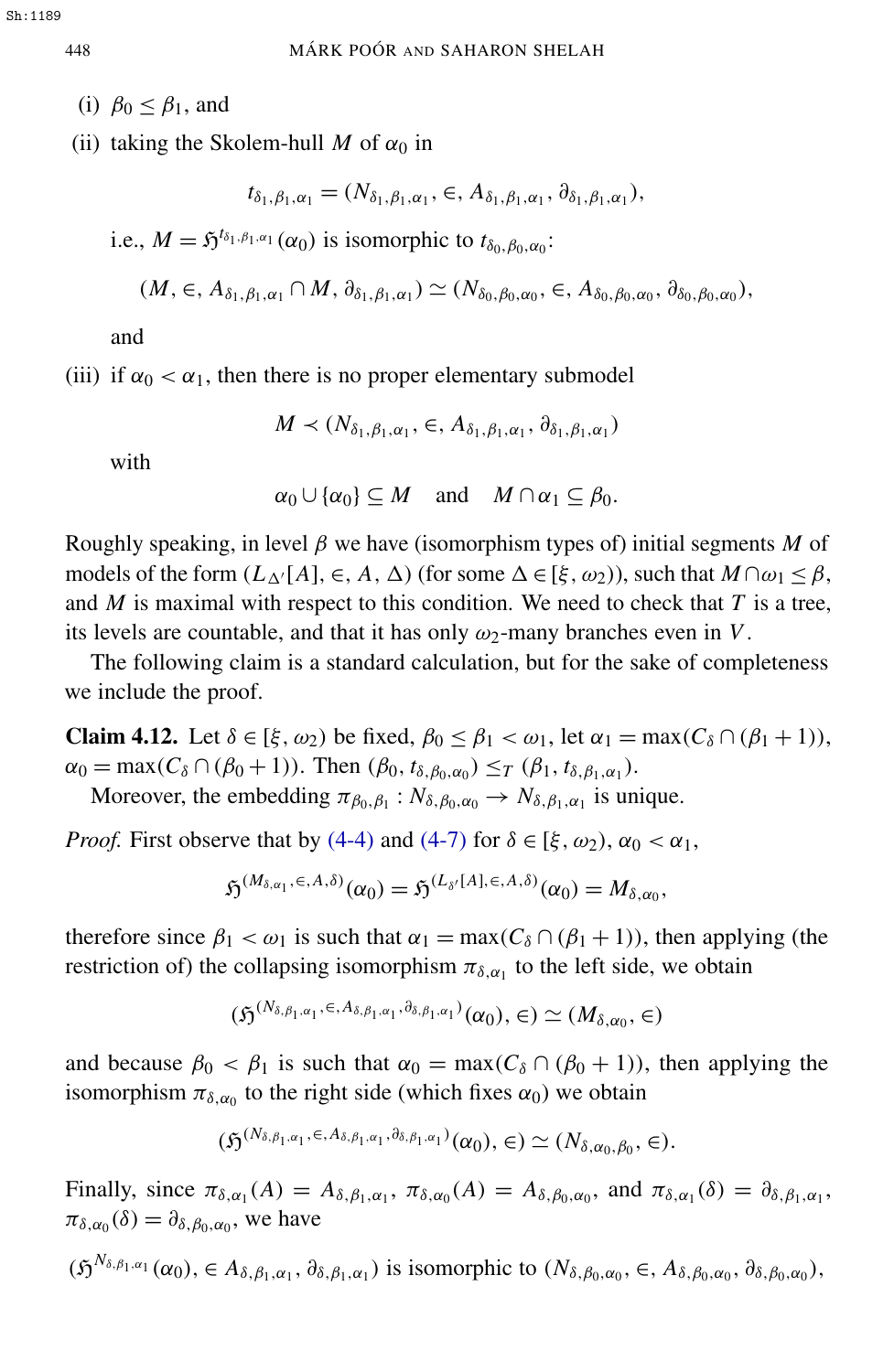therefore [\(ii\)](#page-26-0) holds. The uniqueness easily follows from the facts that the embedding of  $(N_{\delta,\beta_0,\alpha_0}, \epsilon, A_{\delta,\beta_0,\alpha_0}, \partial_{\delta,\beta_0,\alpha_0})$  has to fix the ordinals less than  $\alpha_0$ , and elementary embeddings uniquely extend to Skolem-hulls.

For [\(iii\)](#page-26-1) suppose that  $\alpha_0 < \alpha_1$ , and note that

 $(N_{\delta,\beta_1,\alpha_1}, \epsilon) \models " \alpha_1$  is the least uncountable ordinal,  $\alpha_0$  is countable",

and for  $M \prec (N_{\delta, \beta_1, \alpha_1}, \epsilon, A_{\delta, \beta_1, \alpha_1}, \partial_{\delta, \beta_1, \alpha_1})$  if  $\alpha_0 \cup \{\alpha_0\} \subseteq M$  then consider the corresponding submodel  $M' \prec (M_{\delta,\alpha_1}, \in, A, \delta)$ , for which  $M' \supseteq M_{\delta,\alpha_0+1}$ . But  $(\text{recalling } (+8)) \text{ since } \max(C_\delta \cap (\beta_0 + 1)) = \alpha_0 \text{ we obtain } \beta_0 \cup \{\beta_0\} \subseteq M' \subseteq M_{\delta, \alpha_1},$ that can happen only if  $\beta_0$  is smaller than the least uncountable ordinal in  $N_{\delta, \beta_1, \alpha_1}$ ,  $\alpha_1$ . But then  $\beta_0 \in M \cap \alpha_1$ .

The next claim will verify that *T* is a tree of height  $\omega_1$  (for the transitivity of  $\leq_T$ use the claim two times).

<span id="page-27-0"></span>**Claim 4.13.** For a fixed  $\delta_1 \in [\xi, \omega_2)$ ,  $\beta_0 \leq \beta_1 < \omega_1$ , let  $\alpha_1 = \max(C_{\delta_1} \cap (\beta_1 + 1))$ , and fix arbitrary  $\alpha_0 \in \omega_1$ ,  $\delta_0 \in [\xi, \omega_2)$ . Then  $(\beta_0, t_{\delta_0, \beta_0, \alpha_0}) \leq_T (\beta_1, t_{\delta_1, \beta_1, \alpha_1})$  if and only if  $t_{\delta_0, \beta_0, \alpha_0} = t_{\delta_1, \beta_0, \max(C_{\delta_1 \cap (\beta_0 + 1)})}$ .

*Proof.* We only have to check the "only if" part, but first observe that [Definition 4.11](#page-25-0) clearly implies that up to isomorphism there exists only one *t* for which  $(\beta_0, t) \le$  $(\beta_1, t_{\delta_1, \beta_1, \alpha_1})$ . Now the claim is the consequence of the fact that  $t_{\delta_*, \beta_0, \alpha_*} \neq t_{\delta_{**}, \beta_0, \alpha_{**}}$ implies that they are not isomorphic as structures of the language  $\mathcal{L}_{\in}$ ( $R_A$ ,  $c_{\partial}$ ): For transitive sets *N* and *N'* with  $X, \partial \in N$ ,  $X', \partial' \in N'$  the structures  $(N, \in, X, \partial)$ ,  $(N', \in, X', \partial')$  are isomorphic if and only if  $N = N'$ ,  $X = X'$  and  $\partial = \partial'$  (since by the uniqueness of the Mostowski collapse we know that  $(N, \in) \simeq (N', \in)$  if and only if  $N = N'$ ).  $\Box$ 

<span id="page-27-1"></span>**Lemma 4.14.** *For each*  $β < ω<sub>1</sub>$  *the*  $β$ *-th level of*  $T$  *is countable.* 

*Proof.* By [Claim 4.13](#page-27-0) we have that the  $\beta$ -th level of *T* is

$$
T_{\leq \beta} \setminus T_{<\beta} = \{ (\beta, t_{\delta, \beta, \alpha}) : \delta \in [\xi, \omega_2), \alpha = \max(C_{\delta} \cap (\beta + 1)) \}.
$$

For a fixed  $\delta \in [\xi, \omega_2]$  fix  $\alpha = \max(C_\delta \cap (\beta + 1))$  too, and consider the structure

$$
t_{\delta,\beta,\alpha}=(N_{\delta,\beta,\alpha},\in,A_{\delta,\beta,\alpha},\partial_{\delta,\beta,\alpha}),
$$

where  $N_{\delta,\beta,\alpha}$  is the Mostowski collapse of  $(M_{\delta,\alpha}, \epsilon)$  (by the isomorphism  $\pi_{\delta,\alpha}$ ), and  $A_{\delta,\beta,\alpha} = A \cap \alpha$ . Now [\(4-6\)](#page-24-4) states  $M_{\delta,\alpha} \prec (L_{\delta}, \epsilon, A)$  then (recalling  $M_{\delta,\alpha} \cap \omega_1 = \alpha$ , and  $\pi_{\delta,\alpha} \restriction \alpha = \mathrm{id}_{\alpha}$ ) by [Lemma 4.4](#page-22-2)

$$
N_{\delta,\beta,\alpha}=L_{\gamma}[A\cap\alpha]
$$

for some  $\gamma = \gamma(\delta, \alpha) \in (\alpha, \omega_1)$ . Now we determine an upper bound  $\gamma_\alpha$  for the set  $\{\gamma(\delta, \alpha) : \delta \in [\xi, \omega_2) \land \alpha \in C_\delta\}.$  If we have such a bound for each possible  $\alpha \leq \beta$ ,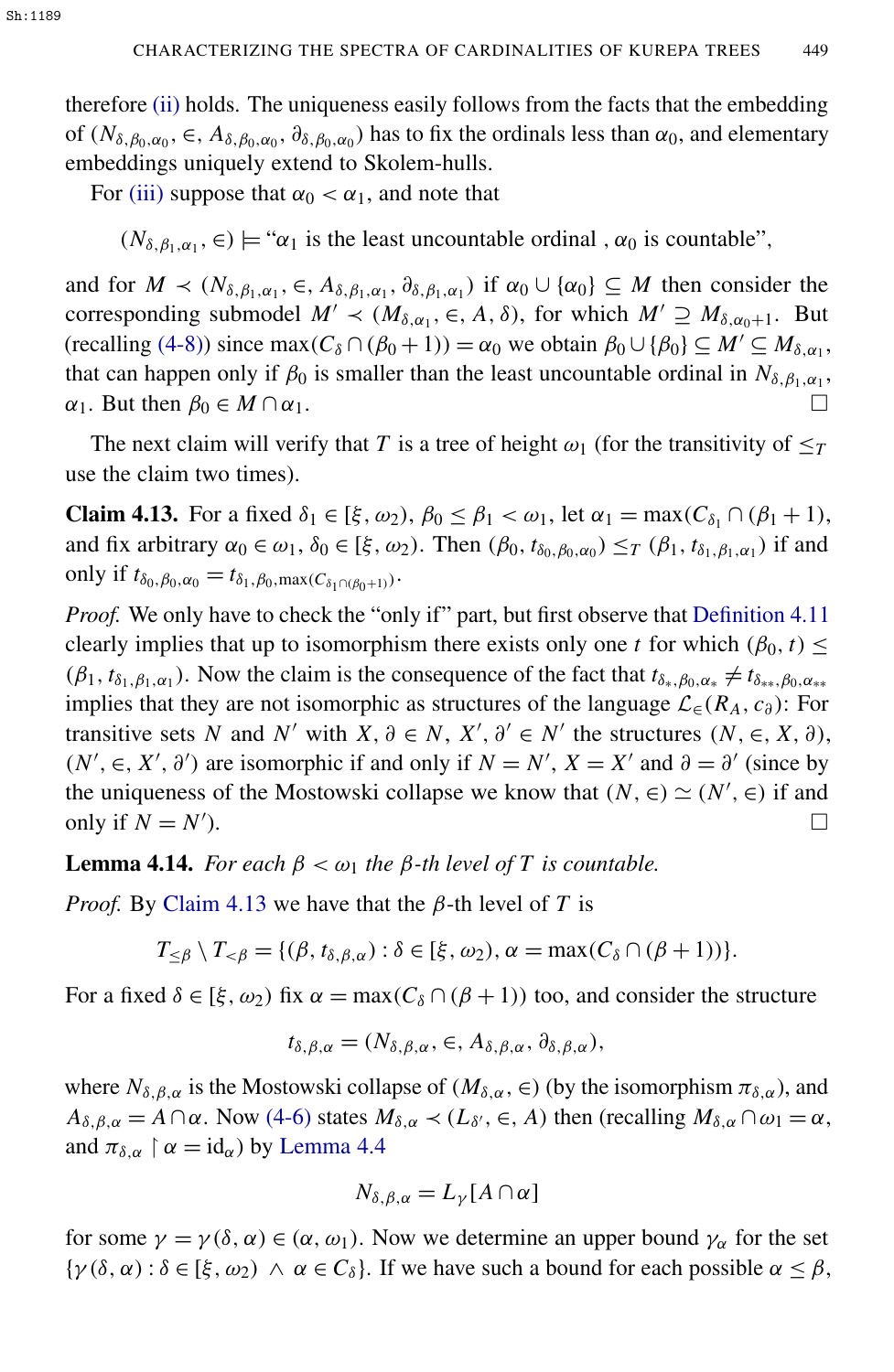then letting  $\gamma_{\infty}$  denote sup{ $\gamma_{\alpha}$ :  $\alpha \leq \beta$ }, we get

$$
\begin{aligned} \{t_{\delta,\beta,\alpha}):\delta\in [\xi,\omega_2),\alpha&=\max(C_\delta\cap(\beta+1))\}\} \\ &\subseteq \{ (L_\gamma[A\cap\alpha],\in,A\cap\alpha,\vartheta): \gamma\leq\gamma_\infty,\alpha\leq\beta,\vartheta<\gamma\}, \end{aligned}
$$

which latter set is obviously countable, this will finish the proof of the lemma.

So fix  $\alpha \le \beta$  and  $\delta \in [\xi, \omega_2)$  such that  $\alpha \in C_\delta$ . Now we have two cases depending on whether there is any  $(\text{cardinal})^{L[A \cap \alpha]}$  in  $(\alpha, \omega_1)$ . If  $\lambda \in (\alpha, \omega_1)$  is a cardinal in the inner model  $L[A \cap \alpha]$ , then for each  $\delta$  if  $\alpha = \max(C_{\delta} \cap (\beta + 1))$ , then the transitive set  $N_{\delta,\beta,\alpha}$  cannot contain  $\lambda$ , as  $M_{\delta,\alpha}$  sees  $\omega_1$  as the largest cardinal, and  $\pi_{\delta,\alpha}(\omega_1) = \alpha$ . This case choosing  $\gamma_\alpha = \lambda$  works.

On the other hand, if  $(|\alpha|^{+})^{L[A \cap \alpha]} = \omega_1$ , then we first prove that  $\alpha \in C_{\delta}$  implies  $(|\alpha| = \omega)^{L[A \cap \alpha]}$ : otherwise in  $M_{\delta,\alpha}$ , and in  $N_{\delta,\beta,\alpha}$  each ordinal less than  $\alpha$  are countable, thus as well in  $L[A \cap \alpha]$ . Then it is easy to see that the condition

(λ is the unique cardinal in  $(ω, ω_1^V))^{L[A] \cap \lambda}$ ]

cannot hold for two different  $\lambda$ , therefore  $\alpha$  can be defined in  $L[A]$ . But then using [Claim 4.5](#page-22-1) with  $X = A \cap \alpha$  we have that for each  $\zeta \in (\alpha, \omega_1)$  there is a bijection  $f_{\zeta} \in L_{\omega_1}[A \cap \alpha]$  between  $\alpha$  and  $\zeta$ , therefore  $\alpha$  can be defined also in  $L_{\delta'}[A]$ , and  $M \lt (L_{\delta'}[A], \in)$  implies  $\alpha \in M$ , contradicting that  $M_{\delta,\alpha} \cap \omega_1 = \alpha$  (which holds by  $\alpha \in C_{\delta}$ ). Then  $(|\alpha| = \omega)^{L[A \cap \alpha]}$  and [Claim 4.5](#page-22-1) implies that there is an ordinal  $\lambda < \omega_1$  such that there exists a bijection between  $\alpha$  and  $\omega$  in  $L_\lambda[A \cap \alpha]$ , implying

$$
N_{\delta,\beta,\alpha}=L_{\gamma(\delta,\alpha)}[A\cap\alpha]\subsetneq L_{\lambda}[A\cap\alpha],
$$

since  $\alpha$  is uncountable in  $N_{\delta,\beta,\alpha}$ . In this case

$$
\{\gamma(\delta,\alpha): \delta\in [\xi,\omega_2)\wedge \alpha\in C_\delta\}\subseteq \gamma_\alpha=\lambda,
$$

which completes the proof of [Lemma 4.14.](#page-27-1)

Now *T* is obviously a Kurepa tree by the following fact and lemma.

**Fact 4.15.** The sequence  $\langle B_\delta : \delta \in [\xi, \omega_2) \rangle$  lists pairwise distinct cofinal branches in *T* , where

$$
B_{\delta} = \{(\beta, t_{\delta, \beta, \max(C_{\delta} \cap (\beta+1)))} : \beta < \omega_1\}.
$$

*Proof.* We only need to prove that  $B_\delta \neq B_\gamma$  if  $\delta \neq \gamma$ . But according to the second statement of [Claim 4.12](#page-26-2) for each  $\beta < \beta' < \omega_1$  there is a unique elementary embedding of  $t_{\delta,\beta',\max(C_\delta\cap(\beta'+1))}$  to  $t_{\delta,\beta,\max(C_\delta\cap(\beta+1))}$ , therefore there is a unique direct-limit of this elementary chain, isomorphic to  $\bigcup_{\alpha \in C_\delta} M_{\delta,\alpha}$ , which is  $(L_{\delta'}[A], \in, A, \delta)$  by [Claim 4.10.](#page-25-1)  $\Box$ 

It is only left to prove that each branch of *T* is of the form  $B_\delta$  for some  $\delta \in [\xi, \omega_2)$ (even in *V*). The following lemma will complete the proof of [Theorem 4.1.](#page-21-1)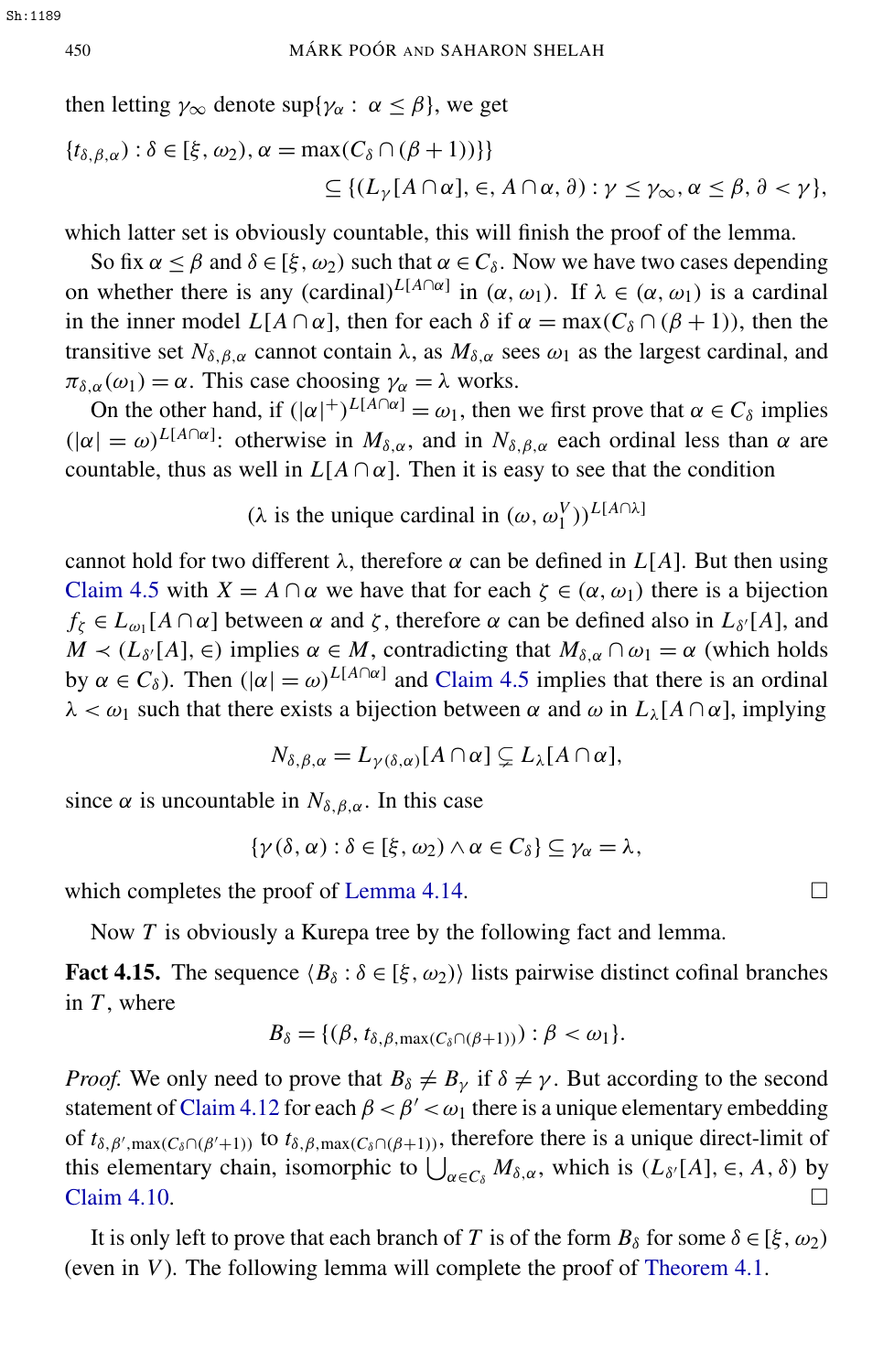**Lemma 4.16.** Let  $B \subseteq T$  a cofinal branch in  $T, B \in V$ . Then  $B = B_{\delta_{\bullet}}$  for a unique  $\delta_{\bullet} \in [\xi, \omega_2).$ 

*Proof.* Let  $t_{\delta_{\beta},\beta,\alpha_{\beta}} = (N_{\delta_{\beta},\beta,\alpha_{\beta}}, \in, A_{\delta_{\beta},\beta,\alpha_{\beta}}, \partial_{\delta_{\beta},\beta,\alpha_{\beta}})$  denote the element in  $B \cap (T_{\leq \beta} \setminus A_{\beta})$  $T_{\leq \beta}$ ). Working in *V* first we define the following bonding maps: for  $\gamma \leq \beta < \omega_1$  let

$$
\pi_{\gamma,\beta}: N_{\delta_{\gamma},\gamma,\alpha_{\gamma}} \to N_{\delta_{\beta},\beta,\alpha_{\beta}}
$$

be the unique elementary embedding (combining [Claim 4.13,](#page-27-0) and the second statement of [Claim 4.12\)](#page-26-2). Since elementary submodels of an elementary submodel are elementary submodels,  $\pi_{\beta',\beta} \circ \pi_{\beta'',\beta'}$  is an elementary embedding for each  $\beta'' \le \beta' \le \beta < \omega_1$ , therefore by the uniqueness

(4-14) (for all 
$$
\beta'' \le \beta' \le \beta < \omega_1
$$
):  $\pi_{\beta',\beta} \circ \pi_{\beta'',\beta'} = \pi_{\beta'',\beta}$ .

This elementary chain allows us to define the limit  $D = (N_{\omega_1}, E, A_{\omega_1}, \partial_{\omega_1})$  of the directed system  $\{t_{\delta_{\beta},\beta,\alpha_{\beta}}, \pi_{\beta',\beta} : \beta' \leq \beta < \omega_1\}.$ 

Let  $\pi_{\beta}: N_{\delta_{\beta},\beta,\alpha_{\beta}} \to N_{\omega_1}$  be the embedding,  $N_{\beta} = \text{ran}(\pi_{\beta})$  (hence  $N_{\omega_1} =$  $\bigcup_{\beta<\omega_1} N_\beta$ ).

First note that  $(N_{\omega_1}, E)$  is well-founded, otherwise there would be an infinite *E*-decreasing chain in the embedded image of  $N_{\delta_\beta,\beta,\alpha_\beta}$  for some (in fact, every large enough)  $\beta$ , contradicting that  $(N_{\delta_{\beta},\beta,\alpha_{\beta}}, \epsilon)$  is well-founded. Now (by the *E*-extensionality in  $N_{\omega_1}$ ) we can assume that  $N_{\omega_1}$  is a Mostowski collapse, i.e.,  $(N_{\omega_1}, E) = (N_{\omega_1}, \in)$ . Then it is easy to see that if  $\beta < \omega_1$  for the elementary embedding  $\pi_{\beta}: N_{\delta_{\beta},\beta,\alpha_{\beta}} \to N_{\omega_1}$  we have  $\pi_{\beta} \upharpoonright \alpha_{\beta} = \mathrm{id}_{\alpha_{\beta}},$  and  $\pi_{\beta}(\alpha_{\beta}) = \omega_1$ , thus  $(\text{recalling that } A_{\delta_{\beta},\beta,\alpha_{\beta}} = A \cap \alpha_{\beta})$  we obtain  $(N_{\omega_1}, E, A_{\omega_1}, \partial_{\omega_1}) = (N_{\omega_1}, \in, A, \delta_{\bullet})$  for some  $\delta_{\bullet} \in (\omega_1, \omega_2)$ . Now we can use [Lemma 4.4](#page-22-2) (since  $(N_{\delta_{\beta}, \beta, \alpha_{\beta}}, \in, A_{\delta_{\beta}, \beta, \alpha_{\beta}}) \models \sigma$ ), there exists  $\zeta > \delta_{\bullet}$  such that

$$
N_{\omega_1}=L_{\zeta}[A],
$$

and then

$$
(N_{\omega_1}, \in, A, \delta_{\bullet}) = (L_{\zeta}[A], \in, A, \delta_{\bullet}).
$$

Now because the formula  $\sigma' \in \mathcal{L}_{\epsilon}(R_A, c_{\partial})$  from [Claim 4.9](#page-24-0) holds in  $(L_{\delta'}[A], \epsilon, A, \delta)$ (for each  $\delta \in [\xi, \omega_2)$ ) (for our mapping  $\delta \mapsto \delta'$  from [Definition 4.8\)](#page-23-3) and therefore also in  $M_{\delta,\alpha}$ ,  $N_{\delta,\beta,\alpha}$  ( $\delta \in [\xi,\omega_2)$ ), so it must hold in  $(N_{\omega_1}, \epsilon, A, \delta_{\bullet})$ , which means that  $\delta_{\bullet} \geq \xi$ , and  $\zeta = \delta'_{\bullet}$ , i.e.,

$$
(N_{\omega_1},\in, A, \delta_\bullet)=(L_{\delta'_\bullet}[A],\in, A, \delta_\bullet).
$$

Finally, we have to prove that for each  $\beta < \omega_1$ 

$$
t_{\delta_{\beta},\beta,\alpha_{\beta}} = (N_{\delta_{\beta},\beta,\alpha_{\beta}}, \in, A_{\delta_{\beta},\beta,\alpha_{\beta}}, \partial_{\delta_{\beta},\beta,\alpha_{\beta}}) = t_{\delta_{\bullet},\beta,\max(C_{\delta_{\bullet}} \cap (\beta+1))}
$$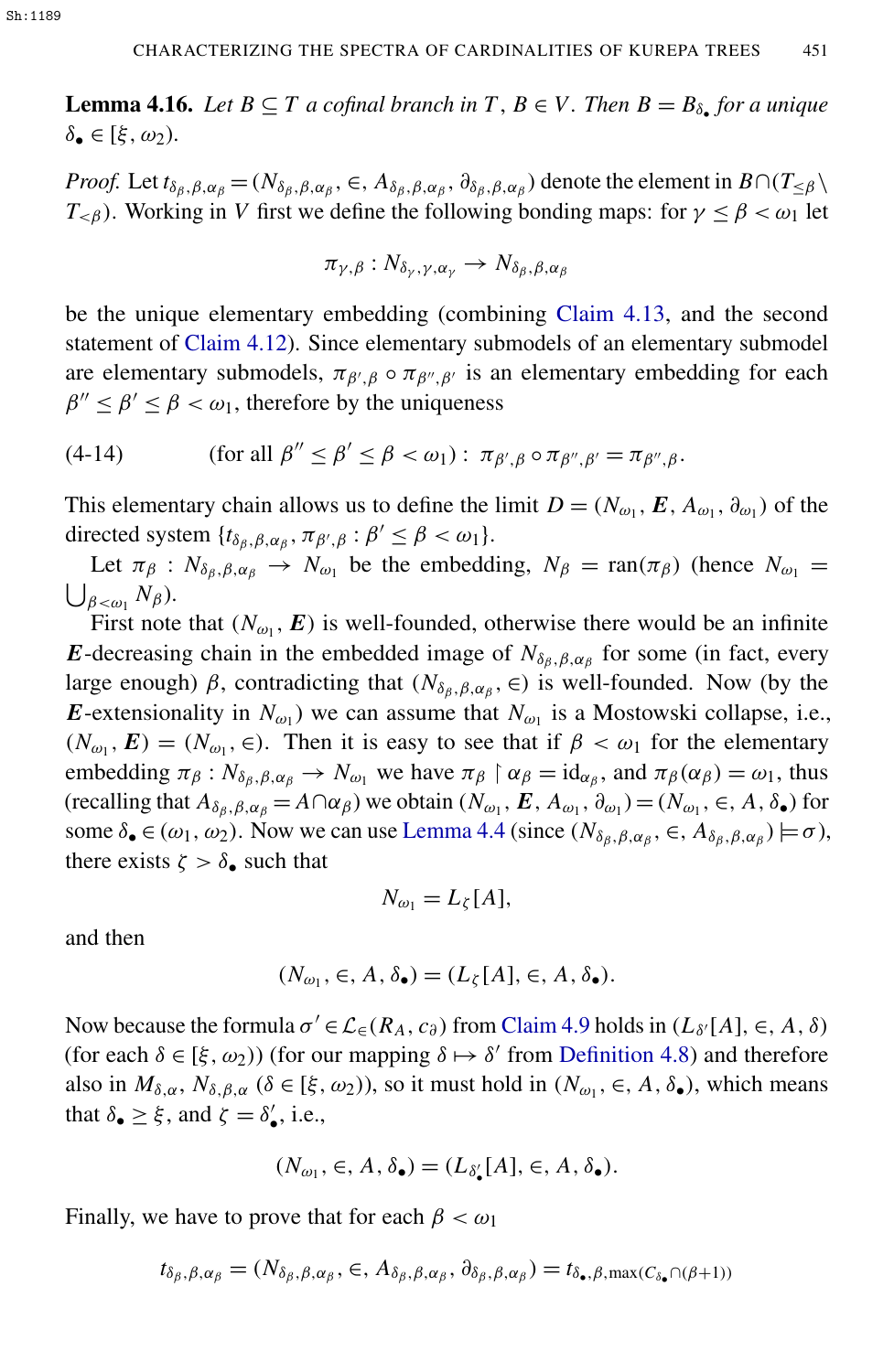by arguing (having β fixed) that for a large enough  $γ$ 

<span id="page-30-8"></span>
$$
(\beta, t_{\delta_{\bullet}, \beta, \max(C_{\delta_{\bullet}} \cap (\beta+1))) \leq_T (\gamma, t_{\delta_{\gamma}, \gamma, \alpha_{\gamma}}).
$$

Let  $\alpha = \max(C_{\delta_{\bullet}} \cap (\beta + 1))$ ,  $\alpha' = \min(C_{\delta_{\bullet}} \setminus (\beta + 1))$ ,  $\beta' = \alpha'$ , and consider the models  $M_{\delta_{\bullet},\alpha}$ ,  $M_{\delta_{\bullet},\alpha'} \prec (L_{\delta_{\bullet}'}[A], \in, A, \delta_{\bullet})$ . Choose  $\gamma \geq \beta', \gamma < \omega_1$  so that  $N_{\gamma} = \pi_{\gamma} [N_{\delta_{\gamma}, \gamma, \alpha_{\gamma}}] \supseteq M_{\delta_{\bullet}, \alpha'}$ . Then

$$
\alpha_{\gamma} \ge \alpha' > \beta + 1,
$$

and  $\alpha' \cup \{\omega_1\} \subseteq N_\gamma \prec (L_{\delta'_\bullet}[A], \in, A, \delta_\bullet)$  with [\(4-7\)](#page-24-2) imply

$$
\mathfrak{H}^{(N_{\gamma},\in, A\cap N_{\gamma},\delta_{\bullet})}(\alpha)=\mathfrak{H}^{(L_{\delta'_{\bullet}}[A],\in, A,\delta_{\bullet})}(\alpha)=M_{\delta_{\bullet},\alpha}.
$$

Therefore in  $(N_\gamma, \in, A \cap N_\gamma, \delta_\bullet) \simeq (N_{\delta_\gamma, \gamma, \alpha_\gamma}, \in, A_{\delta_\gamma, \gamma, \alpha_\gamma}, \partial_{\delta_\gamma, \gamma, \alpha_\gamma})$  there is an elementary submodel isomorphic to  $(M_{\delta_{\bullet},\alpha}, \epsilon, A \cap M_{\delta_{\bullet},\alpha}, \delta_{\bullet})$ , which latter is isomorphic to  $(N_{\delta_{\bullet},\beta,\alpha}, \in, A \cap \alpha, \partial_{\delta_{\bullet},\beta,\alpha})$ , thus [\(ii\)](#page-26-0) from [Definition 4.11](#page-25-0) holds.

Similarly, using also [\(4-10\)](#page-25-2) and the definitions of  $\alpha$ ,  $\alpha'$ ,

$$
\mathfrak{H}^{(N_{\gamma},\in,A\cap N_{\gamma},\delta_{\bullet})}(\alpha+1)=M_{\delta_{\bullet},\alpha+1}=M_{\delta_{\bullet},\alpha'}\supseteq\alpha'\supseteq\beta\cup\{\beta\},
$$

and since the isomorphism between

$$
(N_{\gamma}, \in, A \cap N_{\gamma}, \delta_{\bullet})
$$
 and  $(N_{\delta_{\gamma}, \gamma, \alpha_{\gamma}}, \in, A_{\delta_{\gamma}, \gamma, \alpha_{\gamma}}, \partial_{\delta_{\gamma}, \gamma, \alpha_{\gamma}})$ 

fixes the ordinals less than or equal to  $\alpha'$  we obtain

$$
\mathfrak{H}^{(N_{\delta_{\gamma},\gamma,\alpha_{\gamma}},\epsilon,A_{\delta_{\gamma},\gamma,\alpha_{\gamma}},\partial_{\delta_{\gamma},\gamma,\alpha_{\gamma}})}(\alpha+1)\supseteq\beta\cup\{\beta\}.
$$

Therefore recalling [\(4-15\)](#page-30-8) we obtain that [\(iii\)](#page-26-1) (of [Definition 4.11\)](#page-25-0) holds as well.  $\Box$ 

#### References

- <span id="page-30-1"></span>[Hayut and Müller 2019] Y. Hayut and S. Müller, "Perfect subtree property for weakly compact cardinals", preprint, 2019. [arXiv](http://msp.org/idx/arx/math/1910.05159)
- <span id="page-30-6"></span>[Jin and Shelah 1994] R. Jin and S. Shelah, ["Essential Kurepa trees versus essential Jech–Kunen](http://dx.doi.org/10.1016/0168-0072(94)90021-3) [trees",](http://dx.doi.org/10.1016/0168-0072(94)90021-3) *Ann. Pure Appl. Logic* 69:1 (1994), 107–131. [MR](http://msp.org/idx/mr/1301608) [Zbl](http://msp.org/idx/zbl/0810.03040)
- <span id="page-30-7"></span>[Kanamori 2003] A. Kanamori, *The higher infinite: large cardinals in set theory from their beginnings*, 2nd ed., Springer, Berlin, 2003. [MR](http://msp.org/idx/mr/1994835) [Zbl](http://msp.org/idx/zbl/1022.03033)
- <span id="page-30-0"></span>[Koszmider 2005] P. Koszmider, ["Kurepa trees and topological non-reflection",](http://dx.doi.org/10.1016/j.topol.2003.08.033) *Topology Appl.* 151:1-3 (2005), 77–98. [MR](http://msp.org/idx/mr/2139743) [Zbl](http://msp.org/idx/zbl/1076.54003)
- <span id="page-30-5"></span>[Kunen 1978] K. Kunen, ["Saturated ideals",](http://dx.doi.org/10.2307/2271949) *J. Symbolic Logic* 43:1 (1978), 65–76. [MR](http://msp.org/idx/mr/495118) [Zbl](http://msp.org/idx/zbl/0395.03031)
- <span id="page-30-2"></span>[Kunen 1983] K. Kunen, *Set theory: an introduction to independence proofs*, vol. 102, North-Holland Publishing Co., Amsterdam, 1983. [MR](http://msp.org/idx/mr/756630) [Zbl](http://msp.org/idx/zbl/0534.03026)
- <span id="page-30-4"></span>[Kunen 2011] K. Kunen, *Set Theory*, Mathematical logic and foundations 34, College Publications, 2011. [Zbl](http://msp.org/idx/zbl/1262.03001)
- <span id="page-30-3"></span>[Poór 2017] M. Poór, "On the spectra of cardinalities of branches of Kurepa trees", preprint, 2017. To appear in *Archive for Mathematical Logic*. [arXiv](http://msp.org/idx/arx/1706.01409)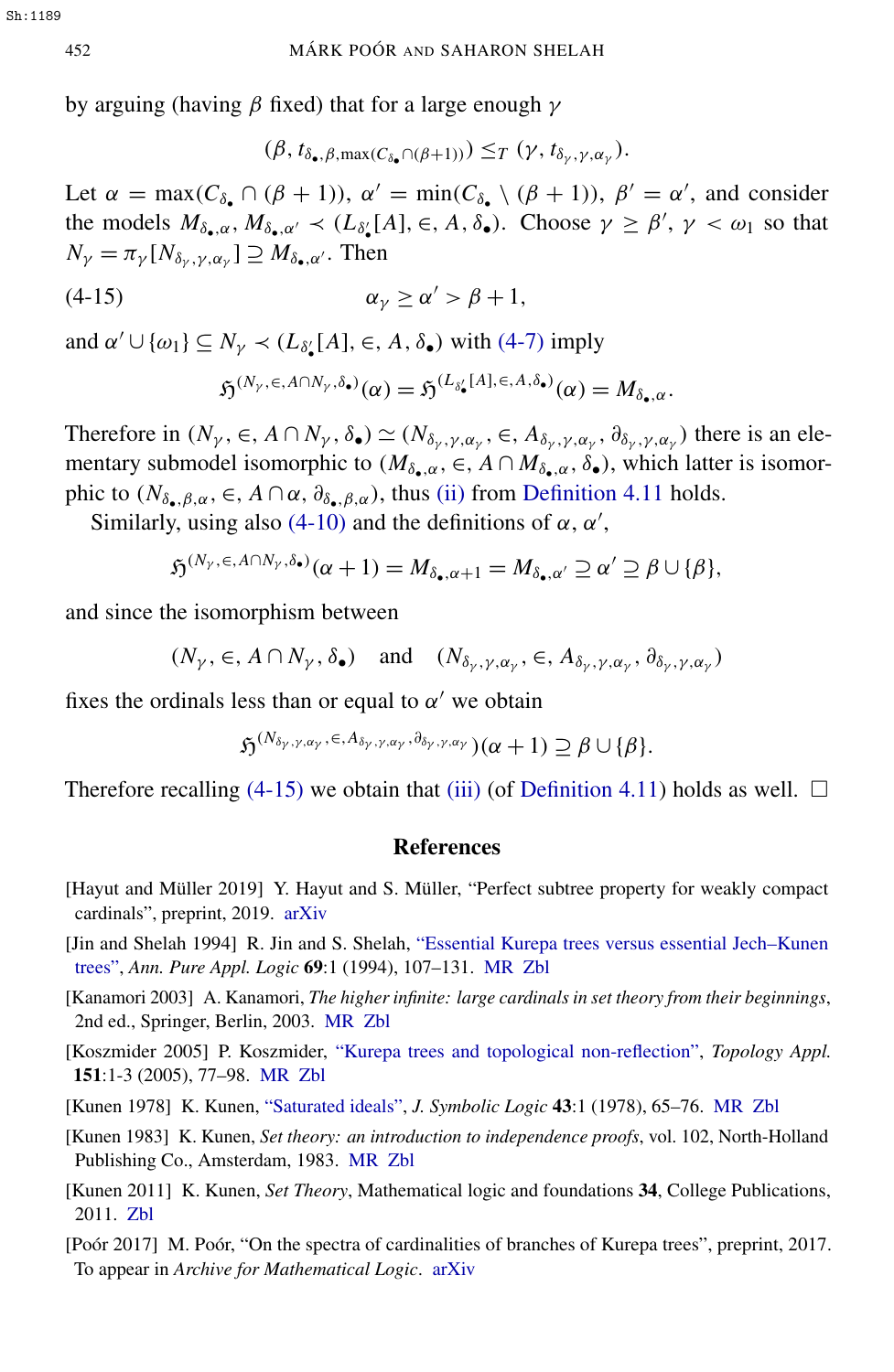- <span id="page-31-2"></span>[Shelah and Jin 1992] S. Shelah and R. Jin, ["Planting Kurepa trees and killing Jech–Kunen trees in a](http://dx.doi.org/10.4064/fm-141-3-287-296) [model by using one inaccessible cardinal",](http://dx.doi.org/10.4064/fm-141-3-287-296) *Fund. Math.* 141:3 (1992), 287–296. [MR](http://msp.org/idx/mr/1199241) [Zbl](http://msp.org/idx/zbl/0809.03038)
- <span id="page-31-3"></span>[Shelah and Jin 1993] S. Shelah and R. Jin, ["A model in which there are Jech–Kunen trees but there](http://dx.doi.org/10.1007/BF02761687) [are no Kurepa trees",](http://dx.doi.org/10.1007/BF02761687) *Israel J. Math.* 84:1-2 (1993), 1–16. [MR](http://msp.org/idx/mr/1244655) [Zbl](http://msp.org/idx/zbl/0790.03049)
- <span id="page-31-1"></span>[Silver 1971] J. Silver, "The independence of Kurepa's conjecture and two-cardinal conjectures in model theory", pp. 383–390 in *Axiomatic Set Theory* (Los Angeles, CA, 1967), Proc. Sympos. Pure Math. 13, Amer. Math. Soc., Providence, R.I., 1971. [MR](http://msp.org/idx/mr/0277379) [Zbl](http://msp.org/idx/zbl/0255.02068)

<span id="page-31-0"></span>[Sinapova and Souldatos 2020] D. Sinapova and I. Souldatos, ["Kurepa trees and spectra of](http://dx.doi.org/10.1007/s00153-020-00729-4)  $\mathcal{L}_{\omega_1,\omega}$ [sentences",](http://dx.doi.org/10.1007/s00153-020-00729-4) *Arch. Math. Logic* 59:7-8 (2020), 939–956. [MR](http://msp.org/idx/mr/4159762) [Zbl](http://msp.org/idx/zbl/07261476)

Received March 23, 2020. Revised December 5, 2020.

MÁRK POÓR INSTITUTE OF MATHEMATICS EÖTVÖS LORÁND UNIVERSITY, BUDAPEST BUDAPEST **HUNGARY** [sokmark@gmail.com](mailto:sokmark@gmail.com)

SAHARON SHELAH EINSTEIN INSTITUTE OF MATHEMATICS THE HEBREW UNIVERSITY OF JERUSALEM, EDMOND J SAFRA CAMPUS JERUSALEM ISRAEL

and

DEPARTMENT OF MATHEMATICS RUTGERS, THE STATE UNIVERSITY OF NEW JERSEY PISCATAWAY, NJ UNITED STATES

[shlhetal@mail.huji.ac.il](mailto:shlhetal@mail.huji.ac.il)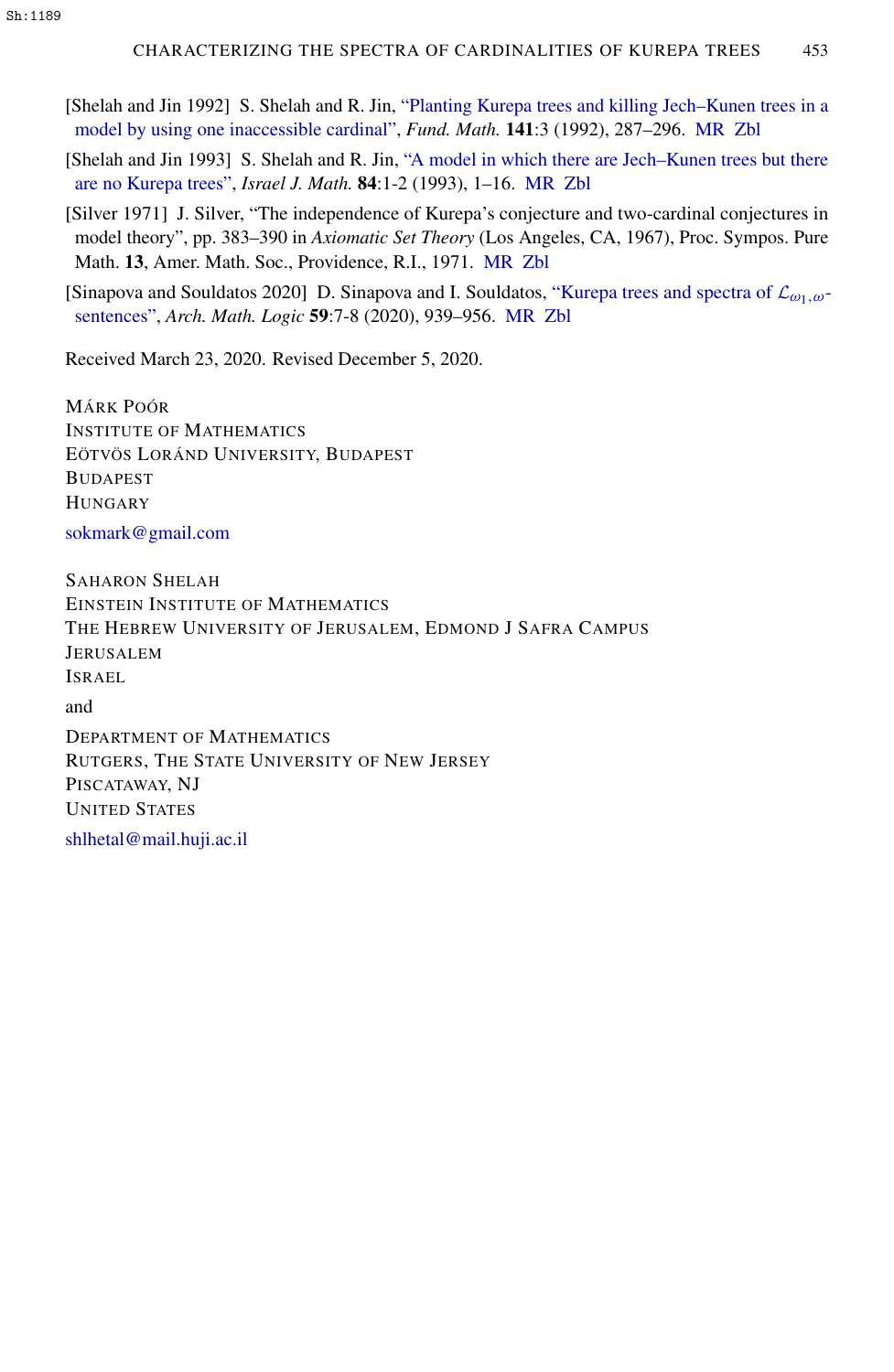## PACIFIC JOURNAL OF MATHEMATICS

Founded in 1951 by E. F. Beckenbach (1906–1982) and F. Wolf (1904–1989)

#### [msp.org/pjm](http://msp.org/pjm/)

#### EDITORS

Don Blasius (Managing Editor) Department of Mathematics University of California Los Angeles, CA 90095-1555 [blasius@math.ucla.edu](mailto:blasius@math.ucla.edu)

Paul Balmer Department of Mathematics University of California Los Angeles, CA 90095-1555 [balmer@math.ucla.edu](mailto:balmer@math.ucla.edu)

Wee Teck Gan Mathematics Department National University of Singapore Singapore 119076 [matgwt@nus.edu.sg](mailto:matgwt@nus.edu.sg)

Jiang-Hua Lu Department of Mathematics The University of Hong Kong Pokfulam Rd., Hong Kong [jhlu@maths.hku.hk](mailto:jhlu@maths.hku.hk)

Paul Yang Department of Mathematics Princeton University Princeton NJ 08544-1000 [yang@math.princeton.edu](mailto:yang@math.princeton.edu)

#### PRODUCTION

Silvio Levy, Scientific Editor, [production@msp.org](mailto:production@msp.org)

#### SUPPORTING INSTITUTIONS

ACADEMIA SINICA, TAIPEI CALIFORNIA INST. OF TECHNOLOGY INST. DE MATEMÁTICA PURA E APLICADA KEIO UNIVERSITY MATH. SCIENCES RESEARCH INSTITUTE NEW MEXICO STATE UNIV. OREGON STATE UNIV.

STANFORD UNIVERSITY UNIV. OF BRITISH COLUMBIA UNIV. OF CALIFORNIA, BERKELEY UNIV. OF CALIFORNIA, DAVIS UNIV. OF CALIFORNIA, LOS ANGELES UNIV. OF CALIFORNIA, RIVERSIDE UNIV. OF CALIFORNIA, SAN DIEGO UNIV. OF CALIF., SANTA BARBARA

Vyjayanthi Chari Department of Mathematics University of California Riverside, CA 92521-0135 [chari@math.ucr.edu](mailto:chari@math.ucr.edu)

Robert Lipshitz Department of Mathematics University of Oregon Eugene, OR 97403 [lipshitz@uoregon.edu](mailto:lipshitz@uoregon.edu)

Sorin Popa Department of Mathematics University of California Los Angeles, CA 90095-1555 [popa@math.ucla.edu](mailto:popa@math.ucla.edu)

UNIV. OF CALIF., SANTA CRUZ UNIV. OF MONTANA UNIV. OF OREGON UNIV. OF SOUTHERN CALIFORNIA UNIV. OF UTAH UNIV. OF WASHINGTON WASHINGTON STATE UNIVERSITY

These supporting institutions contribute to the cost of publication of this Journal, but they are not owners or publishers and have no responsibility for its contents or policies.

See inside back cover or [msp.org/pjm](http://msp.org/pjm/) for submission instructions.

The subscription price for 2021 is US \$520/year for the electronic version, and \$705/year for print and electronic.

Subscriptions, requests for back issues and changes of subscriber address should be sent to Pacific Journal of Mathematics, P.O. Box 4163, Berkeley, CA 94704-0163, U.S.A. The Pacific Journal of Mathematics is indexed by [Mathematical Reviews,](http://www.ams.org/mathscinet) [Zentralblatt MATH,](http://www.emis.de/ZMATH/) PASCAL CNRS Index, [Referativnyi Zhurnal,](http://www.viniti.ru/math_new.html) [Current Mathematical Publications](http://www.ams.org/bookstore-getitem/item=cmp) and [Web of Knowledge \(Science Citation Index\).](http://apps.isiknowledge.com)

The Pacific Journal of Mathematics (ISSN 1945-5844 electronic, 0030-8730 printed) at the University of California, c/o Department of Mathematics, 798 Evans Hall #3840, Berkeley, CA 94720-3840, is published twelve times a year. Periodical rate postage paid at Berkeley, CA 94704, and additional mailing offices. POSTMASTER: send address changes to Pacific Journal of Mathematics, P.O. Box 4163, Berkeley, CA 94704-0163.

PJM peer review and production are managed by EditFLOW® from Mathematical Sciences Publishers.

PUBLISHED BY

**To [mathematical sciences publishers](http://msp.org/)** 

nonprofit scientific publishing <http://msp.org/>

© 2021 Mathematical Sciences Publishers

Department of Mathematics University of California Los Angeles, CA 90095-1555 [matthias@math.ucla.edu](mailto:matthias@math.ucla.edu)

Matthias Aschenbrenner

Daryl Cooper Department of Mathematics University of California Santa Barbara, CA 93106-3080 [cooper@math.ucsb.edu](mailto:cooper@math.ucsb.edu)

Kefeng Liu Department of Mathematics University of California Los Angeles, CA 90095-1555 [liu@math.ucla.edu](mailto:liu@math.ucla.edu)